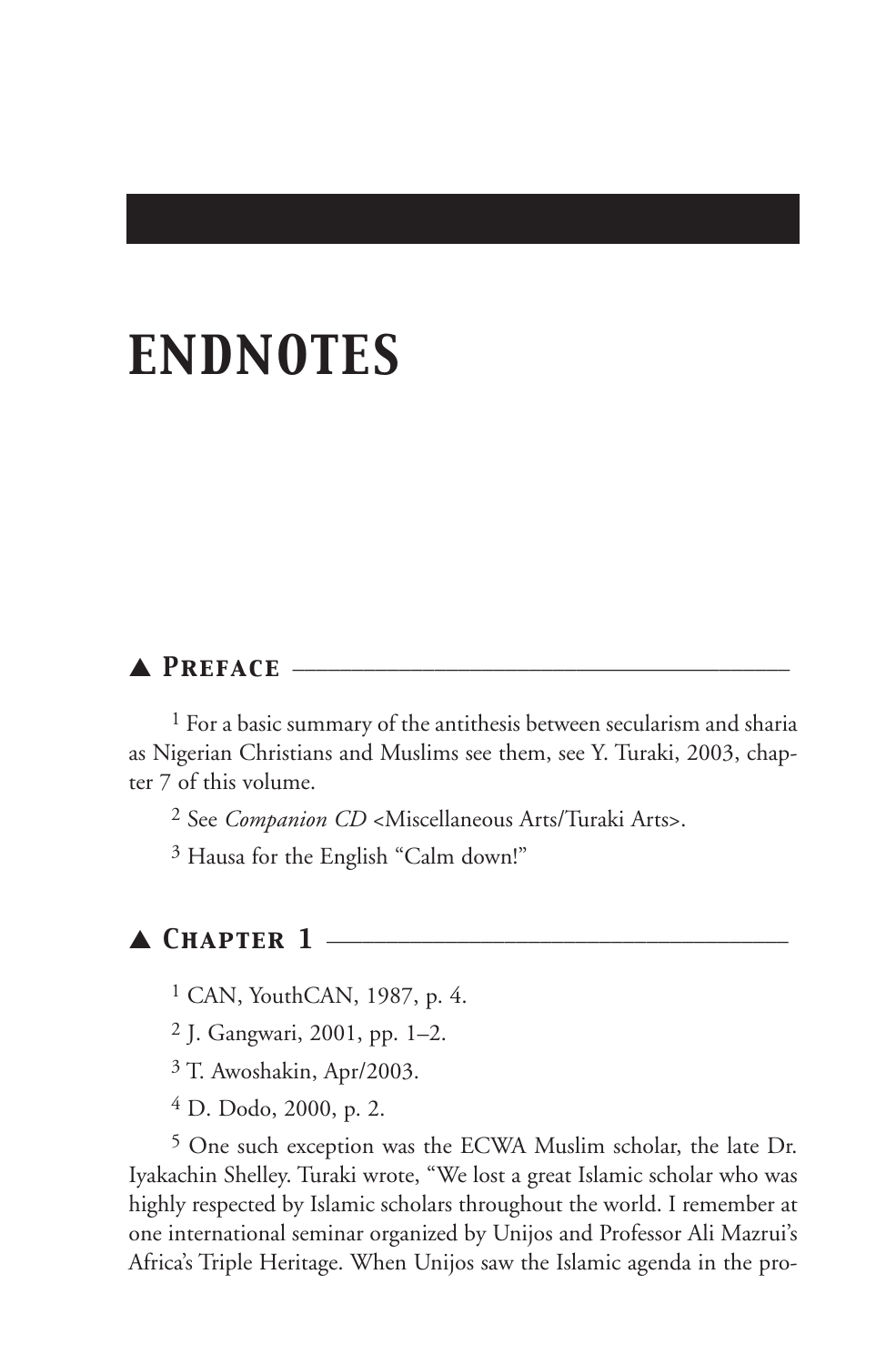gramme, they invited Shelley. He was the respondent to Mazrui's Key Note Address. The following morning, Mazrui left his seat and walked straight to Shelley, shook his hand and said, 'From now on, you are my professor.' The Grand Khadi publicly said to Shelley, 'We know that you are not a Muslim, but you know Islam better than we who are Muslims.' The depth of his knowledge of Islam was astounding" (Y. Turaki, private letter, 14 Mar/2006).

C. Ahima, 1998, p. 57.

M. Gaiya, 2004, p. 29.

J. Boer, vol. 5, 2006, pp. 111–113, 116–118, 211.

J. Boer, 2004, vol. 2, ch. 2; 2007, vol. 6, pp. 58–69.

J. Boer, 2004, vol. 2, pp. 53–55.

 J. Boer, 2004, vol. 2, pp. 52–53, 55–64; 2004, vol. 3, pp. 54–55, 93–101.

M. Gaiya, 2004, pp. 29–31.

M. Kukah, 1993, pp. 117–118.

P. Ostien, 2005, pp. vii, xxxvii.

J. Boer, 1979, pp. 479- 482.

 For a fuller discussion of this dualism, see J. Boer, 2006, vol. 5, part 2; 1979, pp. 449–460 and the Index entry "Dualism."

- *SS*, 20 Nov/77.
- *NS*, 22 May/78 and *GTFK*, 15 Aug/77.
- *NN*, 6 July/78.
- *SS*, 27 Nov/77.
- *NS*, 15 Sept/77.
- *NS*, 7 Nov/77.
- *NS*, 16 Sept/77.

*NS*, 15 Sept/77.

*NS*, 22 Nov/77.

*NS*, 2 Jan/78.

*NS*, 19 Sept/77.

*NS*, 2 Jan/78.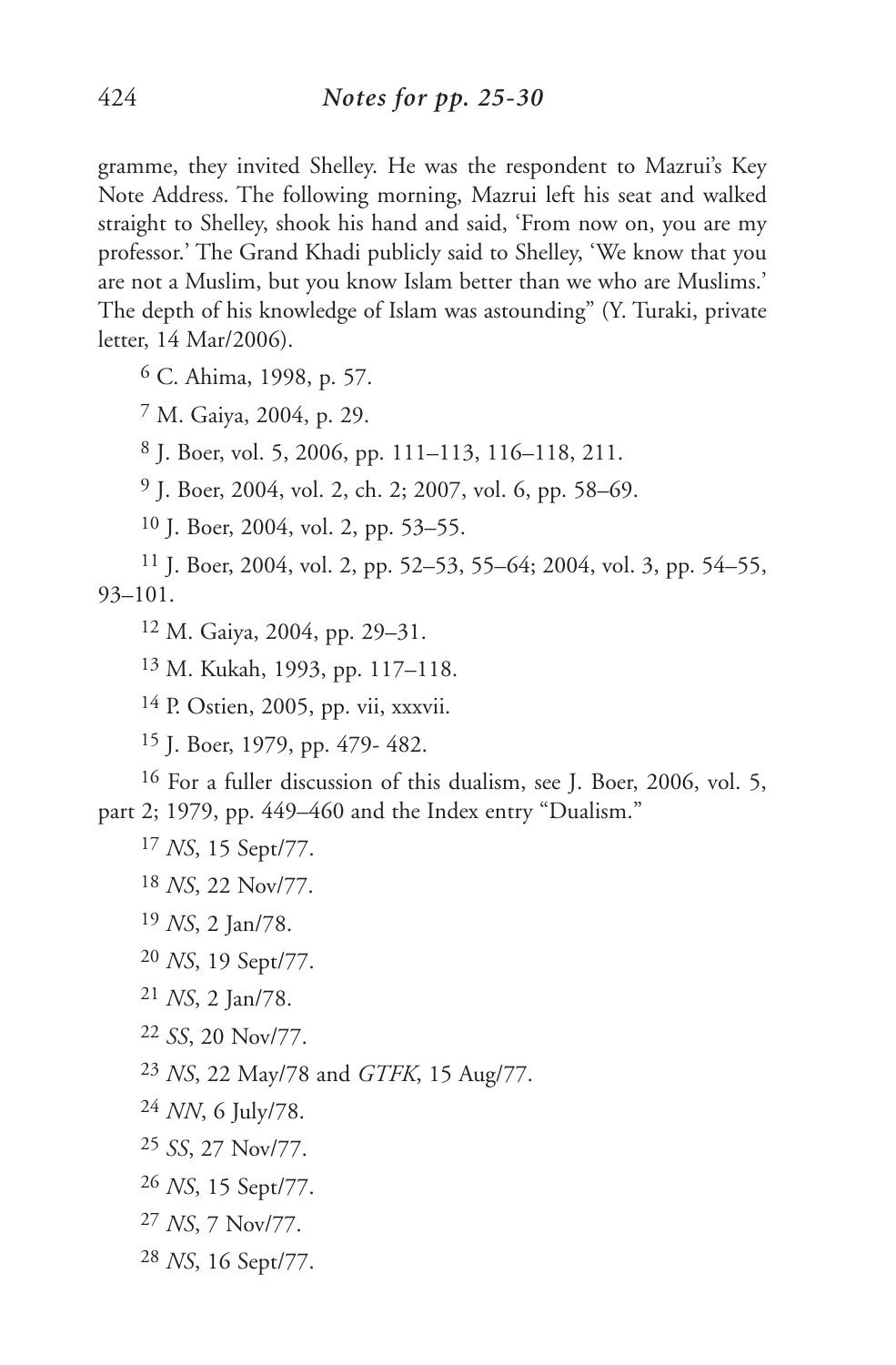Institute of Church and Society, 1977.

 I.S. Usman, "The Constituent Assembly…," 1977. Appendix 1— "Motion Submitted…," 31 Oct/77.

E.A. Adegbola, 1977. See J. Boer, 2006, vol. 5, Appendix 6.

J. Boer, 1979, pp. 479–482; *LB*, 2004, p. 9.

B. Gambo, Feb/2004.

G. Okezie, 2004, p. 6. C. Dah, 2004, pp. 59–60.

CAN, 28 May/2001; 4 Oct/99.

#### ▲ **CHAPTER 2** ——

D. Omotunde, 15 Nov/99.

A. Binji, 31 Oct/99.

 A. Alkali, 13 Nov/99. For her involvement in investigating the Zangon-Kataf riots of 1992, see J. Boer, 2004, vol. 3, pp. 206–207.

J. Akume, Sep/2004, p. 4.

J. Olupona, 1992, p. 6. Italics mine.

O. Minchakpu, 21 Oct/2002.

M. Gaiya, 2004, p. 27.

 D. Byang, 1988, pp. 36–42. See also D. Byang, 2000, where he summarizes the same material. Byang studied sociology but soon turned to a writing career as a journalist with ECWA's *TC*. Later he was ordained into the clergy and served as chaplain at Unijos. Today, he is operating a church in Jos that he founded himself while he is also a post-graduate student at Unijos.

D. Byang, 1988, pp. 29–30.

J. Onaiyekan, 2000, p. 12.

*NN*, 31 Oct/99.

M. Kukah, 1993, pp. 128–134, 217.

 J. Boer, vol. 6, pp. 39–40, 76–78, 93, 165–166. See also W. Sabiya, chapter 6, 273-275.

M. Gaiya, 2004, pp. 40, 42.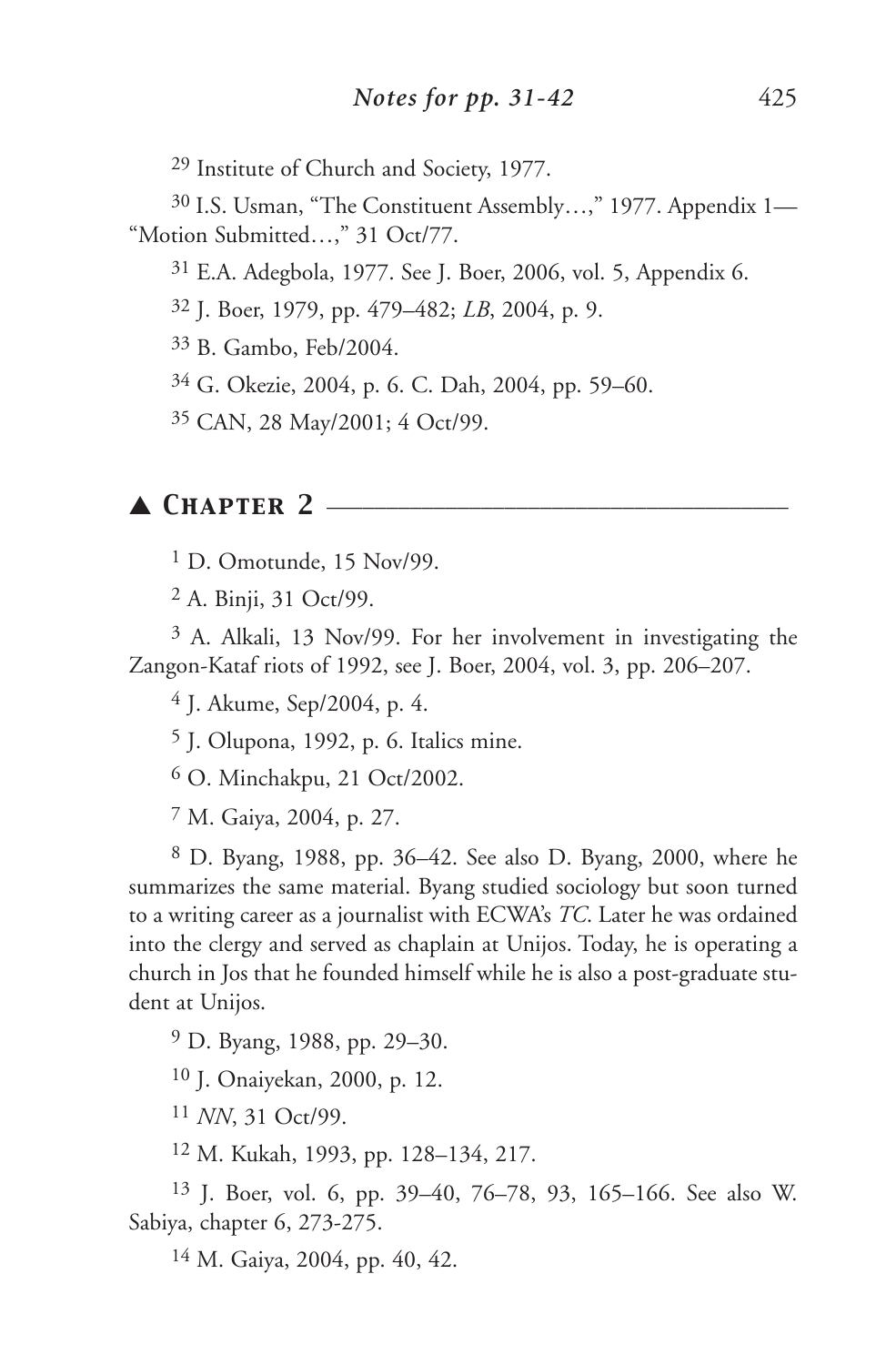- D. Byang, 1988, p. 1.
- M. Gaiya, 2005, pp. 172–173.
- D. Agekameh, 15 Nov/99.
- J. Gangwari, 2001, p. 1.
- V. Grissen, p. 75.
- See e.g. T. Baiyewu and S. Mwadkwon, 2001, p. 27.
- M. Nyako, 2000, p. 44.
- D. Agekameh, 15 Nov/99.
- J. Onaiyekan, 2000, p. 3.
- Official name for Nigeria's Church of the Brethren.

 B. Debki, 2000, p. 7. Since Debki's book features in several volumes of this series, it may be useful to know the opinion of at least one Muslim of Debki's work. See S. Bala, 2000, pp. 2–3.

- E. Oyelade, 1992, pp. 186–187.
- J. Boer, vol. 6, 2007, pp. 200–206.
- D. Agekameh, 15 Nov/99.
- E. Oyelade, 1992, p. 185.
- D. Byang, 1988, p. 6.
- O. Minchakpu, no. 3/95, p. 9.
- *NN*, 3 Nov/99.
- *NN*, 9 Nov/99.
- K. Dada, 3 Nov/99.
- D. Dodo, 2000, pp. 25, 28, 31.
- A. Shittu, 26 Nov/99.
- J. Boer, 2007, vol. 6, pp. 181–200.
- A. Alkali, 13 Nov/99.
- W. Badejo, 2000, p. 17.
- J. Onaiyekan, 2000, pp. 8–9.
- B. Nwabueze, 2000, pp. 14–21.
- J. Boer, 2007, vol. 6, chapter 6.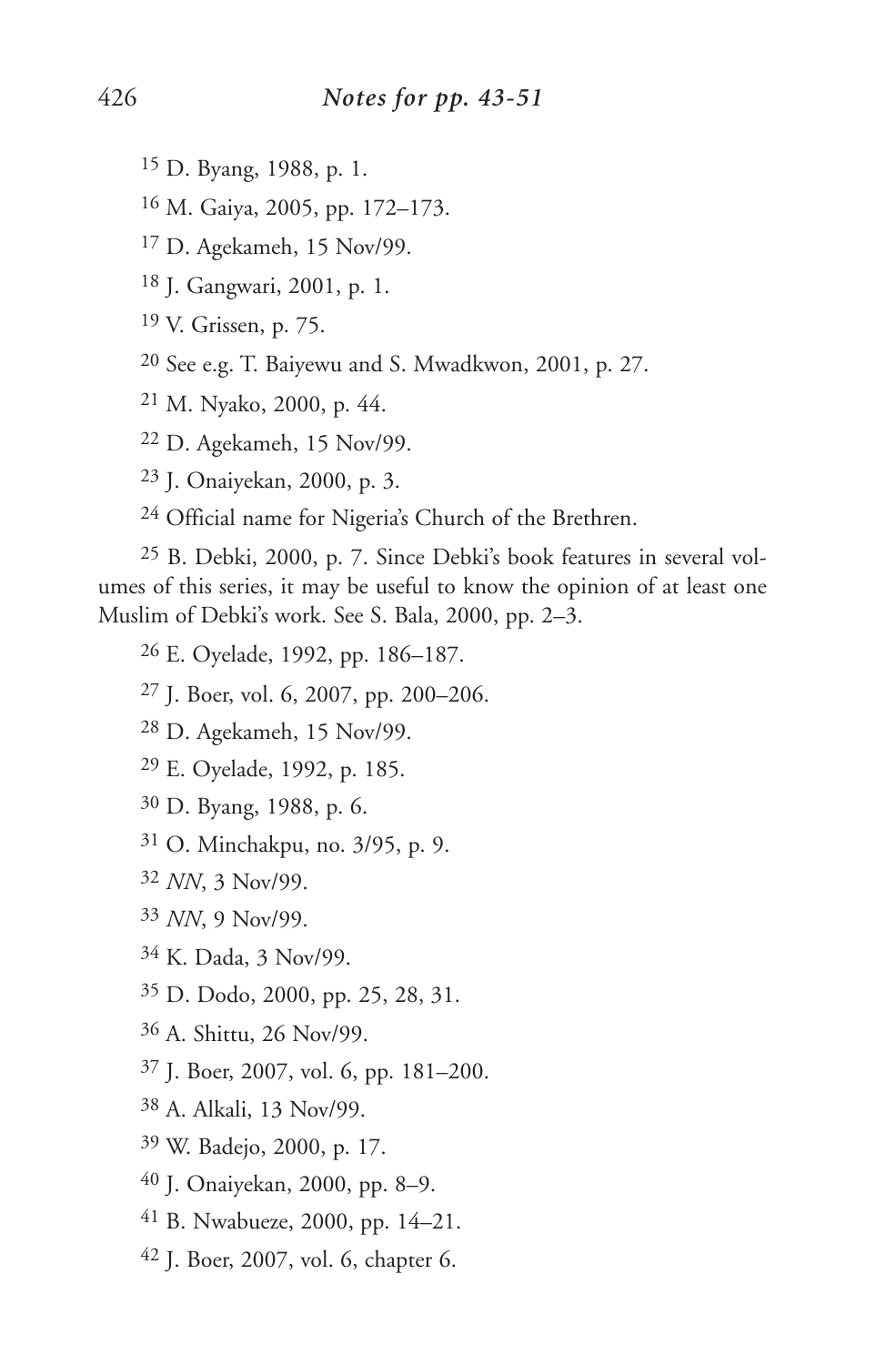43 T. Baiyewu and S. Mwadkwon, 2001, pp. 34–35.

44 M. Gaiya, 2004, p. 38.

45 M. Gaiya, 2005, p. 169.

46 D. Byang, 2000, p. 9. Quotation taken from *Inquiry*, Jan/87, pp. 30–32.

47 D. Dodo, 2000, pp. 13, 28–29, 34–35.

48 L. Grissen, pp. 74–75.

49 D. Byang, 1988, pp. 29–30.

50 B. Debki, pp. 8–10.

51 B. Debki, pp. 13–16. J. Boer, 2004, vol. 3, pp. 40–41. B. Ye'or, 1985, throughout.

52 M. Gaiya, 2003, pp. 79–80. This list is public domain property and can be found in any number of books and documents. See also CAN, 1987, pp. 9–10. See another list provided by former Muslim, Emman Usman Shehu in J. Boer, 2004, vol. 3, pp. 40–41.

53 D. Byang begins his Introduction with this very statement. I have also selected it for "Important Statements" at the beginning of this book.

54 *NN*, 11 July/2001.

55 Y. Turaki, 19 June/2005.

56 *TC*, no. 1/89, p. 9.

57 M. Kukah, 1993, p. 116. Kukah took over this claim from J. N. Anderson, "the renowned British expert on Islamic law."

58 M. Kukah, 1993, p. 116. It should be remembered from volume 6 that some Muslims have made the same observations. Though they have a tendency to glorify the sharia of the past, some are very aware of its corrupt and inept use through the decades.

59 J. Aguda, 1993, p. 23.

60 J. Bamigboye, 2000.

61 D. Byang, 1988, pp. 9–17, 45. See W. Sabiya in Chapter 6, (pp. 245).

62 TEKAN, 1987, pp. 51–53. It is of interest to note that Wilson Sabiya was chairman of the TEKAN committee producing this report. He was from Gongola State and undoubtedly the source of this information.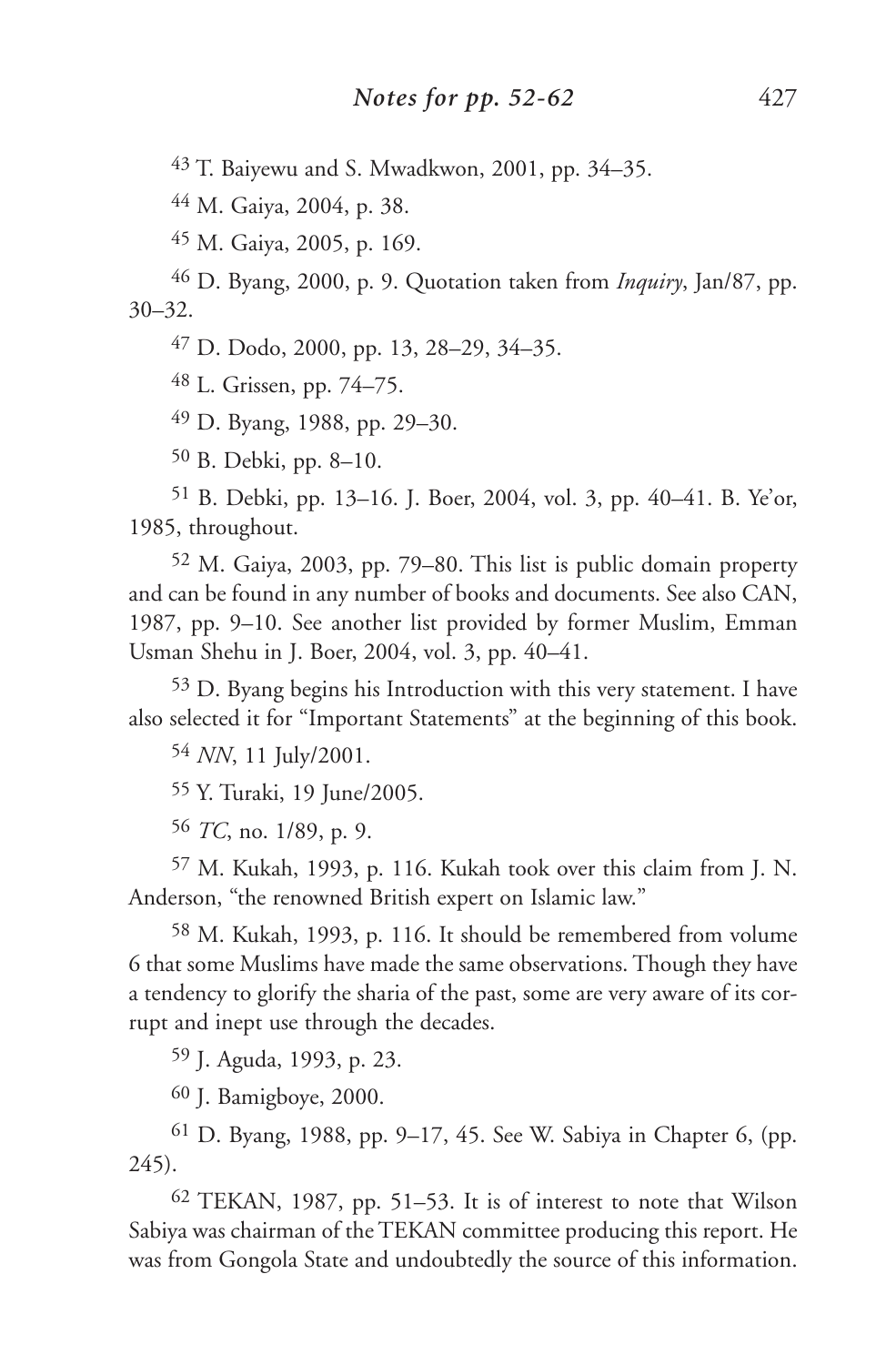See more details from him in chapter 6, (pp 263).

63 M. Gaiya, 2003, pp. 91–92. Judge: "How can a pagan get this farm and not the Muslim?" Preacher: "Pagans will meet their end the same way Gomwalk and Dimka did." Italics mine.

64 D. Gwamna, 2001, pp. 21–22.

## ▲ Снарте**r** 3 -

1 D. Dodo, 2000, p. 10. Quotation from *Nigerian Newsweek*, 24 Oct/88, pp. 6–9 and CAN Communique, 28 Sep/88.

2 T. Baiywu and S. Mwadwon, 2001, pp. 31–32. H. Awoniyi, 2002, pp. 22–24.

3 O. Director, 15 Nov/99, pp. 13–14.

4 J. Bamgiboye, 2000.

5 D. Dodo, 2000, pp. 2–3, 19, 25–26, 37.

6 I have covered the Muslim papers in earlier volumes. The Christian concerns on secularism are treated in volume 5, while their concerns about sharia are distributed throughout these chapters.

7 B. Nwabueze, 2000, pp. 14–21. You may wish to reread this paragraph a few times. It is heavy stuff for legal laity. Please do realize that I am merely reporting here, not recommending.

8 R. Williams, 2000, pp. 22–32.

9 *NN*, 3 Nov/99.

10 *NN*, 12 Nov/99, pp. 1–2. F. Ayigbe, 12 Nov/99.

11 A. Binji, *NN*, 31 Oct/99. Appendix 2.

<sup>12</sup> It is interesting that six years later exactly the same argument was used by the Dutch Minister of Justice, Piet Hein Donner, representing the Christian Democrats, to defend the right of Muslims to sharia in The Netherlands. "For me it is clear: if two-thirds of the Dutch population should want to introduce the Sharia tomorrow, then the possibility should exist," according to Donner. "It would be a disgrace to say: 'That is not allowed!'" This statement caused such a crisis in the country that Parliament was hastily convened to deal with it. It evoked calls for the minister's resignation. It also created a stir among the public who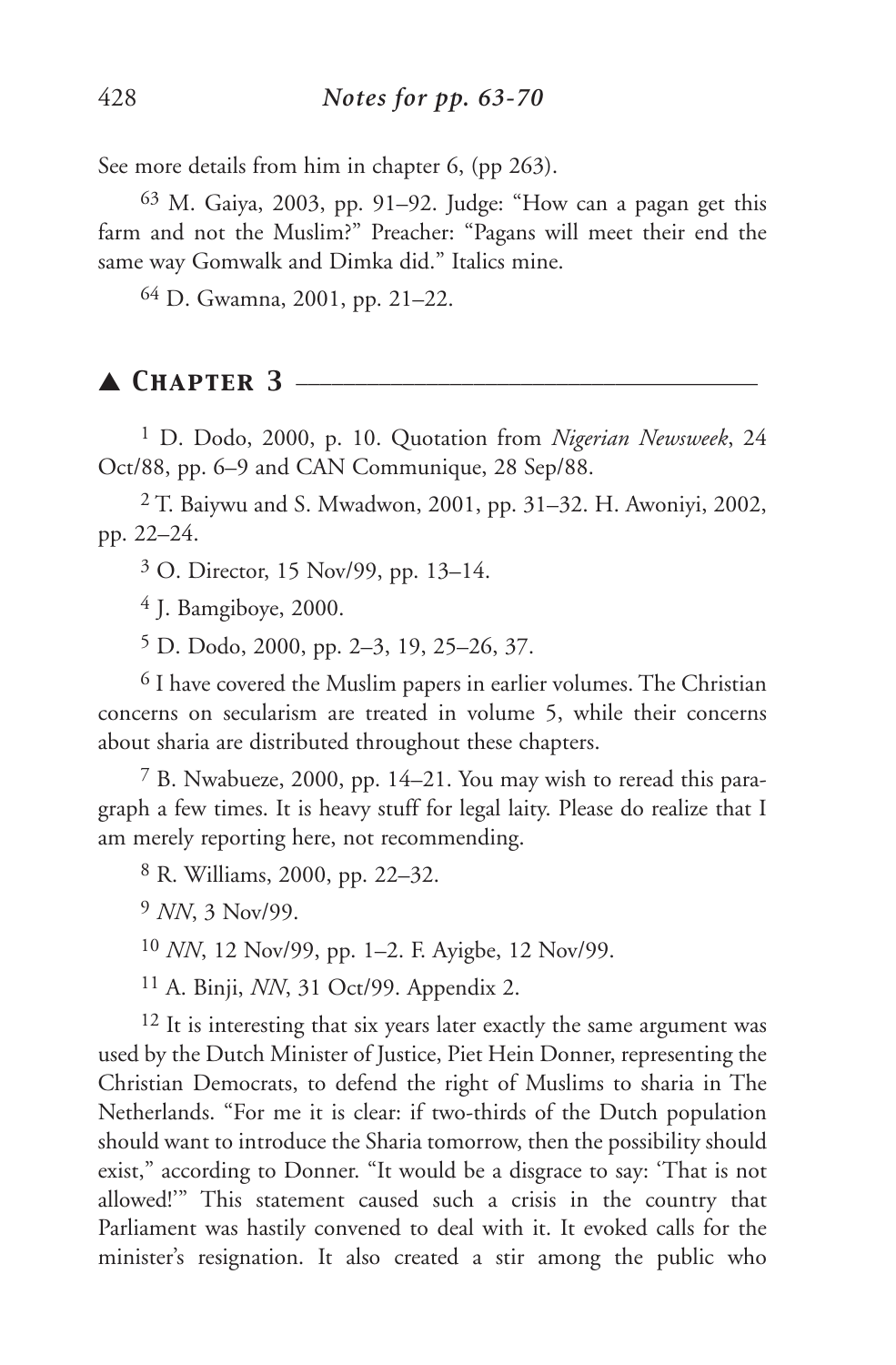responded by emails to Donner and letters to the newspapers ("Minister Welcomes Sharia if Majority Wants It," www.nisnews.nl, 13 Sep/2006. G. Valk and J. Verlaan, *Kamer in spoed bijeen over shari'a." NRC, 14 Sep/2006. Trouw, "Wilders wil dat Donner opstapt over sharia uitlating*." 14 Sep/2006. Readers' Responses, "*Donner heeft gelijk: voor radicale Moslimpartij moeten we niet bang zijn." Trouw*, 14 Sep/2006). All of these articles can be found on *Companion CD* <Other Countries/ West/ Netherlands/ 2006–09–13 Sharia in NL>.

13 M. Nyako, 2000, pp. 55–56.

14 A. Alkali, 13 Nov/99. See J. Boer, vol. 3, 2004, pp. 206–207, for Cudjoe's appointment to head the Judicial Commission of Enquiry set up to investigate the Zangon-Kataf riots in 1992. There, too, Christians felt she favoured the Muslim side.

15 U. Umar, 13 Jan/2004. Umar, a Muslim, describes Awoniyi as "incorruptible and sincere." He "should have been among the hierarchy of the nation's leadership." Unfortunately, according to Umar, "there is no place, sadly, for honourable and conservative Nigerians in our polity." See *The Punch*, 29 Apr/2004, for less favourable Muslim opinions about Awoniyi and the Forum.

16 A. Bally, 14 Nov/99.

17 I. Godwin, 16 Nov/99.

18 Ch. 5, (pp. 208-210).

19 P. Adujie, 19 May/2004.

20 The full story was begun by Buhari but completed by Babangida. See Chapter 5,( pp. 195-197).

21 B. Debki, 2000, p. 19.

22 M. Gaiya, 2004, pp. 37–40. For a more detailed version of the story see D. Temple-Raston, Feb/2006.

23 *NN*, 8 May/85; 18 Oct/85; 8 Jan/86; 31 Dec/99, p. 15. See also J. Boer, ch. 2, vol. 8, planned for 2008.

24 *NS*, 7 Nov/77, 16 Sep/77.

25 YouthCan, 1987, pp. 18–19.

26 *TC*, no. 1/89, p. 9.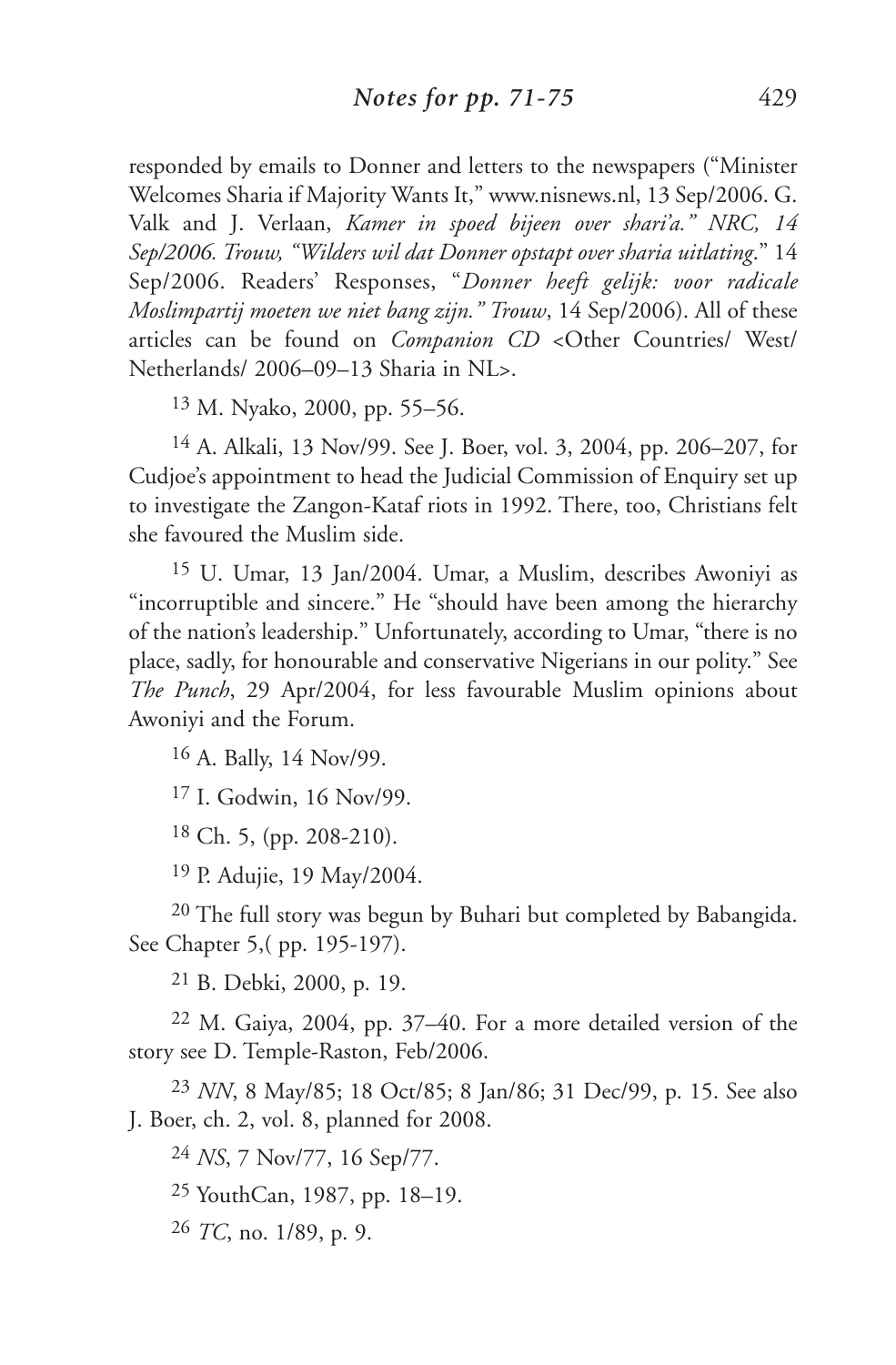J. Kantiok, 1999, p. 297.

D. Dodo, 2000, pp. 21–22.

D. Byang, 1988, pp. 31–32.

 D. Byang, 2000, pp. 6–7. For the missionary part in these preindependence efforts, see J. Boer, 1979, pp. 392–393, 408–409.

J. Bamigboye, 2000.

S. Richardson, 2000, pp. 82–85.

J. Onaiyekan, 2000, p. 12.

J. Gangwari, 2001, pp. 4–5, 47.

 M. Gaiya, 2003, pp. 74–75. Dandaura's view was further strengthened by the opinion of Mohammed Bello, retired Federal Chief Justice, a Muslim, some of whose opinions are recorded in vol. 6.

J. Boer, 2007, vol. 6, pp. 111–115.

The bulk of this document constitutes appendix 6, vol. 5.

 It is unfortunate that Adegbola refers to the pluralistic arrangements of various Western countries but skips The Netherlands with its Kuyperian system. That system exemplifies exactly the principle of equal treatment of all religions and worldviews, but without Sambo's suggestion that together these constitute the state religion. The latter suggestion is impossible in view of the strong contradictions between religions. *An amalgam of contradictions would hardly provide a solid base for a state.*

E. A. Adegbola, 1977. Appendix 6, vol. 5.

M. Gaiya, 2003, pp. 82–83.

 The motion was accompanied by a set of notes, "The Constituent Assembly: A…," 1977. Appendix 1.

See appendix 1 for further discussion by Usman.

J. Boer, 2004, vol. 3, p. 192.

D. Byang, no. 5/87, pp. 19–20.

D. Byang, 1988, p. 7.

D. Dodo, 2000, p. 10.

D. Byang, 1988, p 7. S. U. Utere, *NN*, 22 Jan/86, p. 7.

D. Dodo, 2000, pp. 10–11.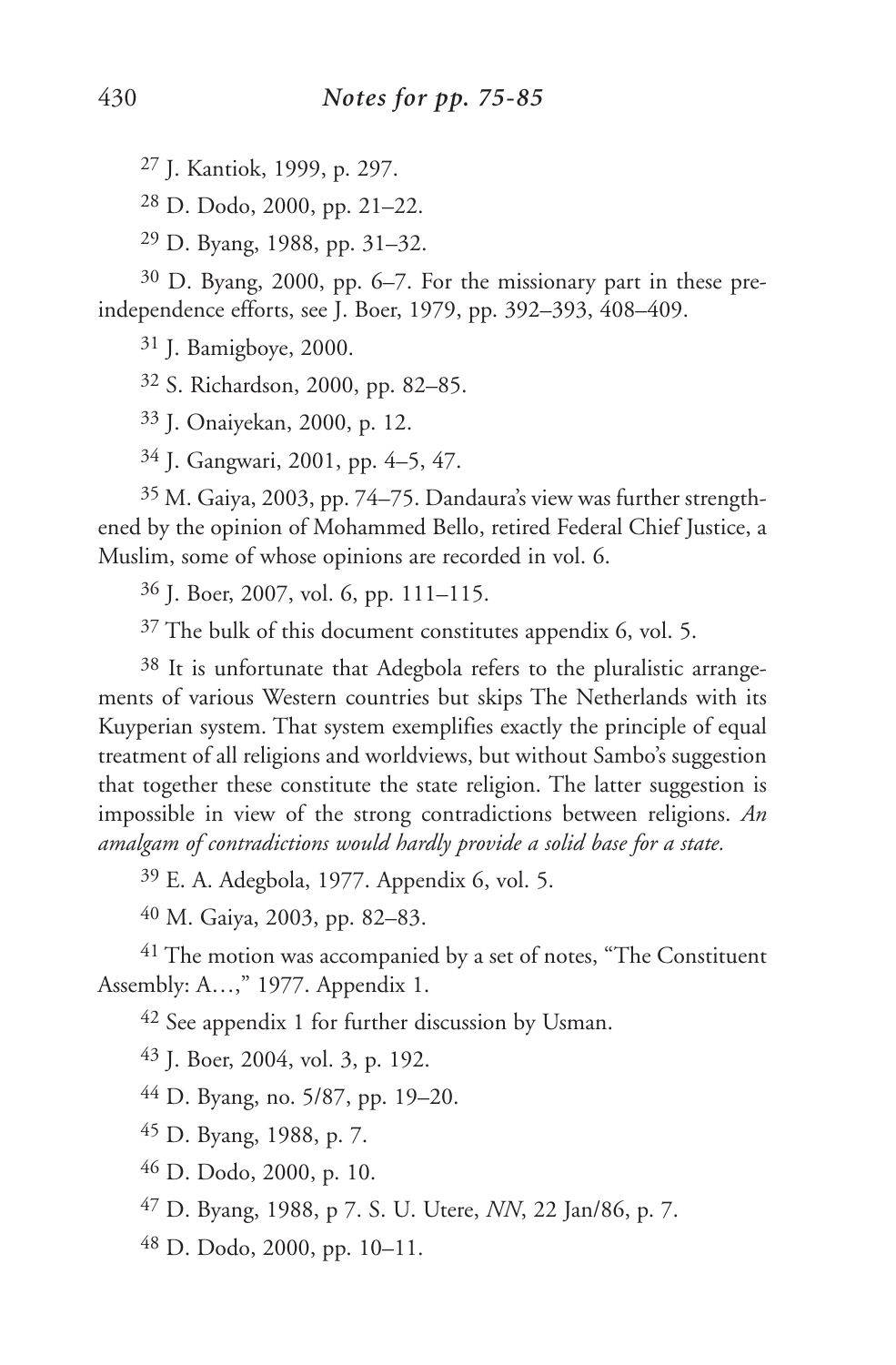49 O. Minchakpu, 3/95, p. 9.

50 J. Onaiyekan, 2000, p. 3. See J. Boer, 2006, vol. 5, appendix 1.

51 Onaiyekan refers here to E. A. Adegbola's article "Equal Deal for All Religious Groups" that was published in W. Ofonagoro, *The Great Debate*, Lagos: 1978. Onaiyekan comments, "In the heat of the sharia debate in 1977, Adegbola made a passionate case for state-financed Canon Law Courts for Christians on the basis of equality" (Onaiyekan, 2000, p. 14, endnote 8).

52 J. Onaiyekan, 2000, p. 9.

53 G. Bamwat, Feb/2004, p. 17.

54 D. Dodo, 2000, p. 22.

55 W. Badejo, 2000, p. 15.

56 J. Kantiok, 1999, pp. 286–287.

57 T. Abdulrahman, 11 Nov/99, p. 1.

58 A. Orire, 2000, pp. 6–7. For a brief history of Canon Law, see W. Walker, *A History of the Christian Church*. New York: Charles Scribner's Sons, 1959, p. 263. Additional information can be gained from many Web sites. For example, the website article "Canon law" in Wikipedia, the free encyclopedia, says, "In Western culture, Canon Law is the law of the Roman Catholic and Anglican churches. The Eastern Orthodox concept of Canon Law is similar to but not identical to the more legislative and juridical model of.…" The website "*Catholic Encyclopedia*: Canon Law" defines it as follows: "Canon law is the body of laws and regulations made by or adopted by ecclesiastical authority, for the government of the Christian organization and its members." This is what the website "*Legal Dictionary"* has to say: It "has little or no legal effect today. Canon Law refers to that body of law which has been set by the Christian Church and which, in virtually all places, is not binding upon citizens and has virtually no recognition in the judicial system. Some citizens resort to Canon Law, however, for procedures such as marriage annulments to allow for a Christian church marriage where one of the parties has been previously divorced. Many church goers and church officers abide by rulings and doctrines of Canon Law. Also known as "ecclesiastical law."

59 Such spillover occurred in village churches where semi-literate elders in Reformed churches learned something about democratic proce-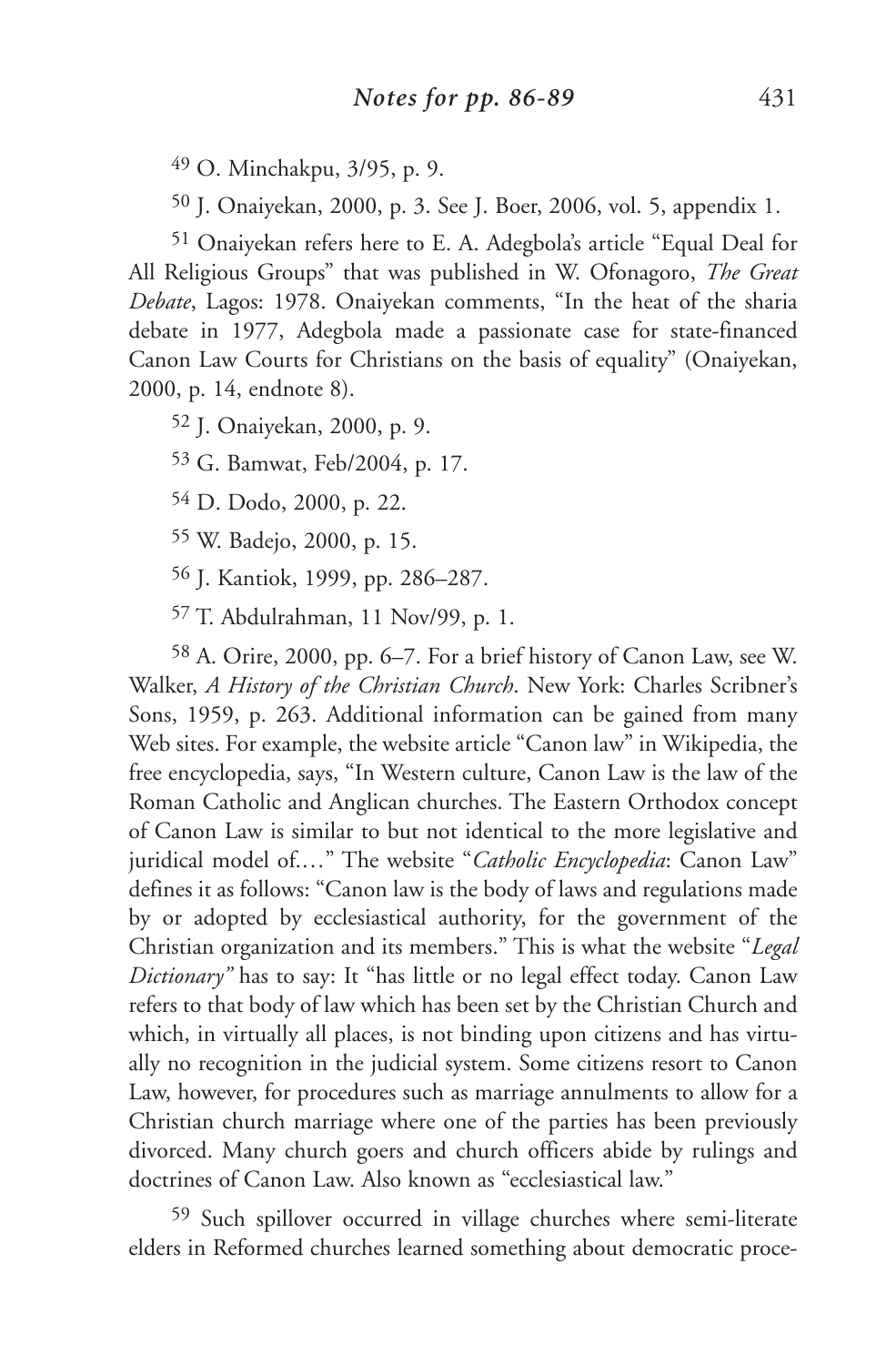dures and rule of law within Reformed churches that some of them subsequently applied in the wider community.

*NS*, 8 Mar/94. M. Kukah, 1993, p. 120.

J. Bamigboye, 2000.

W. Badejo, 2000, p. 17.

M. Kukah, 27 Nov/95.

J. Onaiyekan, 2000, p. 9.

B. Debki, 2000, p. 34.

M. Gaiya, 2003, p. 50.

#### ▲ *Chapter 4* \_\_\_\_\_\_\_\_\_\_\_\_\_\_\_\_\_\_\_\_\_\_\_\_\_\_\_\_\_\_\_\_\_\_\_\_\_\_\_

*The Pen*, "Calling CAN…," 7 Apr/89.

 I. Umar, 19 Dec/99. For identification of *Maguzawa* turn to the section below that is devoted to them at p. 174-183, especially endnote 204, p. 435.

A. Tapidi, 1 July/2001. B. Nwabueze, 2000, p. 18.

O. Minchakpu, 21 Oct/2002.

 M. Gaiya, 2003, pp. 90–91, 107–108. E. Duru and C. Nweje, 4 May/2001.

H. Dandaura, private discussion, Feb/2005.

 M. Gaiya, 2003, pp. 90–91, 107–108. E. Duru and C. Nweje, 4 May/2001.

M. Kukah, 1993, pp. 128–134, 217.

F. Ayigbe, 12 Nov/99. See also J. Boer, 2007, vol. 6, throughout.

 J. Boer, 2007, vol. 6, pp. 95–99. *Human Rights Watch*, 21 Sep/2004.

M. Gaiya, 2004, p. 33.

CAN, 5 Sep/2000.

M. Gaiya, 2004, pp. 26, 27.

O. Minchakpu, 21 Oct/2002.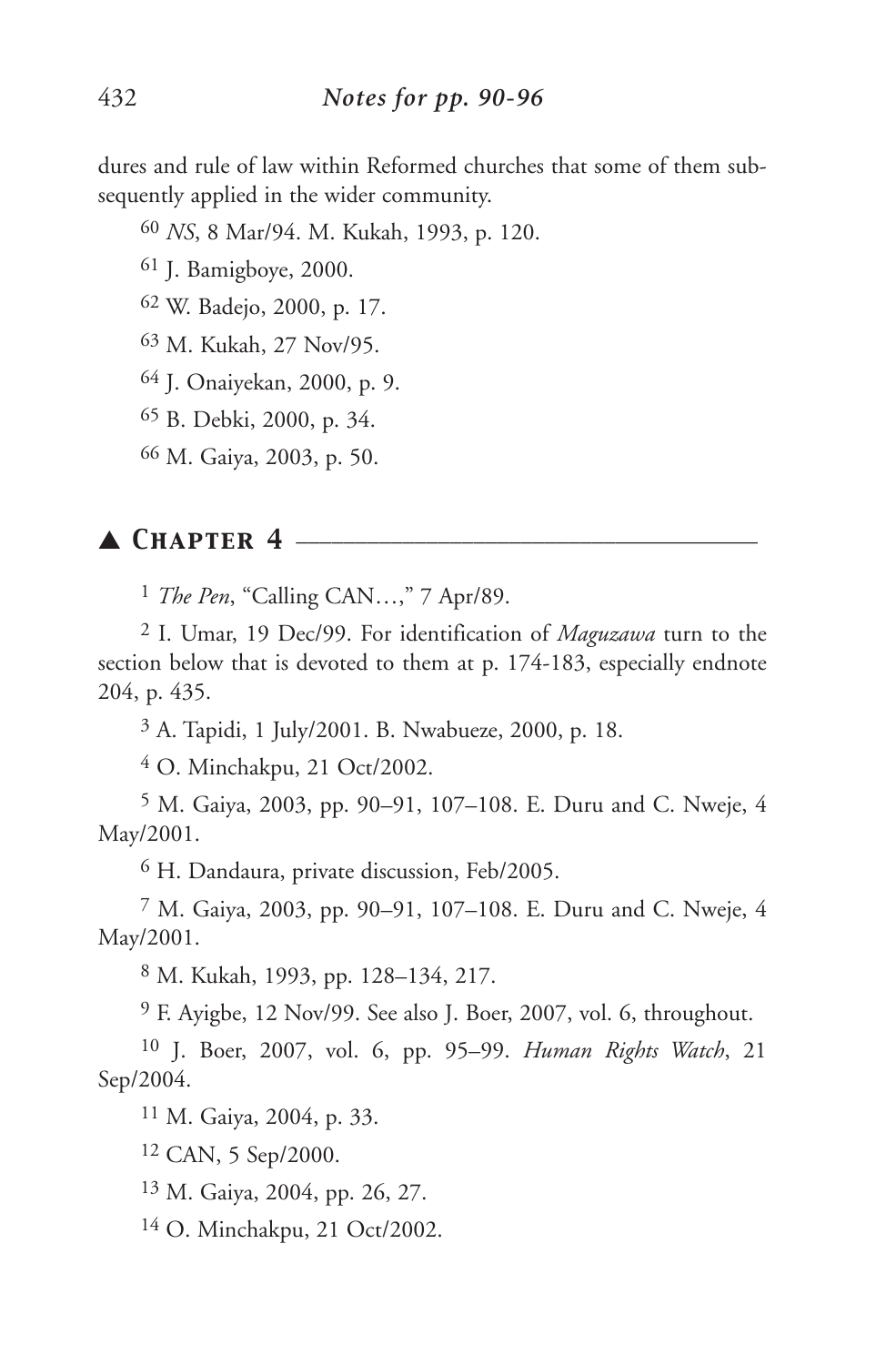15 A. Shu'aibu, 26 Nov/99.

16 It is almost *the* major point in Yusufu Turaki's chapter that good ideas on the part of Muslims are irrelevant to the Nigerian situation. It is the reality on the ground that counts.

17 D. Gwamna, 2001, pp. 12, 20.

18 Y. Abraham, Mar/2006, pp. 12, 13.

19 See especially J. Boer, 2004, vol. 3, pp. 35–44. For a very recent statement regarding Muslim global plans for the world, see P. Poole, 11 May/2006.

20 In some Western countries, developments are taking place that were inherent in the situation from the beginning but to which the secularized West was blind. I warned my former compatriots about the inevitability of these events twenty years before they took place. My friends would look at me strangely and secretly wondered whether I had turned redneck. In The Netherlands especially people are now having second thoughts and realizing they are now paying the price for their earlier blindness and political correctness. One of those friends remembers our discussions and has retracted his suspicions about me. Remember the warnings of Ambassador Tanko Yusuf, who was brought up a Muslim (J. Boer, 2004, vol. 3, pp. 53–55).

21 J. Aguwa, pp. 23–24.

22 *Alkalami, "Hawainiyar Okogie…*," 31 Mar/89. Hausa original: "*Mun sha fadi a baya cewa lallai in ana so a kaucewa barkewar rigimar addini tsakanin Musulmi da Kiristoci, lallai a yiwa bakin Okogie linzami. Shi fa makaho baya sani ana kallonsa sai an dungure shi*."

23 *The Pen*, "Calling CAN…," 7 Apr/89. See the following articles from *The Pen*: "CAN Sues...," 10 Mar/89, for more information on CAN's suing the Government. S. A. Muhammad, 5 May/89. For further Okogie opposition to sharia because of the Muslim plan see J. Boer, 2004, vol. 3, p. 98; 2005, vol. 4, pp 119–120, 126 (notes 17 and 18), 233–234. This was not the first time Okogie evoked such negative reactions.

24 D. Byang, 1988, pp. 32–34.

25 D. Dodo, 2000, pp. 29–31.

26 CAN, 4 Oct/99.

27 O. Director, 15 Nov/99, pp. 13–15.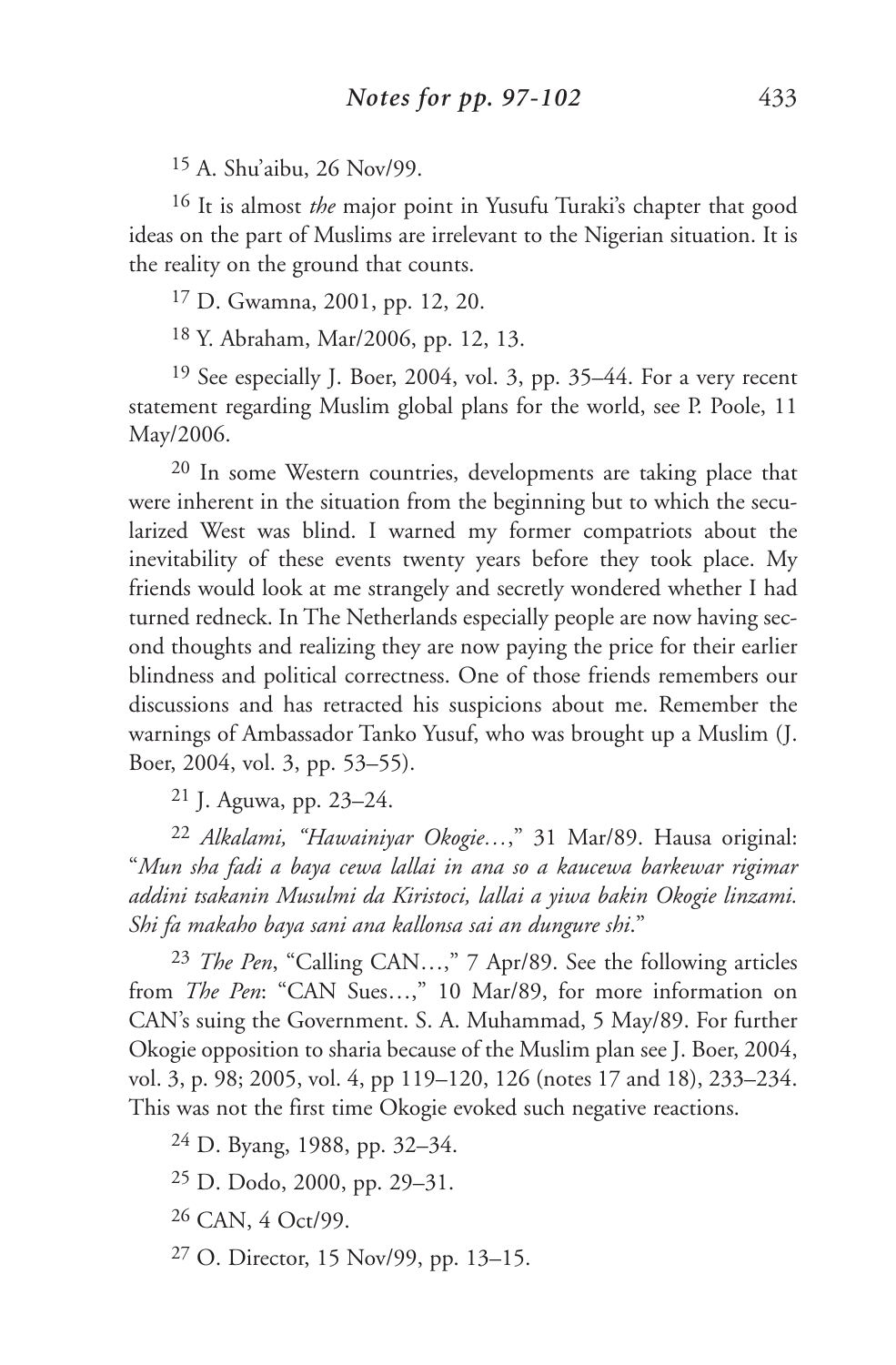28 See entry "Organisation of Islamic Conference" in indices of J. Boer, vols. 2, 3, 4, 5 of this series. It is interesting that Nigerian membership in OPEC (Organisation of Oil Exporting Countries) did not lead to great unrest in the nation. I was on a study leave in Amsterdam at the time, enjoying the auto-free streets of the city due to the OPEC boycott. Media attention was riveted on the OPEC boycott of the West, not on religious developments in Nigeria, though these were related to oil events. Had the issue of OPEC membership come up after the first CA, it probably would have been more controversial. Nigeria joined during the earlier, more innocent, age when the FG also confiscated Christian schools and hospitals without strong Christian resistance. Nigerian Christians had not yet been conscienticized. Besides, OPEC provided Nigerians with an unexpected deluge of money, the first phase of which clearly spread across the whole country. After an absence of a year and a half, I was astounded at the amazing number of motorcycles plying the streets and parked at both church and mosque. Overnight, it seemed, Nigeria had moved from subsistence to a money economy. Money has its own mysterious way! I am not aware of any significant Christian resistance to membership in OPEC, even though all its members were Muslim countries, with the exception of Nigeria and Venezuela. Byang does claim that it was "founded to propagate the interest of Islam" (D. Byang, 1988, p. 76). When Nigeria's own Lukman became chairman of OPEC, I had the impression from the press that even Christians were proud of this recognition of their compatriot. Religious concerns simply never entered in. It was a different day. And it brought money!

29 CAN, Lagos State Branch, "President Babangida…."

30 For previous references to IDB, see J. Boer, 2004, vol. 2, p. 55; 2004, vol. 3, pp. 51, 261.

31 *Compass Direct*, 23 June/2005.

32 M. Oloja, 2 June/2005.

33 O. Minchakpu, 31 May/2004.

 $34$  A more constructive approach might have been for CAN and the Sultan to agree behind the scenes on a joint call for a joint meeting. Neither party, it seems to me, acted wisely, but that is cold war for you. It tends to derail sound thinking.

35 I. Eguabor, 4 Apr/88.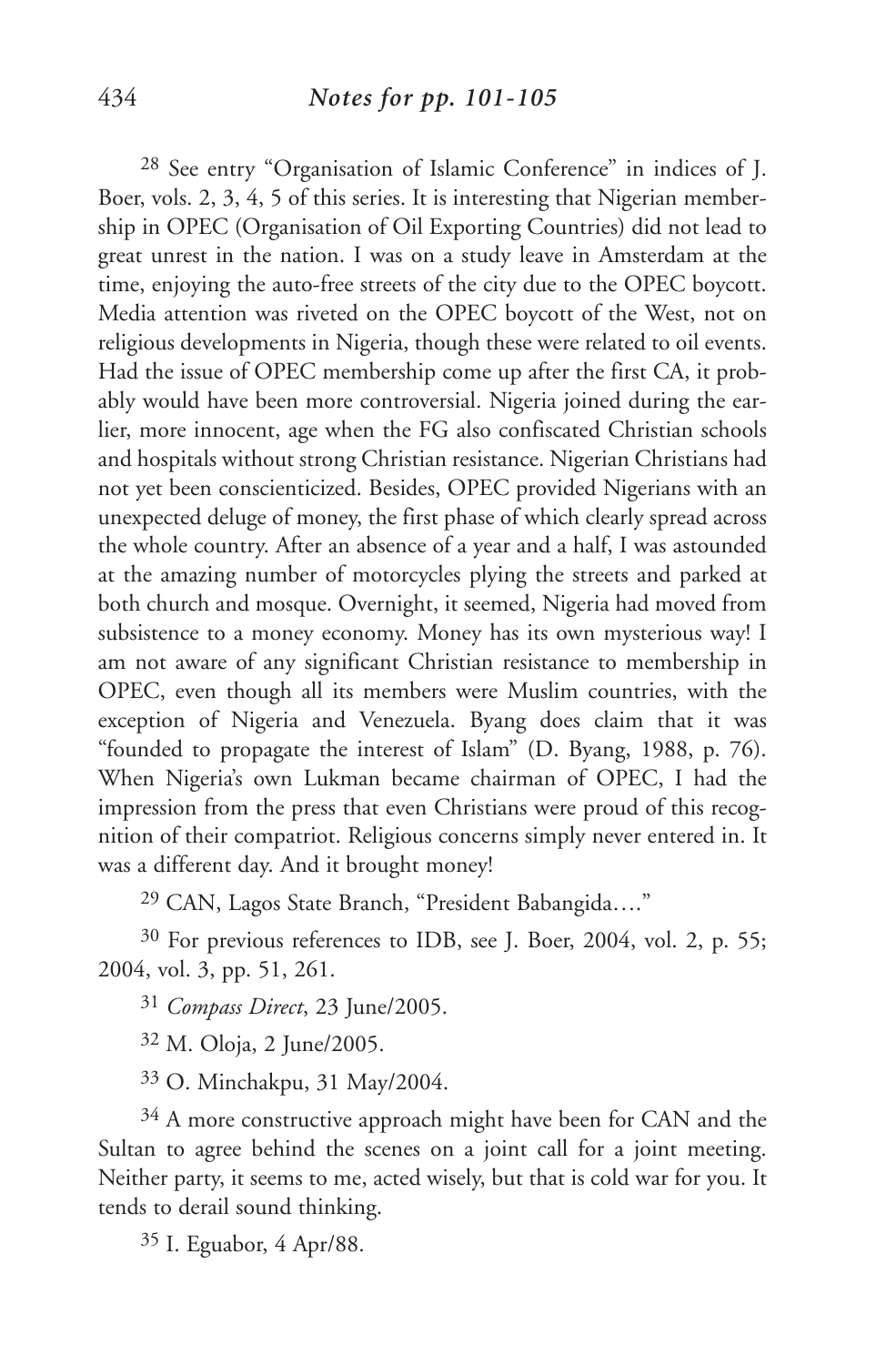36 F. Awowole-Browne, 4 Apr/2007. Actually, worry about INEC seems to have been misplaced. A few weeks before the April elections, President Obasanjo hosted a meeting of the National Council of State, that included former heads of state, current governors and presidential aspirants, at INEC headquarters. Former Military Head of State and current civilian presidential aspirant Muhammadu Buhari, along with the governors present, all declared themselves to be impressed by INEC's election preparations. J. Lohor and C. Okocha, 5 Apr/2007. M. Abubakar, 5 Apr/2007. *Leadership*, 5 Apr/2007.

37 J. Ajaver, Feb/2005. See Turaki, p. 322 above.

38 This theory has been around for a long time. Muslims themselves declare it, colonialists acted upon it and even the early missionaries adhered to it.

39 J. Boer, 1979, pp. 153, 211.

40 B. Debki, 2000, pp. 11–12.

41 For a very brief summary from the days of independence till the present see the NIREC lecture by W. Badejo. 2000, pp. 12–14. Also O. Director, 15 Nov/99, pp. 14–15. For an extensive discussion of the earlier ones see M. Kukah, 1993, chapter 4.

42 C. Williams, 12 Dec/95, pp. 6–7. J. Boer, vol. 3, 2004, pp. 37–42, 85–86, 231–237. This is a particularly one-sided speech that makes Christians look like saints and Muslims, devils. I believe its strident tone was coloured by the fact that the audience included potential donors: the Annual Conference of German Protestant Clergymen Ministering in Africa.

43 M. Kukah, 10 Nov/93.

44 J. Aguwa, 1993, pp. 24–25. Aguwa found this material in "The Sharia Debate Press Release" by the Muslim Students' Society of ABU.

45 J. Onaiyekan, 2000, pp. 7–8.

46 Y. Yariyok, Gamji 109, May/2004.

47 M. Kukah, 1993, p. 128.

48 M. Gaiya, 2004, p. 30. P. Ostien, 2003, pp. 1, 18.

49 J. Boer, 2006, vol. 5, part 2.

50 O. Minchakpu, 3/95, p. 9.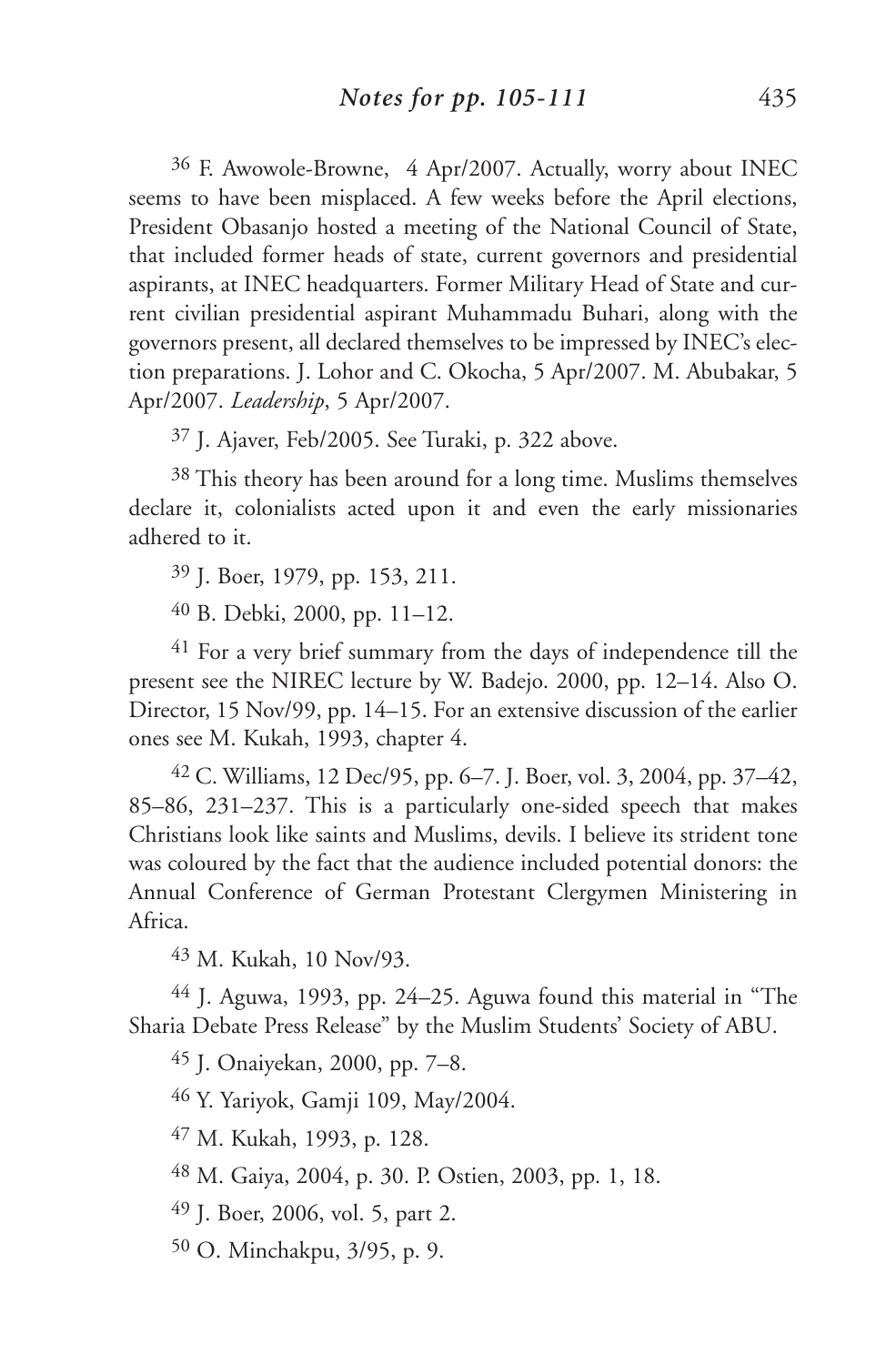J. Onaiyekan, 2000, pp. 7–8.

O. Director, 15 Nov/99, p. 18.

D. Dung, July/2005, p. 3.

B. Gambo, June/2005, p. 8.

K. Dada, 3 Nov/99.

M. Gaiya, 2003, pp. 91–92.

M. Kukah, 1993, pp. 120–121.

M. Kukah, 1993, p. 127.

D. Byang, 1988, pp. 2, 4.

 I. Audu, 23 Aug/2000. The names Audu mentioned were "Kashim Ibrahim, Isa Kaita, Yahaya Gusau, Ahmed Talib, Ali Akitu, Mai-Bedde, etc." Possible misspellings are due to difficult handwriting. Honour to whom it is due.

I. Audu, July/2000.

J. Gangwari, pp. 4–5.

T. Bayewu and S. Mwadkwon, 2001, pp. 32–33.

CAN, 17 May/2000.

 Vol. 6 shows many Muslims also objecting to the political underand overtones.

R. Eghaghe, 5 June/2005.

F. Okoror and C. Ndujihe, 9 Jan/2004.

*Newswatch*, 26 Apr/2004.

P. Adujie, 19 May/2004.

L. Issa-Onilu, 22 May/2004.

*NN*, 12 Nov/99, p. 1. F. Ayigbe, 12 Nov/99.

D. Dodo, 2000, pp. 15–18, 36.

 It is interesting to note that Onaiyekan, due to the heavy input from the military, wrote, "What we are now carrying around as the Abdulsalami 1999 Constitution is hardly what could be considered as the Constitution made by Nigerians" (J. Onaiyekan, 21 June/2001, p. 8).

Awoniyi's estimate of the Ulama as an educated group stands in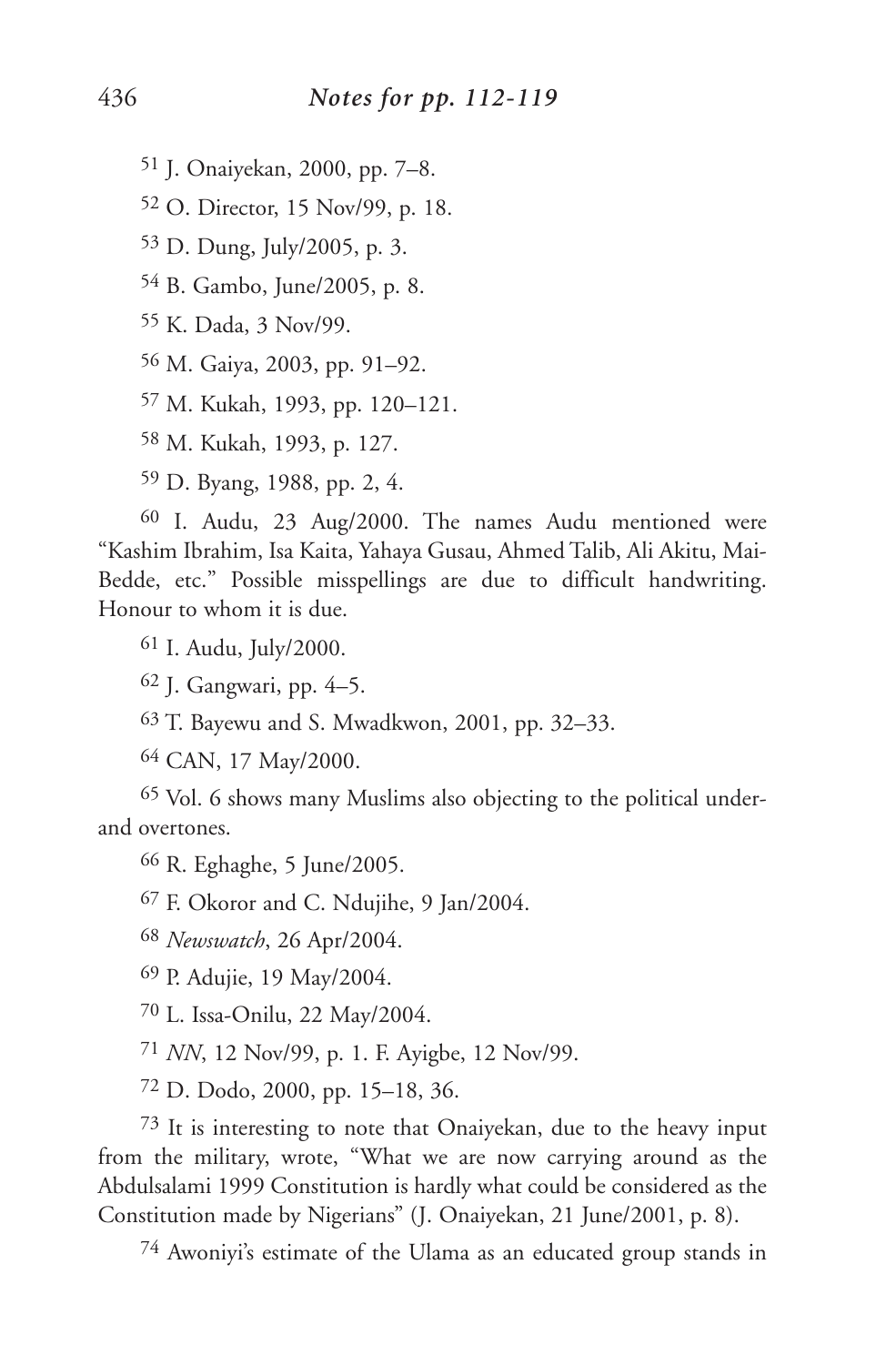stark contrast to that of J. Kantiok, who writes of "the ignorance of the so-called learned Muslim scholars in Nigeria." He even accuses them of ignorance of Islam! (J. Kantiok, 1999, p. 297).

75 Here Awoniyi and Kantiok are in complete agreement about the Ulama. Kantiok describes them as "nothing but a bunch of political hoodlums, who hide under the banner of Islam to destabilize Nigeria." In fact, he asserts that "the distortion of facts and deliberate lies by Muslim leaders is responsible for the tension between Christians and Muslims, especially in northern Nigeria" (J. Kantiok, 1999, pp. 297–298).

76 O. Awoniyi, 2002, pp. 23–33.

77 O. Minchakpu, 21 Oct/2002.

78 B. Debki, 2000, p. 11.

79 B. Debki, 2000, pp. 25–26. We already know from chapter 3 that Debki is aware of the steps taken by Buhari and Babangida to surreptitiously change the Constitution to open the door to the wider sharia. See chapter 3, p. 72. I do not understand why Debki talks here as if these generals did nothing to advance sharia.

80 B. Debki, 2000, pp. 34–36, 31–32, 121.

81 B. Debki, 2000, pp. 28–31. Italics are mine.

82 D. Byang, 2000, p. 11. Sociologist E. O. Alemika similarly rejects the use of public money for enforcing religion (D. Dodo, 2000, p. 10) as does Paul Unongo (M. Kukah, 1993, p. 123).

83 L. Kyuney, *TC*, no. 1/97, p. 25. Italics mine.

84 Y. Madaki, *TC*, no. 1/96, p. 10.

85 The source is a document that was widely circulated. By the time it reached my screen, the origin was no longer verifiable, though the author is clearly identified.

86 D. Dodo, 2000, p. 15.

87 J. Gangwari, p. 48.

88 Do not forget that Sani claimed he did consult Christians! Whom to believe? Take your pick!

89 D. Dodo, 2000, p. 16. Again a contradiction: Muslims accused of failing to compromise, while he recognizes that the Penal Code itself was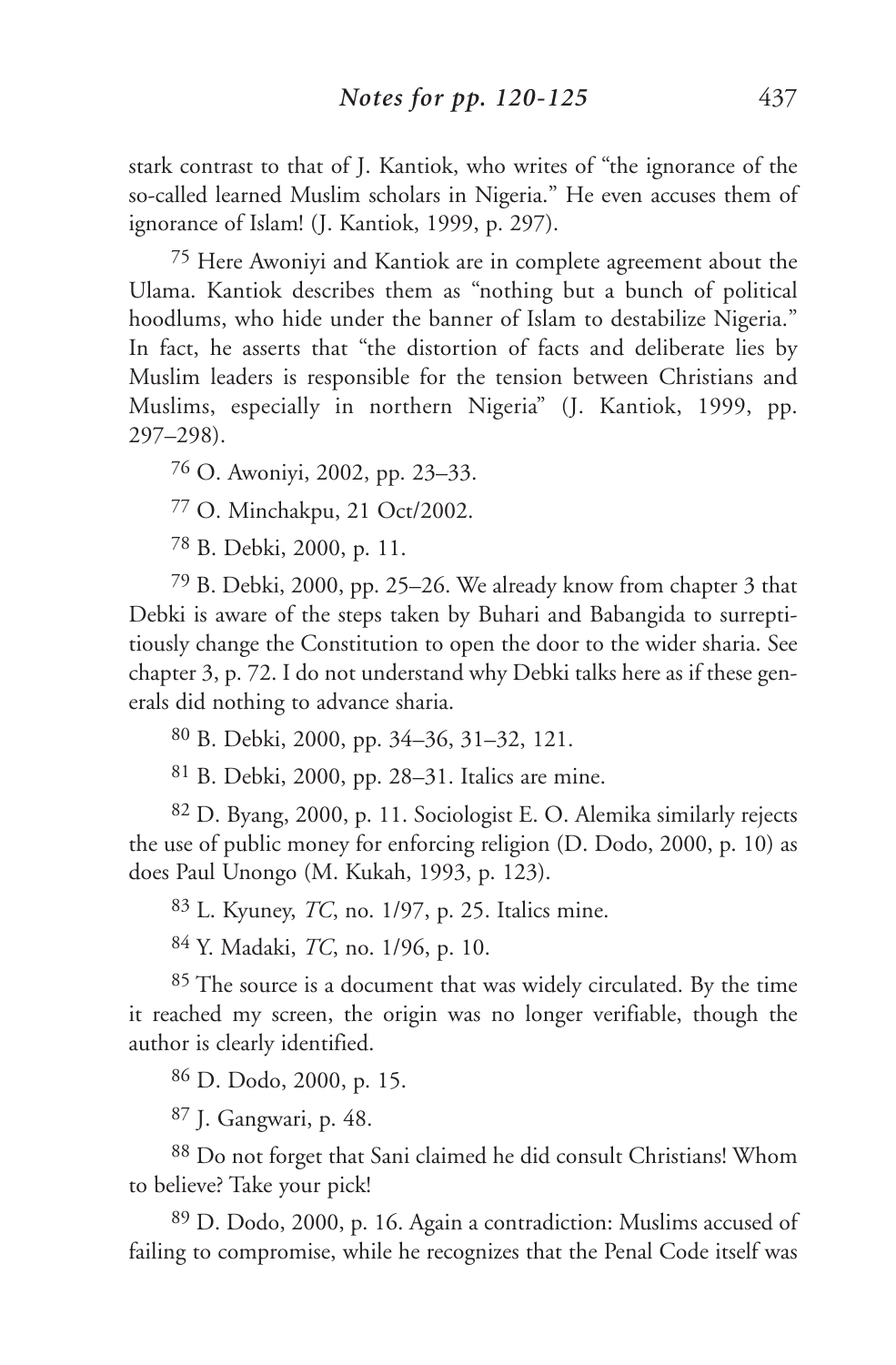the product of compromise from both sides!

For examples see J. Boer, volume 3, 2004, chapters 4–6.

D. Byang, 1988, pp. 9–17, 45.

 B. Gambo and J. Yarima, Mar/2005, pp. 11–12. J. Danboyi, Mar/2005, p. 13.

 Literal translation: "If you associate with a carrier of potash, your hair will become white."

D. Dodo, 2000, pp. 26, 31–33, 36.

J. Onaiyekan, 2000, pp. 11, 13.

W. Badejo, 2000, p. 17.

 *Compass Direct* is an American publisher. I utilize their information, since their sources are Nigerians. Sometimes they are named; at other times they are anonymous.

*Compass Direct*, 15 Nov/2005.

 *Compass Direct*, 16 Feb/2006. *The Vanguard*, 22 Feb/2006. Italics mine.

B. Gambo, June/2005, pp. 11–12.

M. Gaiya, 2003, p. 74.

O. Minchakpu, 2 Dec/2003.

M. Gaiya, 2004, pp. 27–28.

M. Gaiya, 2003, p. 74.

D. Byang, 2000, pp. 7–8.

O. Minchakpu, 31 Jan/2006.

J. Bamigboye, 2000.

CAN, 4 Oct/99.

CAN, 17 May/2000.

S. Obassa, 29 Jan/2005, p. 29.

J. Gangwari, 2001, p. 1.

 *CC*, 6 Mar/2006. Y. Abraham, Mar/2006, pp. 11–13. *LB*, Mar/2006, pp. 15–17. B. Haruna, Apr/2006, p. 3. For additional articles see *Companion CD* <Miscellaneous Articles / Muhammad/ Cartoons>.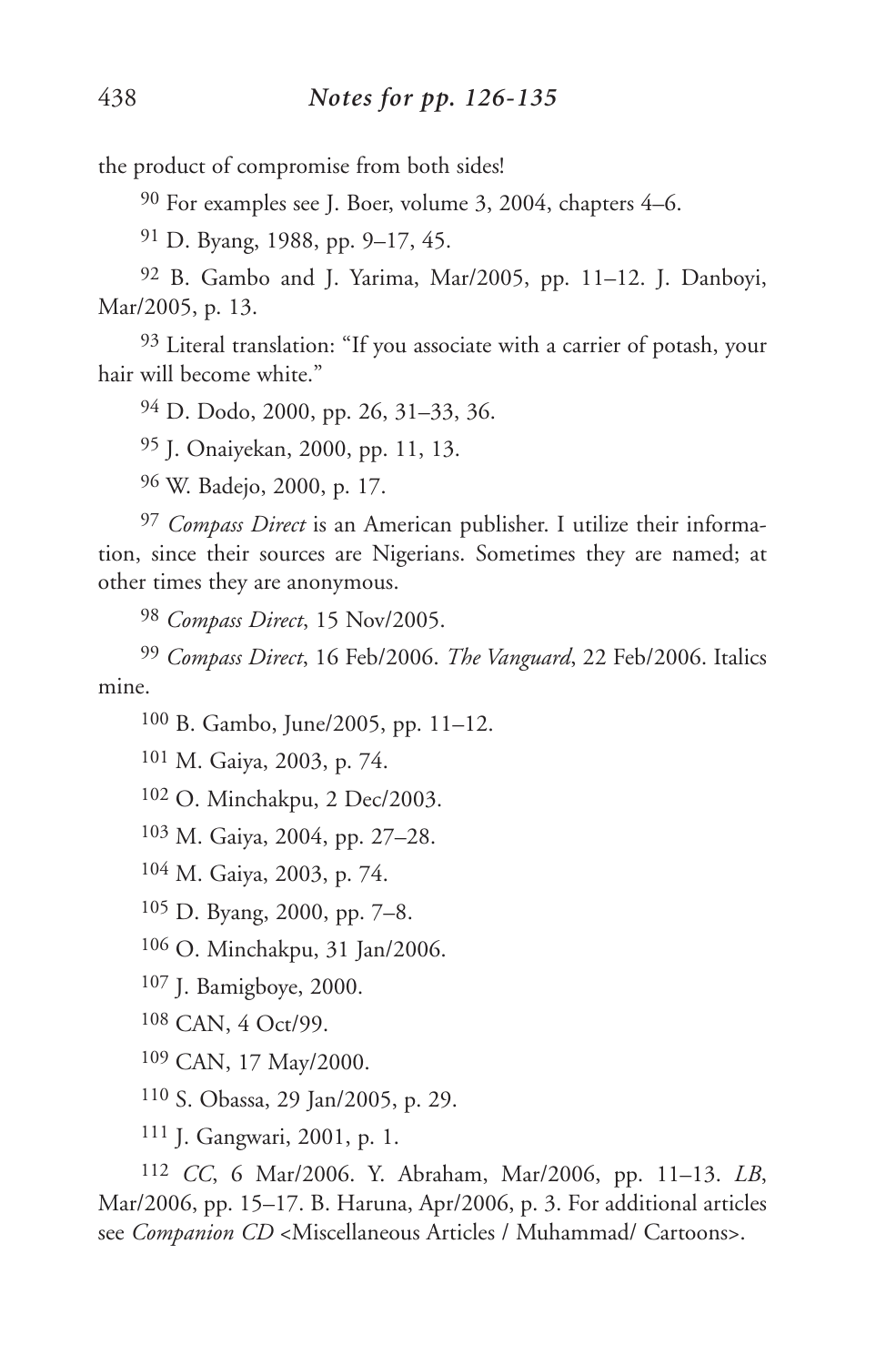*Barnabas Aid*, May-June/2006, p. 6.

 I challenge this statement. A review of the violence resulting from the various CAs shows otherwise. Even Dodo's own references to the BZ era render the statement doubtful.

Remember the other discussion on this subject on p. 124 above.

D. Dodo, 2000, pp. 11, 15, 19, 22, 24.

D. Byang, 2000, p. 1.

 See *Companion CD* <Miscellaneous Articles / Miss World> This folder includes many articles about the Miss World debacle, including articles by myself.

K. Somerville, 27 Nov/2002.

 O. Minchakpu, "Eight Pastors…," 26 Apr/2004. Volumes 1–3 of this series show that this is hardly a "new" trend.

CAN, Communique, 17 May/2000.

CAN, 4 Oct/99; 28 May/2001.

B. Debki, 2000, pp. 1, 17.

 D. Dodo, 2000, p. 10. Quotations from *Nigerian Newsweek*, 24 Oct/88, pp. 6–9 and CAN Communique, 28 Sep/88.

D. Dodo, 2000, pp. 22–23, 25–26.

 D. Ityavyar and Z. Gundu, *Stakeholders*…, 2004, pp. 13–14, 51. See these same pages for a summary of riots in Kaduna state. For a more complete account, see J. Boer, 2003, vol. 1, pp. 50–78.

J. Akume, 1 Aug/2004, p. 3; Sep/2004, pp. 4–5.

A. Y. Ali, Nov/2004.

D. Ityavyar and Z. Gundu, *Stakeholders*…, 2004, pp. 57, 68.

*IGPB*, Nov/2004, p. 3.

*IGPB*, Nov/2004, p. 10.

T. Baiyewu and S. Mwadkwon, 2001, pp. 36–37.

 O. Minchakpu, 16 May/2005; 11 July/2005. A. Madugba, 2 Apr/2005. I encourage you to read the Madugba article on the way in which Muslim leaders try to threaten, deceive and manipulate President Obasanjo, according to their fellow Muslim Abubukar Umar. It gives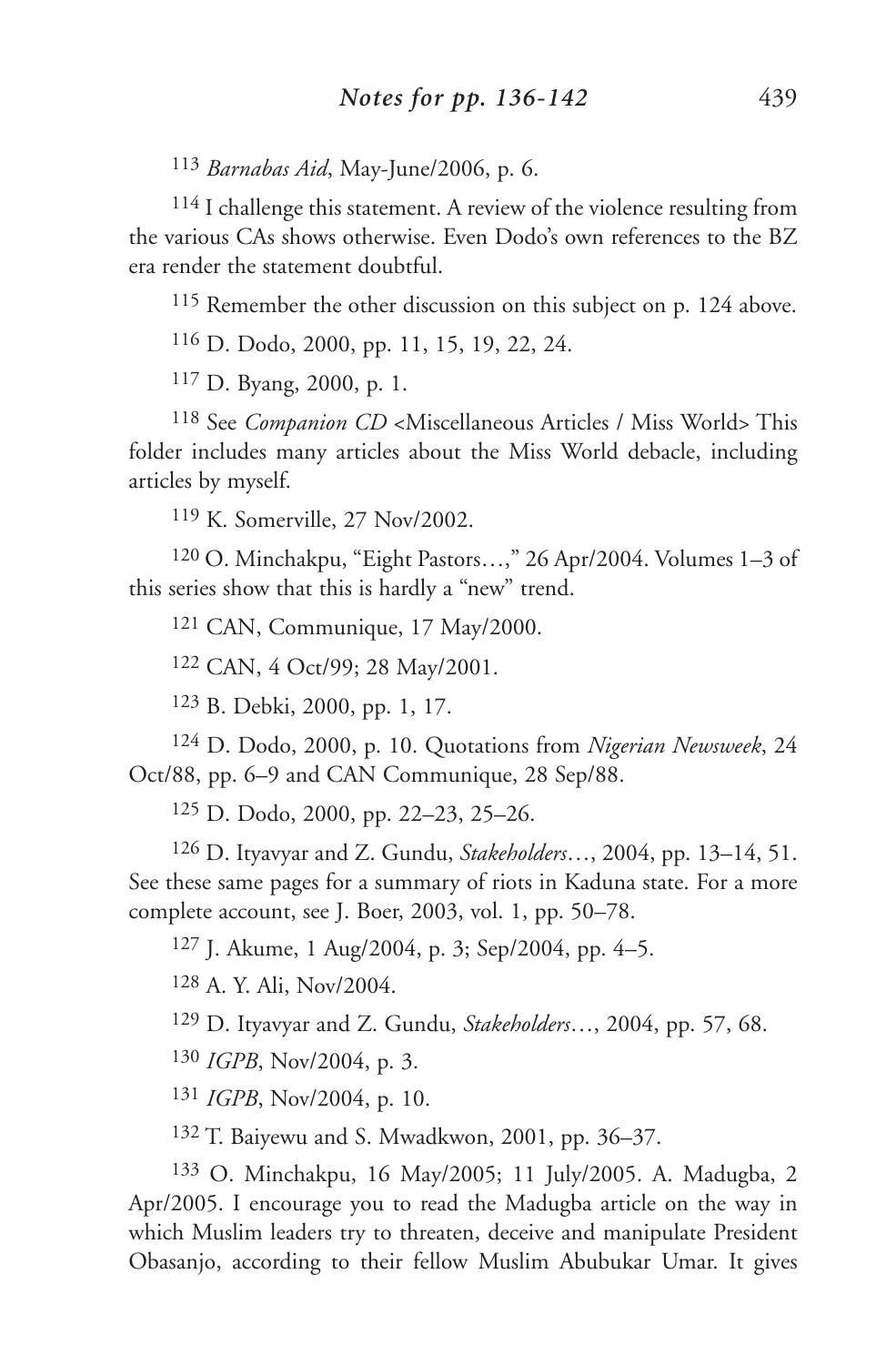much credence to the accusations from the Christian side. See bibliography for access to the article.

134 Human Rights Watch, 21 Sep/2004.

135 Agence France-Presse, *VS*, 15 Sep/2006. For additional details, see *Companion CD* <Misc Arts/Muhammad/….>.

136 Barnabas Prayer Bulletin. London: Barnabas Fund, Jan-Feb/2007, pp. 14–15.

137 *CC*, 9 Oct/2006. Apart from this one incident—which was serious enough for the victims!—Nigerian reactions during the week were limited to angry threats and demonstrations as well as the "celebration" of a "day of anger." There were also positive steps taken by various Muslim leaders to douse the anger and to discourage an outbreak of violence. This represents a considerable step forward that should be noted and appreciated. At a subsequent international conference in Vancouver that included many Muslims, Muslims publicly joked about violent Muslim protests against the Pope's allegations of Muslim violence and clearly disapproved of it. That was a refreshing experience.

138 M. Gaiya, 2003, pp. 113–114.

139 See Human Rights Watch, 21 Sep/2004, for further details about these groups.

140 *Compass Direct*, 16 Feb/2006.

141 *The Guardian*, 22 Feb/2006.

142 T. Abdulrahman, 11 Nov/99, pp. 1–2.

143 O. Minchakpu, 21 May/2001.

144 M. Gaiya, 2004, pp. 34–35.

145 CAN, 14 Jan/2002.

146 M. Gaiya, 2004, pp. 34–36. Date of letter is 17 Jan/2002.

147 O. Minchakpu, 31 Jan/2006.

148 Not exactly the beginning, of course. We have already read of such demolitions in 2001 and, below in this very document, in 1997.

149 CAN, 4 Oct/99; 28 May/2001.

150 CAN, 17 May/2000; 5 Sep/2000.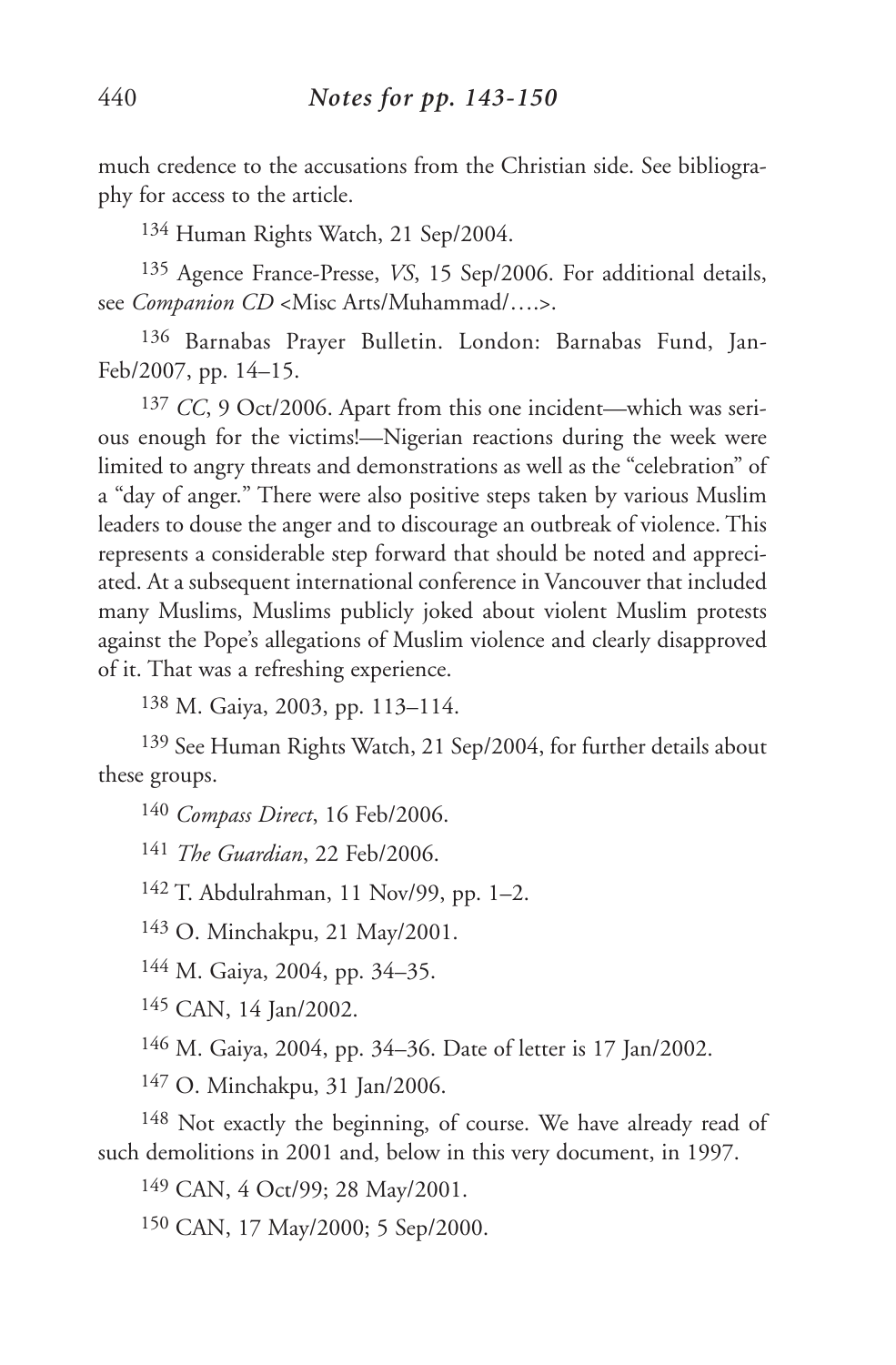151 J. Boer, vol. 3, 2004, pp. 107–124.

152 K. Oyelere, 25 June/2001.

153 H. der Nederlanden, 7 Oct/2002. See also J. Boer, 2004, vol. 3, pp. 135–136 for more on Fadipe.

154 For stories of harassment of Christians of Kibiya, Tsoro, Shrima, Kukarwai, Gidan Kwaraya, all in Kano State, the bribery and intimidation on the part of Muslim authorities, see B. Gambo, June/2005, pp. 11–12.

155 M. Gaiya, 2004, p. 36. His source was Usman Dauda, the CAN secretary for Katsina state. The circumstance described makes it almost sure this church was being built in the heart of the city, not at the city's fringe.

156 *Weekly Trust*, 3 Feb/2000, as quoted in S. Bala, 2000, p. 22.

157 *Newswatch*, 13 Mar/2000, as quoted in S. Bala, 2000, p. 23.

158 J. Boer, vol. 6, 2007, pp. 255–260.

159 O. Chukwumerije, 2003. Appendix 3.

160 *VS*, 25 Aug/2006.

161 *VS*, 17 Nov/2006.

162 D. Byang, 2000, pp. 8–9. I expect to see Western fashion designers one of these days to emerge with a modernized, even sexy, version of the *burqah*! They will not be able to resist its allure and mystery—or the business it is likely to generate. The *burqah* is likely to become common property and thereby lose its function of identification. Would Muslim hackles be raised for such secularizing of a sacred symbol or, as is the habit of some, could it cause riots even?

163 *NN*, 31 Oct/99.

164 CAN, 28 May/2001.

165 C. Nnadozie, 8 Oct/2005. O. Minchakpu, Feb/2004; 26 Sep/2003.

166 CAN, 17 May/2000; 5 Sep/2000.

167 O. Minchakpu, "Islamic Dress Code…," Sep/2003; Feb/2004.

168 O. Minchakpu, 26 Sep/2003; 16 Feb/2004.

169 *Compass Direct*, 31 Jan/2006.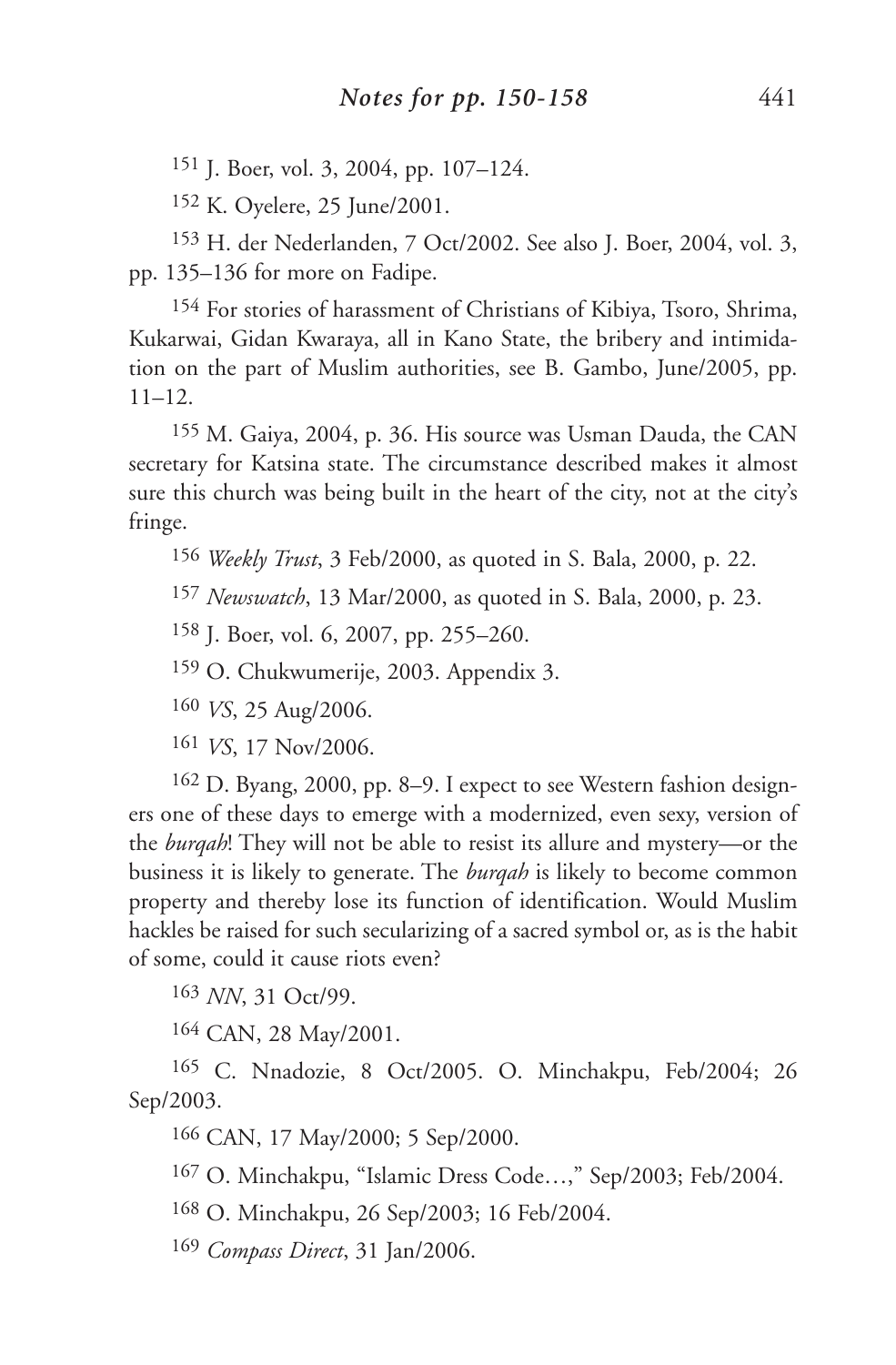170 Human Rights Watch, 21 Sep/2004. CAN, 5 Sep/2000; 28 May/2001. M. Gaiya, 2004, pp. 36–37.

171 J. Boer, 2003, vol. 1, pp. 50–55.

172 J. Lohor, 14 Nov/2002.

173 J. Boer, 2004, vol. 2, p. 64.

174 The verse reads, "A woman must not wear men's clothing, nor a man wear women's clothing, for the Lord your God detests anyone who does this." The FCN here engages in a static reading of the Bible that ignores cultural issues and that is a fundamentalist Christian parallel to the static reading of sharia. As long as both sides persist in such reading of their texts, a compromise will be hard to come by.

175 B. Davies, 20 July/2002. Remember that Bauchi is a state with a history of violence over this very issue (J. Boer, Vol. 1, 2003, pp. 82–89). Human Rights Watch, 21 Sep/2004.

176 J. Boer, vol. 6, 2007, pp. 285–294.

177 O. Minchakpu, "Christian Lecturer…," 27 June/2005.

178 J. Boer, vol. 6, 2007, pp. 150, 153.

179 M. Gaiya, 2004, pp. 41–42. Source: *Mail and Guardian* On-line, 2 Nov/2003, p. 3. I expect that, if this legal system persists, modern techniques like DNA testing will eventually be incorporated.

180 B. Wakili, Jan/2006, pp. 11–13. Part of this article is attached at appendix 20.

181 J. Boer, Volume 6, 2007, pp. 153–154.

182 A. Ibrahim, 13 Aug/2001.

183 CAN, 28 May/2001.

184 D. Dodo, 2000, pp. 26–27.

185 O. Director, 15 Nov/99, p. 15.

186 I personally experienced the economic paralysis that occurred when Ibos fled from the North in 1966. Wukari, the town I lived in, was completely void of any supplies and just about all services. The value of business was driven home to me forcefully. Not even a single screw to repair a sagging door. The post office, the only link with the outside world, closed. These were difficult circumstances. Thank you, business people, for making society possible!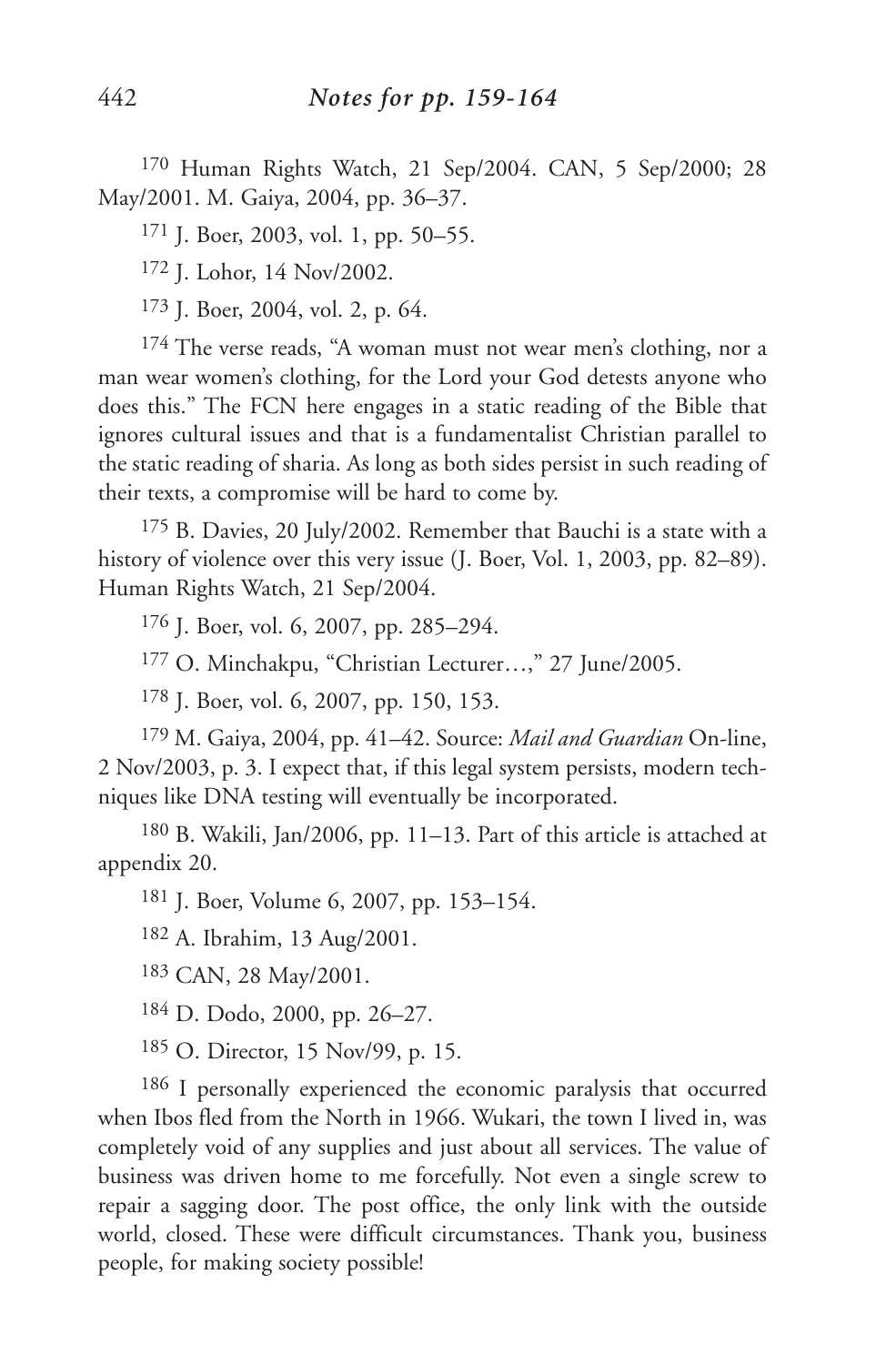187 D. Byang, 2000, p. 11.

188 D. Dodo, 2000, pp. 32–33.

189 D. Gwamna, 2001, pp. 20–21. Gwamna took part of this quotation from K. Cragg, *The Call of the Minaret*, p. 336.

<sup>190</sup> The book goes into great detail on the subject. On the back cover it states that these "laws are…immutable"—in other words, applicable anywhere. The book even has an ISBN number (1–895689–00–7) and is thus fully registered in Canada. Does it not classify as hate literature? How could it pass the censors and be awarded a number? Another case of Liberal political correctness? I wonder.

191 O. Minchakpu, 31 Jan/2006.

192 *Compass Direct*, 12 Dec/2005.

193 D. Dodo, 2000, pp. 27–28. *Kutaya Forum*, Nov/2001, p. 11.

194 CAN, 28 May/2001.

195 Human Rights Watch, 21 Sep/2004.

196 M. Gaiya, 2004, pp. 28–29, 32–33. See also J. Boer, vol. 6, 2007, chapter 6.

197 *The World of Islam*, a compact disk. Colorado Springs: Global Mapping International, 2000.

198 M. Gaiya, 2005, p. 172.

199 O. Minchakpu, 19 Aug/2003.

200 O. Minchakpu, Apr/2004.

201 The Christian argument against Muslim claims of marginalization is supported by Sanusi L. Sanusi (S. Sanusi, Sep/2005, p. 24).

202 O. Minchakpu, 3 Sep/2003 (both).

203 For information about the National Conference see *Companion CD* <Misc. Arts/National Conference>.

204 The term "*Maguzawa*" is the plural of the Hausa *"Bamaguje*," a word derived from the Arabic for "fireworshipper." Its strict meaning in Hausa is "member of the pagan Maguzawa tribe of Kano and Katsina." My study of Abraham's dictionary indicates that the term carries contempt with it as it is associated with "*arne*," a designation Northern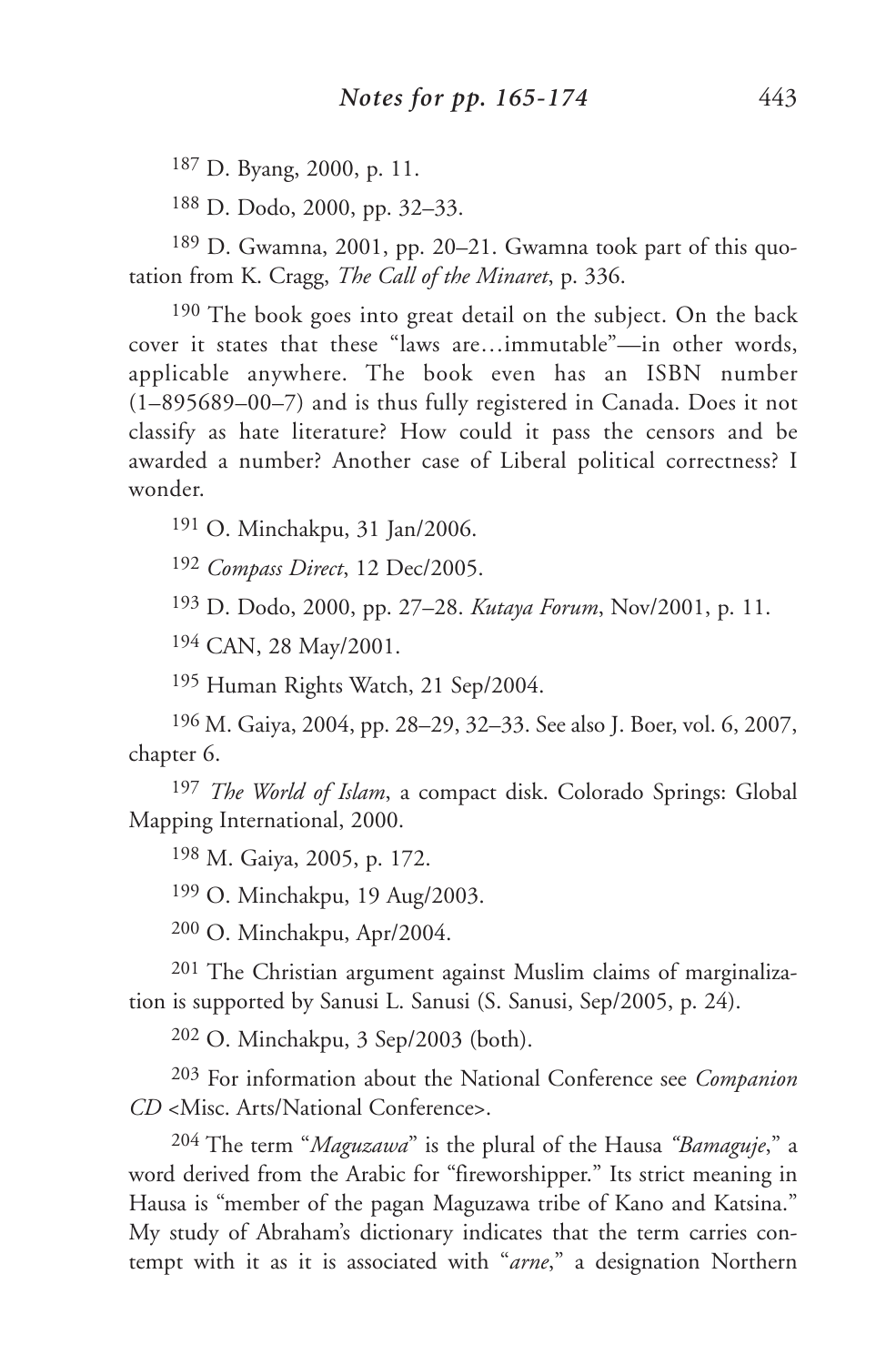Muslims use for adherents of ATR that drips with contempt; with "*biri*," meaning "monkey;" with "*dauda*," meaning "dirt" as well as a prickly plant used to keep people away (R. C. Abraham, pp. 70, 26, 198). It would appear that the meaning of "those who have run away" attributed to the term by many secondary speakers of the language, based on the notion that it is based on the verb "*gudu*" or "run," reasonable as it seems, is wrong. The implication of the latter incorrect meaning is that it refers to their history of having run away from or resisted Islam and retained their ATR. In Christian circles, many expand the meaning to refer to all core Northern adherents of ATR as well as to Christians from those communities, including those beyond Kano and Katsina. For additional background to the Maguzawa see *Companion CD* <Miscellaneous Articles / Maguzawa>.

205 H. Dandaura, 1989, pp. 1–2. M. Gaiya, 2003, p. 78. *TC*, No. 5/88.

206 D. Gowon, 1987, pp 5-6.

207 M. Gaiya, 2003, pp. xi, 78. E. Duru and C. Nweje, 4 May/2001. It would appear that the contempt with which Hausa-Fulani Muslims have traditionally regarded the Maguzawa, until recently mostly adherents of ATR, has carried over to those who have converted to Christianity. Though now "People of the Book," they should be accorded special respect from Muslims, but in the context of hostility between Christians and Muslims, that special status is denied them and they continue to be regarded with the old contempt.

208 CAN, 4 Oct/99.

209 E. Duru and C. Nweje, 4 May/2001. CAN, 28 May/2001.

210 M. Gaiya, 2003, pp. 77–78. E. Duru and C. Nweje, 2001. With the death of both Dandaura and Audu, it has become even more difficult to obtain information from or about these already low-profile organizations.

211 J. A. Sani and G. T. Madabo to Governor Sani, 3 Dec/99. Quoted in M. Gaiya, 2004, p. 34.

212 E. Duru and N. Chukwudi, 4 May/2001.

213 M. Gaiya, 2003, pp. 112–113. This is a far cry from an earlier statement credited to Professor Baikie. He said, "So far as Northern Christians are concerned, we have not been unduly molested and in fact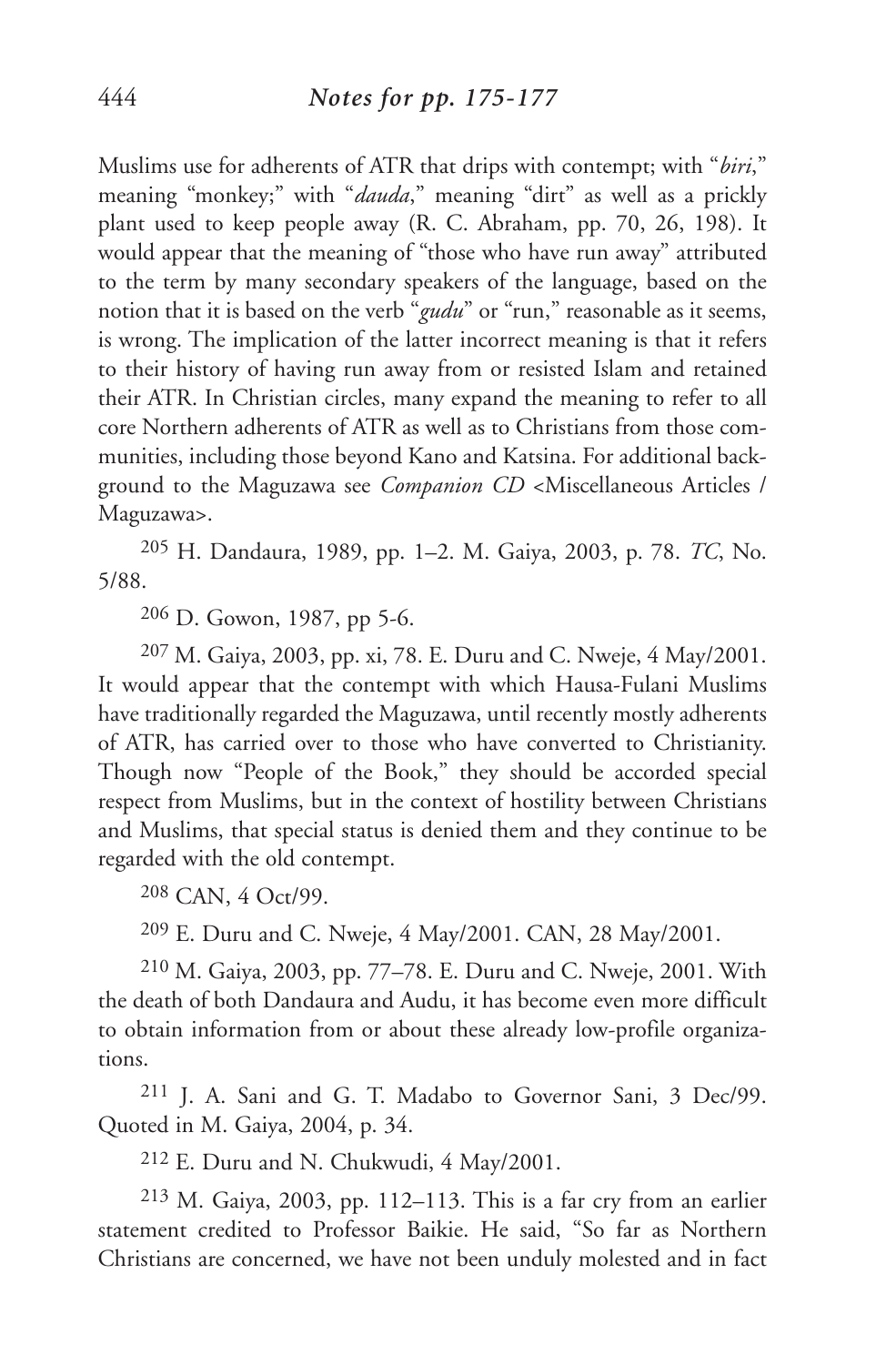in a state like Zamfara, the governor goes out of the way to identify himself with us, our aspirations and our fears." Perhaps the explanation lies in the lapse of three years in between. I. Ado-Kurawa, "Islam and Non-Muslim Minorities," 2000, p. 16. Ado-Kurawa's own footnote: "Reported by *The Guardian* 19 November 2000 as quoted by Haruna, M. 2002 'Sharia: Agabi's executive arm-twisting' *Daily Trust* March 23, 2002 back page."

212 This is similar to Muslims transferring their contempt for Traditional *Maguzawa* to the new Christians. These Christians, it seems, get it from every direction, sandwiched as they are between thick walls of contempt and even denial from Muslims and suspicion on the part of Christians.

215 E. Duru and C. Nweje, 4 May/2001.

216 M. Gaiya, 2004, pp. 33–34.

217 I. Umar, 19 Dec/99.

218 B. Opeseltan, 26 Nov/94, appendix 4. E. Duru and C. Nweje, 4 May/2001, appendix 5. J. Musa, 3 May/2005, appendix 6.

219 This claim is hardly correct. He may be the only Fulani bishop in the country, but definitely not the only Christian leader. What of Christopher Abashiya? And what, until recently, Professor Ishaya Audu?

220 *Compass Direct*, 21 Apr/2006.

221 J. Onaiyekan, 2000, pp. 11, 13.

222 O. Minchakpu, 31 Jan/2006.

223 H. der Nederlanden, 7 Oct/2002.

224 M. Gaiya, 2004, p. 36.

225 CAN, 17 May/2000; 5 Sep/2000; 28 May/2001.

226 A. Ibrahim, 13 Aug/2001.

227 M. Gaiya, 2004, p. 29.

228 CAN, 5 Sep/2000.

229 M. Reis, 12 Nov/99.

230 *NN*, 12 July/2001. Governor Mu'azu traced the cause to the "ethnic problems between Hausa settlers and the Sayawa natives, which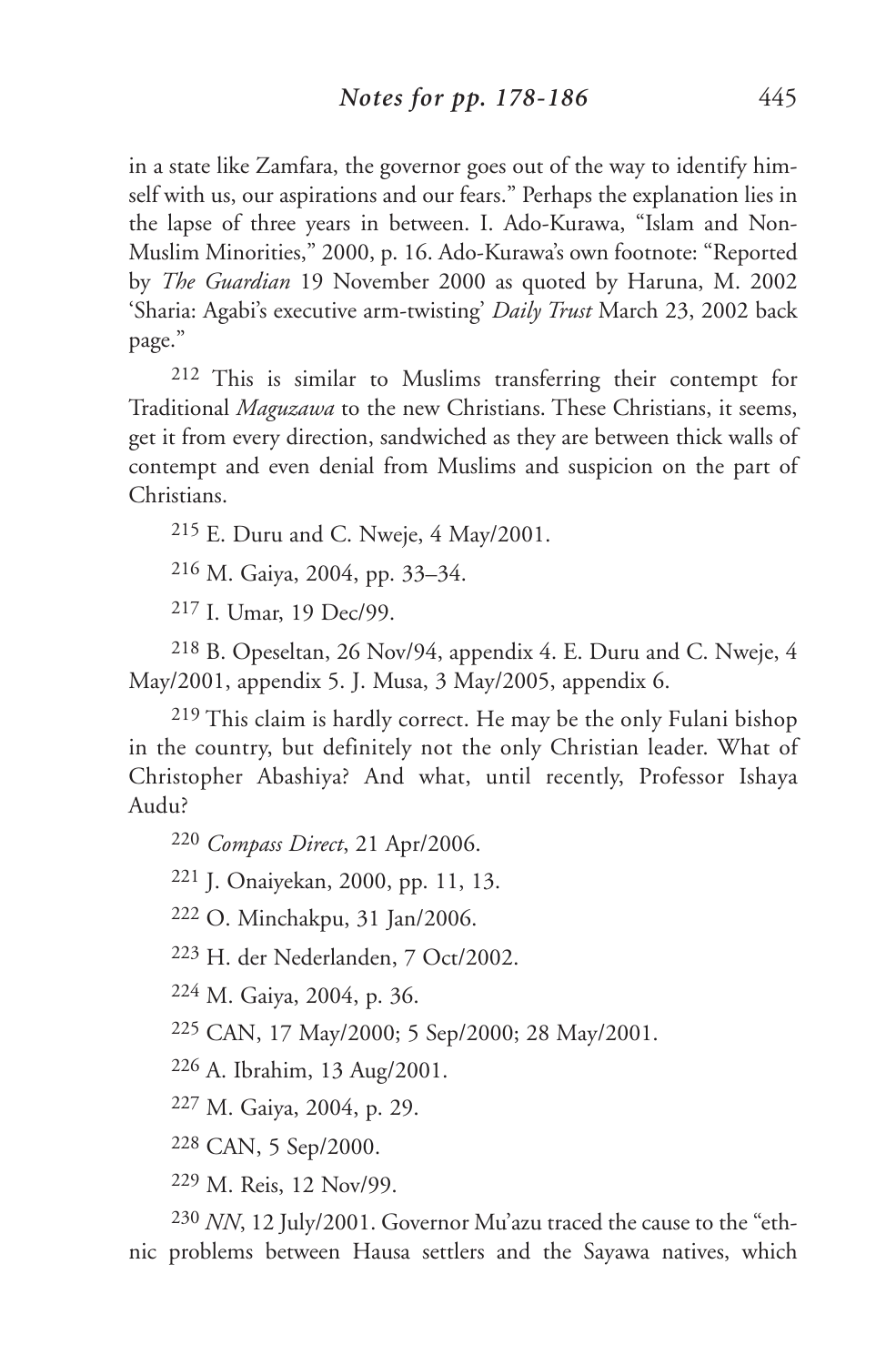started about forty-three years ago." Now that is an honest statement by a Muslim governor on this type of issue. Not many would follow him there (*NN*, 13 July/2001). For further background to the Bauchi situation see J. Boer, index entries for "Bauchi" in vols. 1–3.

231 Y. Turaki, Chapter 7.

232 H. der Nederlanden, 7 Oct/2002.

233 O. Minchakpu, "Christian Students…," 27 June/2005.

234 See *Companion CD* <Misc Arts/Miss World> folder for many articles on the Nigerian Miss World Pageant, including 2 articles by myself: <Boer-1.doc> and <Boer-2.doc>. Check out also under J. Boer, Bibliography, volume 5, 2006, pp. 261–262 for more Boer entries on the subject.

235 For background material on this situation, see J. Boer, Vol. 1, 2003, pp. 63–79.

236 L. Binniyat, 20 June/2000. Appendix 7.

237 Senior Fyneface, "Atikulating Obasanjo's Renewed Third Term Agenda." www.gamji.com, Sep/2006. For the benefit of foreign readers, "*Atikulating*" is a play on the name of Vice President Atiku.

238 D. Byang, 2000, p. 12.

239 M. Kukah, 1993, pp. 122, 124.

240 I realize most readers will not understand the reference here, but Kukah, being a Catholic scholar, will or should. Other readers should just skip over this issue. Reading Pope Benedict's recent lecture at Regensburg shocked me into a renewed awareness that the traditional Catholic Scholasticism/Thomism is still alive and well in the Vatican (Benedict XVI, "Faith, Reason and the University: Memories and Reflections." Lecture delivered at a meeting with the representatives of science at the University of Regensburg, 12 Sep/2006). The lecture can be read at www.trouw.nl/toespraakpaus.

241 D. Dodo, 2000, p. 8.

242 An important exception is that Muslims *did* accept and continue to defend the imposition of Muslim chiefs and emirs over non-Muslim ethnic groups. The issue was revisited recently in D. Dung, July/2005.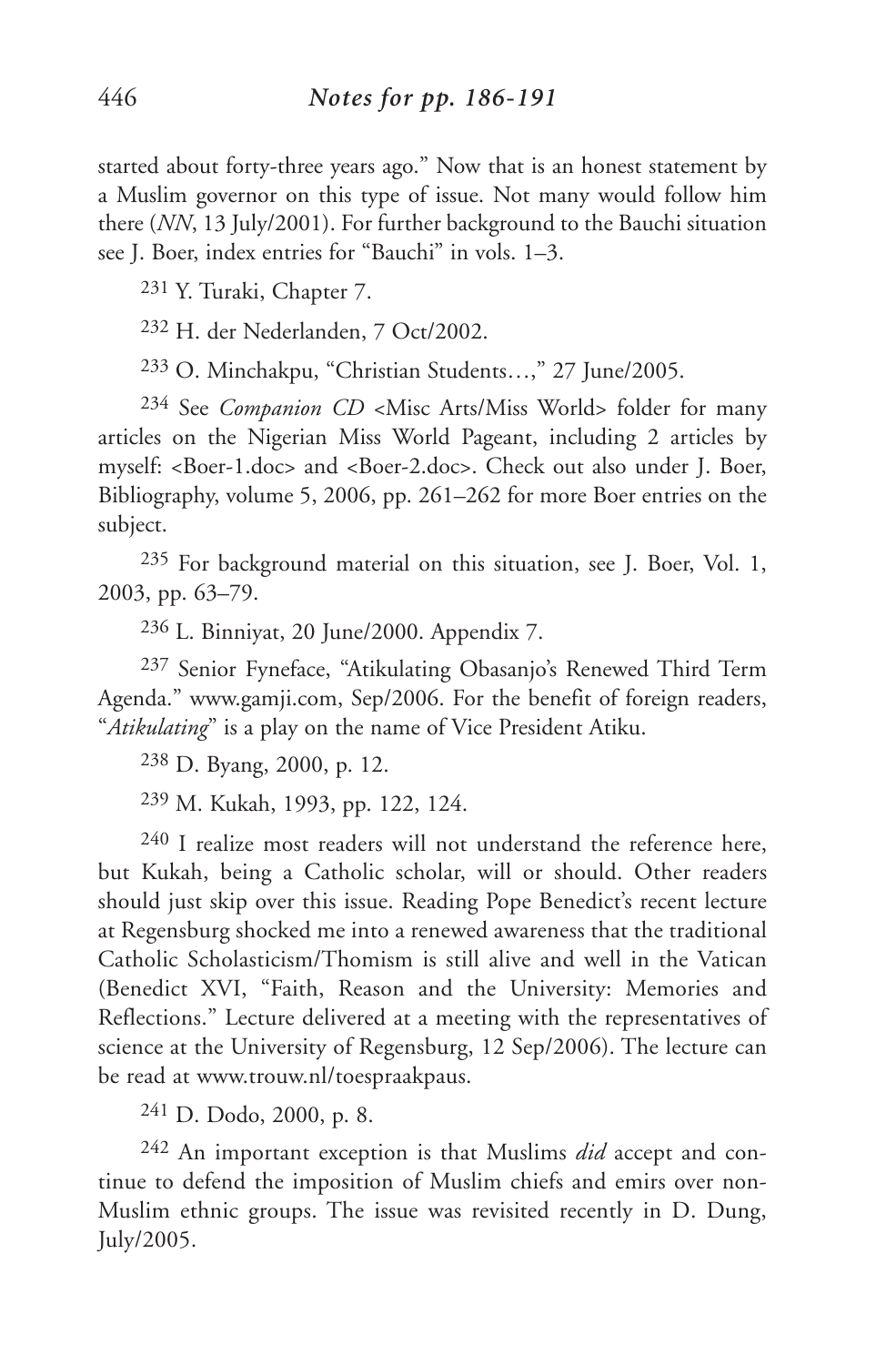## ▲ **CHAPTER 5**

 J. Boer, 1979, pp. 139–143, 158–164, 187–215, 286–296, 303–310, 315–320; 1984, ch. 4; 1988, pp. 7–22, 50–51.

Appendix 8, 9 and 10.

Y. Yariyok, May/2004.

 Y. Yariyok, Feb/2003; May/2004. J. Kantiok, 1999, pp. 282–283. D. Byang, 1988, pp. 105–107.

J. Boer, vol. 3, 2004, pp. 156, 183, 189, 191–193.

D. Byang, 1988, pp. 105–107.

 L. Grissen, 1995, pp. 109–110. J. Kantiok, 1999, pp. 280–281. CAN, 3 Apr/89, Appendix 12.

 I remind you of the Dandaura delegation to the FG to advise on sharia in Chapter 4, (pp. 94-95). The intervention so strongly discredited by the *TC* writer may well have been of Dandaura's inspiration, but not for reasons that the writer gives.

*TC*, no. 1/89, p. 9.

CAN, Northern Zone, 16 Apr/89. Appendix 11.

Nigeria News Network, 19 Apr/99.

<sup>12</sup> For more extensive details from this Model see CAN (Youth), 1987, pp. 5–7.

L. Grissen, 1995, pp. 75–77, 109.

O. Minchakpu, *TC*, No. 3/95, p. 9.

 *REC*, May/99, p. 2. Vol. 4 shows that by this time Christians had come to terms with the notion of "multi-religion."

 J. Boer, vol. 8, expected to be published in 2008, probably chapter 2.

M. Kukah, 1993, pp. 67–69.

M. Kukah, 1993, pp. 73–74.

M. Kukah, 1993, pp. 78–79, 87–88.

*NN*, 29 Sep/86. CAN, 3 Apr/89, Appendix 12.

CAN, 17 Dec/97. Appendix 13.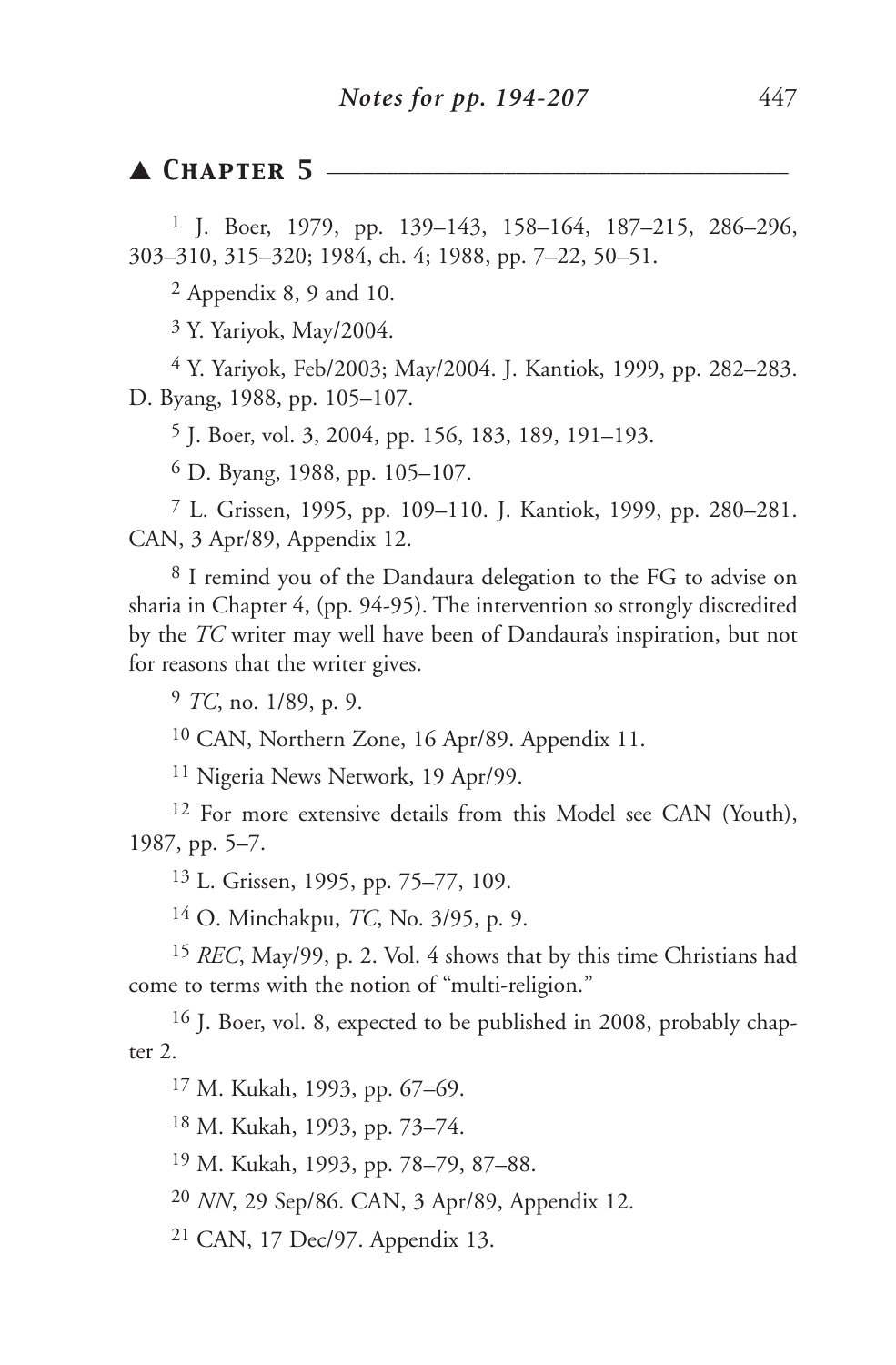*Worldreach Nigeria*, Dec/97.

J. Boer, vol. 6, 2007, pp. 192–193. *NN*, 2 Nov/99, p. 1.

B. Phillips, 4 Jan/2001.

J. Boer, vol. 6, 2007, pp. 288–293.

M. Onuorah, 26 Aug/2002.

President Obasanjo, 1 Oct/2002.

J. Boer, 2007, vol. 6, pp. 285–288.

Human Rights Watch, 21 Sep/2004.

M. Gaiya, 2004, p. 41. Centre for Religious Freedom, 2002.

 *The Pointer*, 18 Feb/2003. The actions of the FG have been described in volume 6, pp. 192–200.

 BBC, 22 Mar/2002. H. der Nederlanden, 8 Apr/2002. *REC News Exchange*, Apr/2002. O. Minchakpu, 21 May/2001.

 J. Boer, "Nigerian Muslims and the Miss World Pageant." May/2003. See also the <Miss World> folder under *Companion CD* <Miscellaneous Articles/>.

G. McKenzie, 30 Oct/2002.

E. Onwubiko and A. Bassey, 18 Oct/2002.

 M. Gaiya, 2004, p. 37. His source was an article by Kalu in *The Guardian*.

The *Guardian*, 22 Feb/2006. *Compass Direct*, 16 Feb/2006.

M. Reis, 12 Nov/99.

TEKAN, Communique, 2000.

 TEKAN, Communique, 2001. This must not be understood as a general attitude towards the President. In fact, TEKAN has expressed considerable appreciation for his policies. The item in the communique following the one on sharia is an applause for his anti-corruption policy. In the comunique of 2000, TEKAN literally gushed out in praise for the President.

O. Minchakpu, 15 Aug/2005. *Compass*, 29 July/2005.

 D. Byang, Nov/2005. This paper once again demonstrates how both Christians and Muslims complain about the FG's policy of favour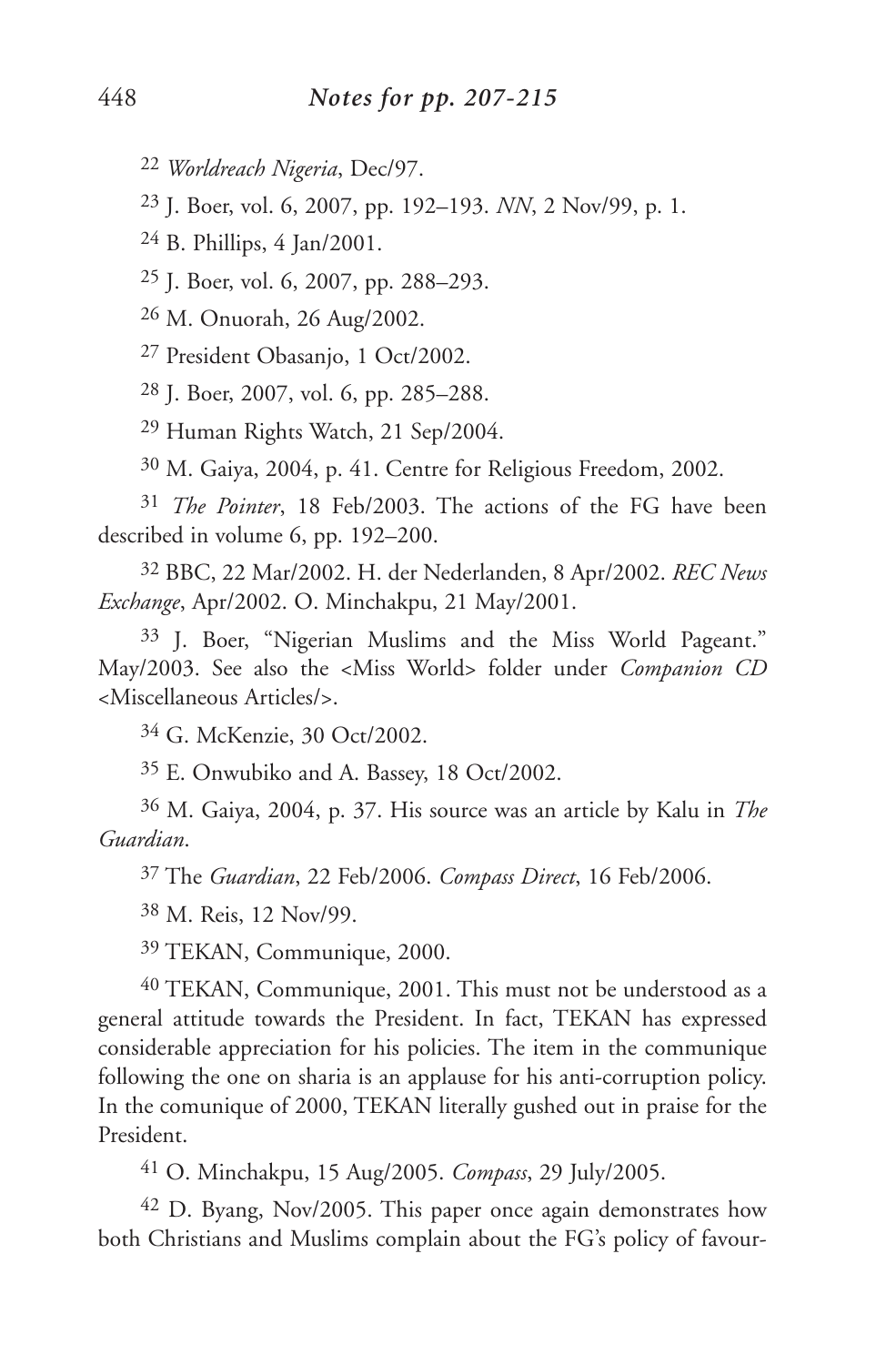ing the other side, a long-standing tradition that has been noted frequently in earlier volumes of this series.

- M. Aluko, 25 Dec/2002.
- A. Alkali, 13 Nov/99.
- J. Bamigboye, 2000.
- M. Dan-Ali, 22 Mar/2002.
- R. Williams, 2000, pp. 32–33.
- *NN*, 2 Nov/99.
- *NN*, 3 Nov/99.
- *NN*, 9 Nov/99.
- *The Comet*, 23 July/2001.
- A. Binji, 31 Oct/99. Appendix 2.
- M. Dan-Ali, 22 Mar/2002.
- P. Adujie, 19 May/2004.
- M. Nyako, 2000, p. 54.
- S. Nyang, 2002.
- Y. Abraham, Apr/2005, p. 24.
- Y. Abraham, Apr/2005, p. 24.
- *The Comet*, 23 July/2001.
- B. Wakili, Jan/2006, p. 11.

 Some Middle Belt ethnic groups, especially the Tiv, have always resisted this fashion along with the Hausa language. To them these have always been recognized as Muslim symbols they wanted nothing to do with.

R. Eghaghe, 5 June/2004.

O. Minchakpu, "Christians Forced…," 27 June/2005.

J. Boer, vol. 3, 2004, pp. 241, 242.

- J. Tsado, no. 5/87, p. 11.
- M. Musa and M. Usman, 22 Dec/99, p. 2.
- R. Abati, 7 May/2004. S. Nwosu, 22 May/2004.
- O. Director, 15 Nov/99, p. 18. M. Gaiya, 2004, p. 31.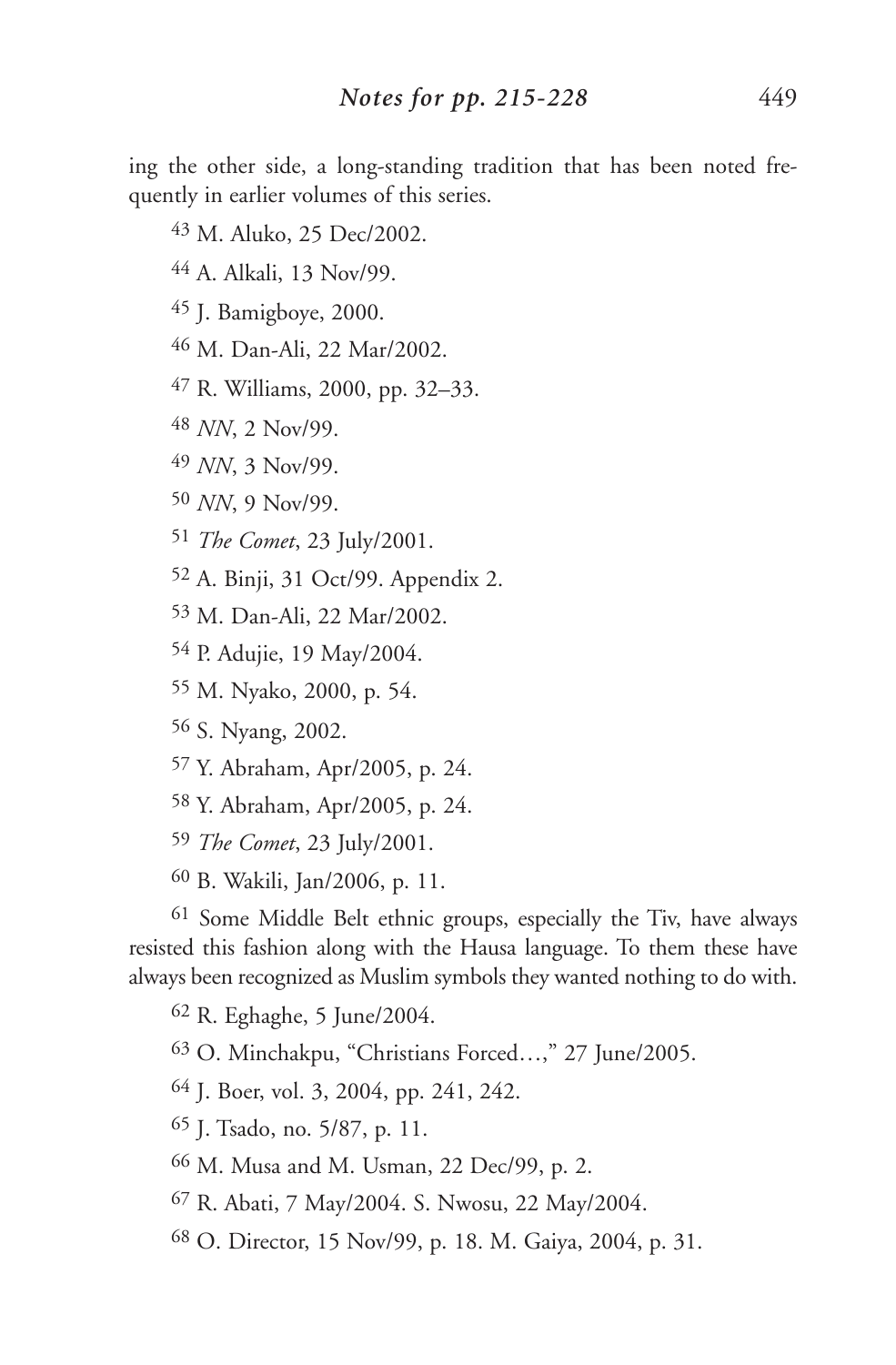*CC*, "News Report from *Zenit.org*." 14 May/ 2001.

 O. Minchakpu, 29 Mar/2004; "Nigerian Authorities…," 26 Apr/2004

 A. Kollere, 20 Sep/2004. Kollere found the WIC statement in *DI*, 24 May/2004.

 F. Ayigbe, 12 Nov/99. T. Abdulrahman, 11 Nov/99, p. 1. B. Bitrus, 9 Nov/99.

*Compass Direct*, 16 Feb/2006.

H. der Nederlanden, 7 Oct/2002.

S. Obassa, 29 Jan/2005, p. 29.

Y. Yariyok, May/2004.

B. Debki, 2000, p. 18.

B. Debki, 2000, p. 21.

 *Compass Direct*, 14 June/2005; 25 July/2005. O. Minchakpu, 11 July/2005.

S. Lazarus, 28 June/2005.

O. Minchakpu, 15 Aug/2005; *Compass*, 29 July/2005.

# ▲ *Chapter 6* \_\_\_\_\_\_\_\_\_\_\_\_\_\_\_\_\_\_\_\_\_\_\_\_\_\_\_\_\_\_\_\_\_\_\_\_\_\_\_

<sup>1</sup> For further introduction to Sabiya, turn to J. Boer, vol. 3, 2004, p. 16 and to the entry "Sabiya" in the indices of vols. 3 and 5.

*TC*, no. 1/90, pp. 6–12

T. Falola, 1998, p. 82.

 A stenciled paper privately distributed, 1978. It is a reaction to Muslim insistence on sharia in the CA of 1978. The first part of this paper also constitutes Appendix 4 of Volume 5.

That number is now 15.

 Though Sabiya insisted on the need for dialogue, given Muslim attitudes as he experienced them, he doubted that it would yield any practical results. See his 1993 lecture below.

I agree with Sulaiman at this point. Sabiya's disagreement here is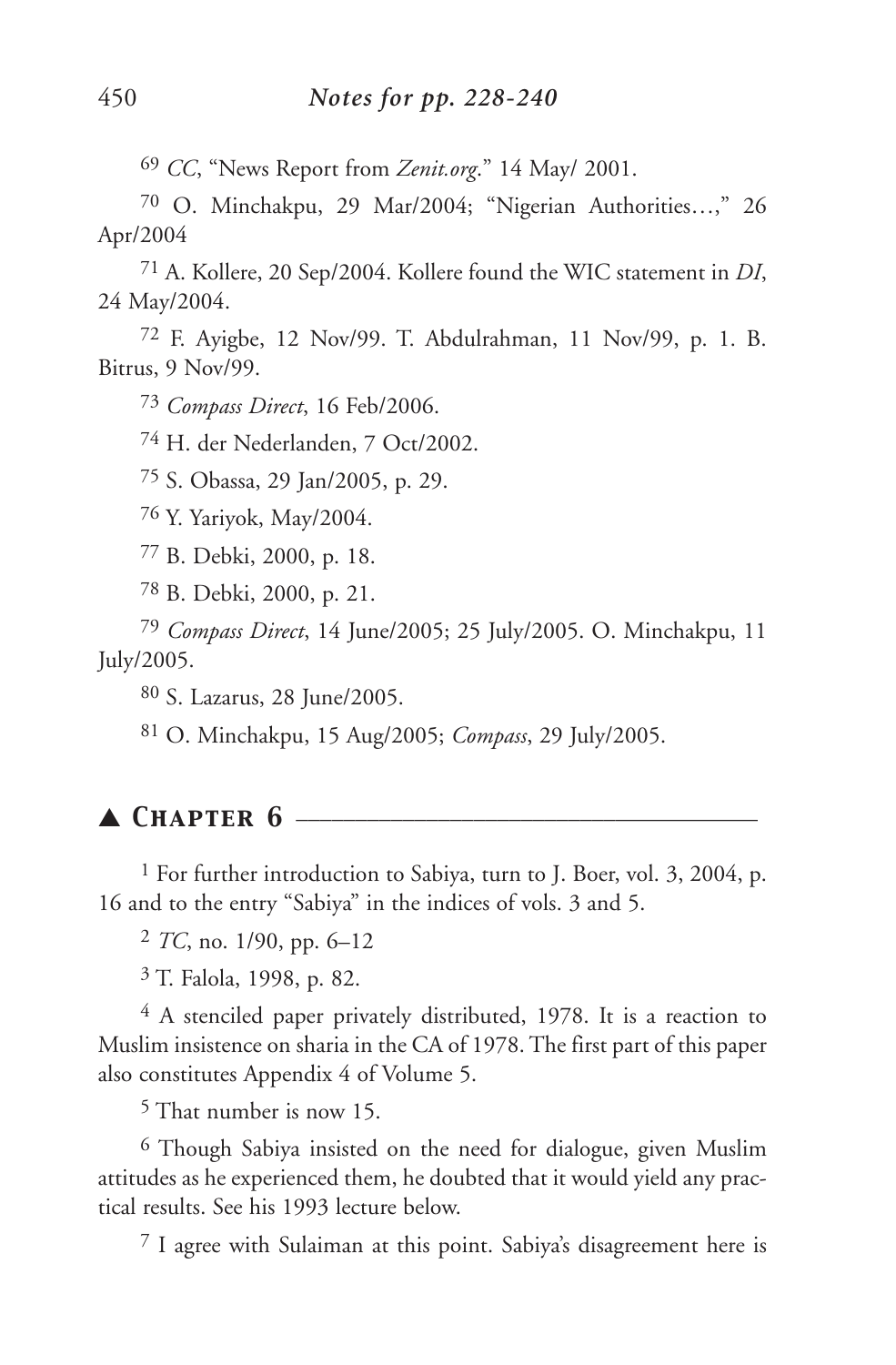based on the different definitions the two have for religion. Sulaiman operates with a more comprehensive definition than does Sabiya, the Lutheran. Sulaiman's includes political issues and government structures.

8 See also J. Boer, vol. 5, 2006, pp. 74–75.

9 Remember that this is an edited version of *Sabiya's* paper, not mine (Boer's). For Boer's conception of the "sacred-secular" relationship, please turn to part 2 of vol. 5. I would never express myself the way Sabiya does here, for it suggests that the two constitute two different areas or entities. I regard them as two different spirits, perspectives or worldviews of one and the same reality. The difference between Sabiya and myself here is that of Lutheran and most other forms of Western Christianity versus the Kuyperian tradition.

10 Sulaiman may be wrong, but you can understand his mistake. After all, the Christian church in Nigeria did inherit a dualistic version of Christianity that often emphasizes its private nature at the expense of its public expression.

<sup>11</sup> This, of course, is a hotly debated issue between Muslims and Christians and even evokes differences of opinion among Christians themselves. This is the main subject of volumes 4 and 5 of this series and the one underlying volumes 6 and 7.

<sup>12</sup> This assertion is not historically correct. Christians have held high positions in the governments of some of the classic Muslim societies. Of course, under the current Nigerian climate, such would almost be unthinkable.

13 Daniel Shaka, *Daily Times*, 4 July/77. I, Boer, have provided endnotes to provide additional information or to make critical comments. I believe you, reader, can distinguish between Sabiya's original notes and mine. It should be understood that the references in Sabiya's own notes are not listed in the Bibliography of this book.

<sup>14</sup> This assertion is not quite right. A valid constitution also provides for relations between religions and their adherents.

<sup>15</sup> That makes a total of 110 percent!

16 M. Dodo. 27 July/77.

<sup>17</sup> Some readers not intimately familiar with the development of states may be confused as to their number. Let it suffice for them to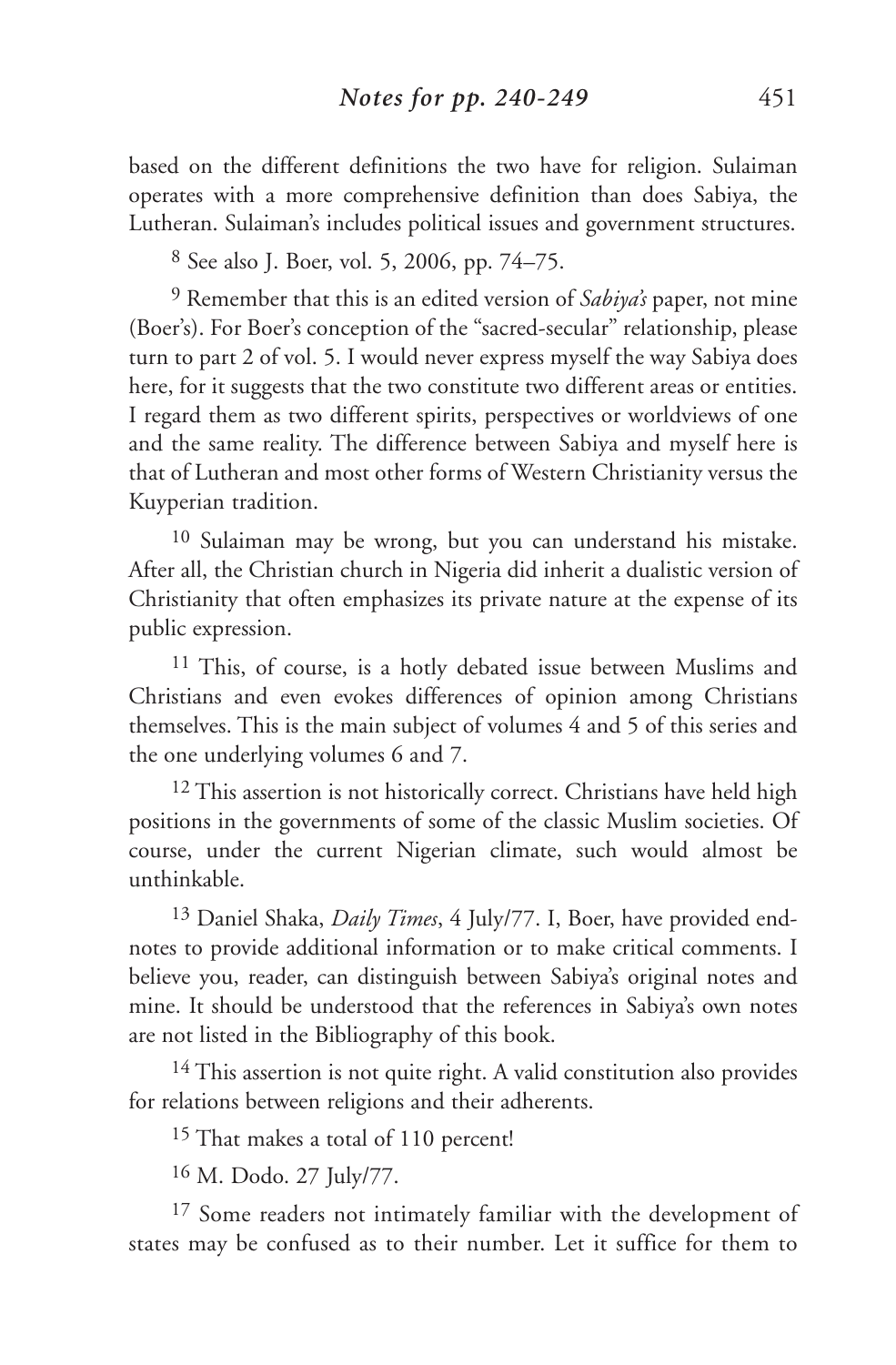realize that ever since the Gowon regime there has been a steady proliferation of states. Whatever number of states a writer counts depends on the decade he is discussing.

18 Draft Constitution, chapter 2, 7 (1).

19 A paper presented at a seminar organised by the Institute of African Studies, University of Jos, on the Constituent Assembly and the Draft Constitution, 25 Feb/78.

20 M. S. U. Minjibir, *Hansard, Constituent Assembly Papers*. Emphasis Sabiya's.

21 Fyzee, Outline of Islamic Jurisprudence. Emphases Sabiya's.

22 Azzam, A.R. *The Eternal Message of Mohammed*, pp. 119–120.

23 Fyzee, *ibid*. Sabiya follows his own style for endnotes. Since I have not been able to find the information needed to make these notes conform to the rest of this series, I have left them as they are.

24 Hansard, *ibid*.

25 Fyzee, *ibid*.

26 Area Courts Edict, Northern States.

27 *Case Notes of Northern Nigeria*, 1963, p. 54.

28 My [Boer's] layman's question is whether Sabiya is not importing the foreign mechanism of precedent into sharia law from common law. Sharia law, I understand, does not accept precedents.

29 Correspondence, Tangale Waja Church file. Translation from Hausa is Sabiya's.

30 Draft Constitution, vol. I.

31 Case Notes, *ibid*.

32 A. R. Azzam, *ibid*, p. 120.

33 M. N. Elechi, Hansard, *Ibid*. In keeping with many Nigerian Christians, Sabiya is confusing "secular" with "neutral." I try to unravel that confusion in my vol. 5, 2006, pp. 125–176.

34 G. C. Kozlouski, *The Islamic Quarterly*, July-December, 1974, pp. 36–37. Italics Sabiya's.

35 Indian Constitution, Art. 44.

36 I disagree with Sabiya on this alleged disconnect between law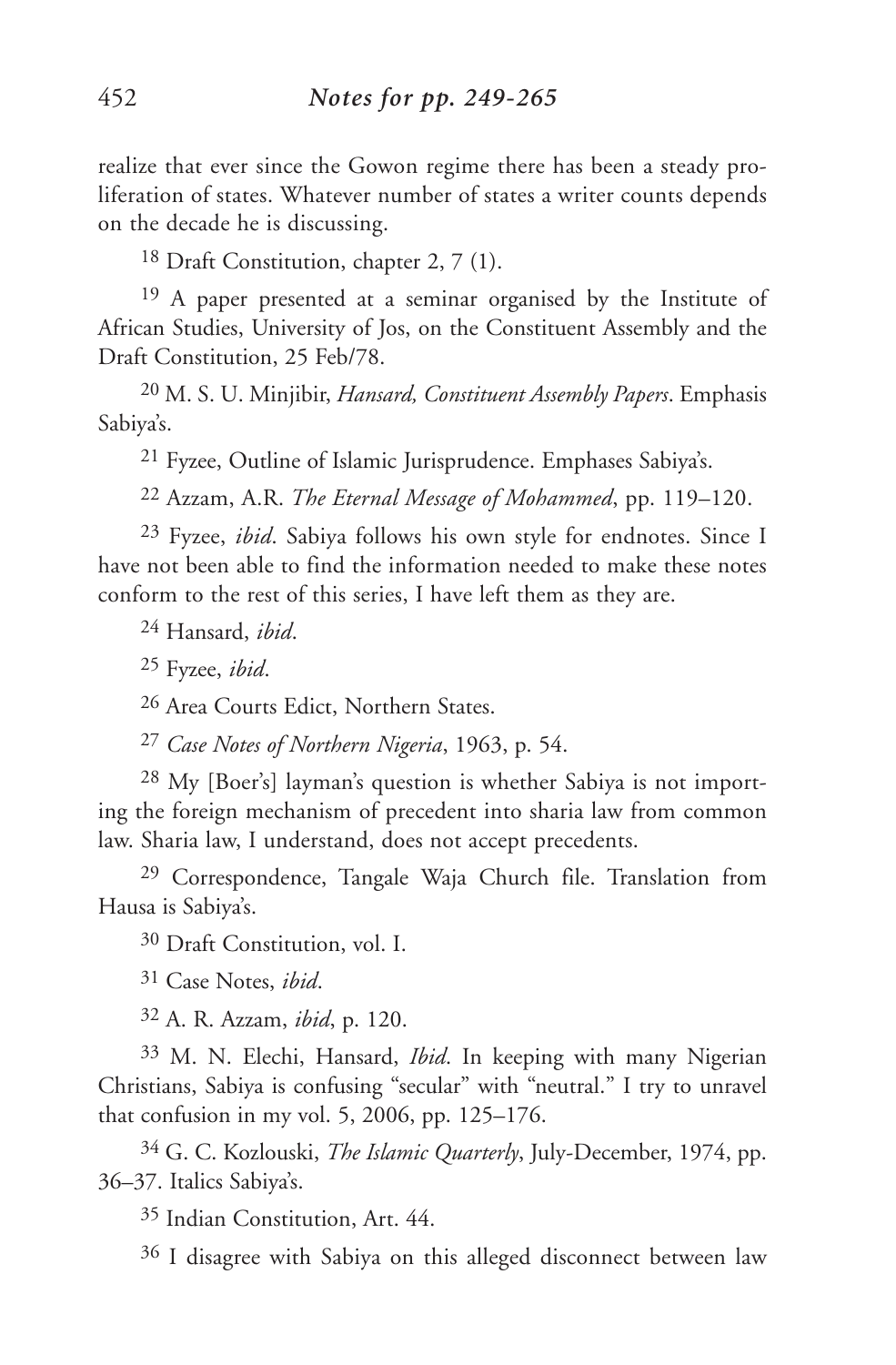and religion. See my future vol. 8, to be published, God willing, in 2008.

G. D. Kozlousky, pp. 33, 36–38.

G. Ajeigbe, CA, Hansard.

A. R. Azzam, *The Eternal Message of Mohammed*, pp. 119–120.

B. Sambo, *The Nigerian Standard*, Dec/76.

A. D. Gari, CA, Hansard.

Correspondence, Sabiya's personal file. Translation Sabiya's.

 Fyzee, *Outline of Islamic Jurisprudence*. Azikiwe was Nigeria's first President after independence.

*Nigerian Citizen*, 18 Apr/62.

For this Muslim plan, see also J. Boer, vol. 3, 2004, pp. 35–44.

 *Nigerian Citizen*, 18 Apr/62. The "system" of 150 years ago was the sultanate established by Shehu Danfodio in 1804. By now it is 200 years ago.

 The endnote is so confusing that I am not able to identify the speaker clearly.

*Laws of Northern Nigeria*, Vol. II.

 Boer: This program of federal confiscation of Christian institutions, in retrospect, seems more like part of "the plan" than any altruistic relieving the churches of burdens.

 Many articles have been written on the pilgrimage that will help you get answers to Sabiya's questions. See appendix 17.

*Laws of Northern Nigeria*, Vol. II.

Fyzee, *Outline of Islamic Jurisdiction*.

A. B. Ahmed, *Minna Conference Papers*.

A. B. Ahmed, *Minna Conference Papers*.

*Daily Times*, 30 June/63.

*Nigerian Citizen*, 3 Jan/63.

 W. Sabiya, Nov/98-Apr/99, pp. 20–21. This paper has been edited very heavily. If you were to read the original, you would understand the reason. It appears that a copy typist deleted and/or misunderstood some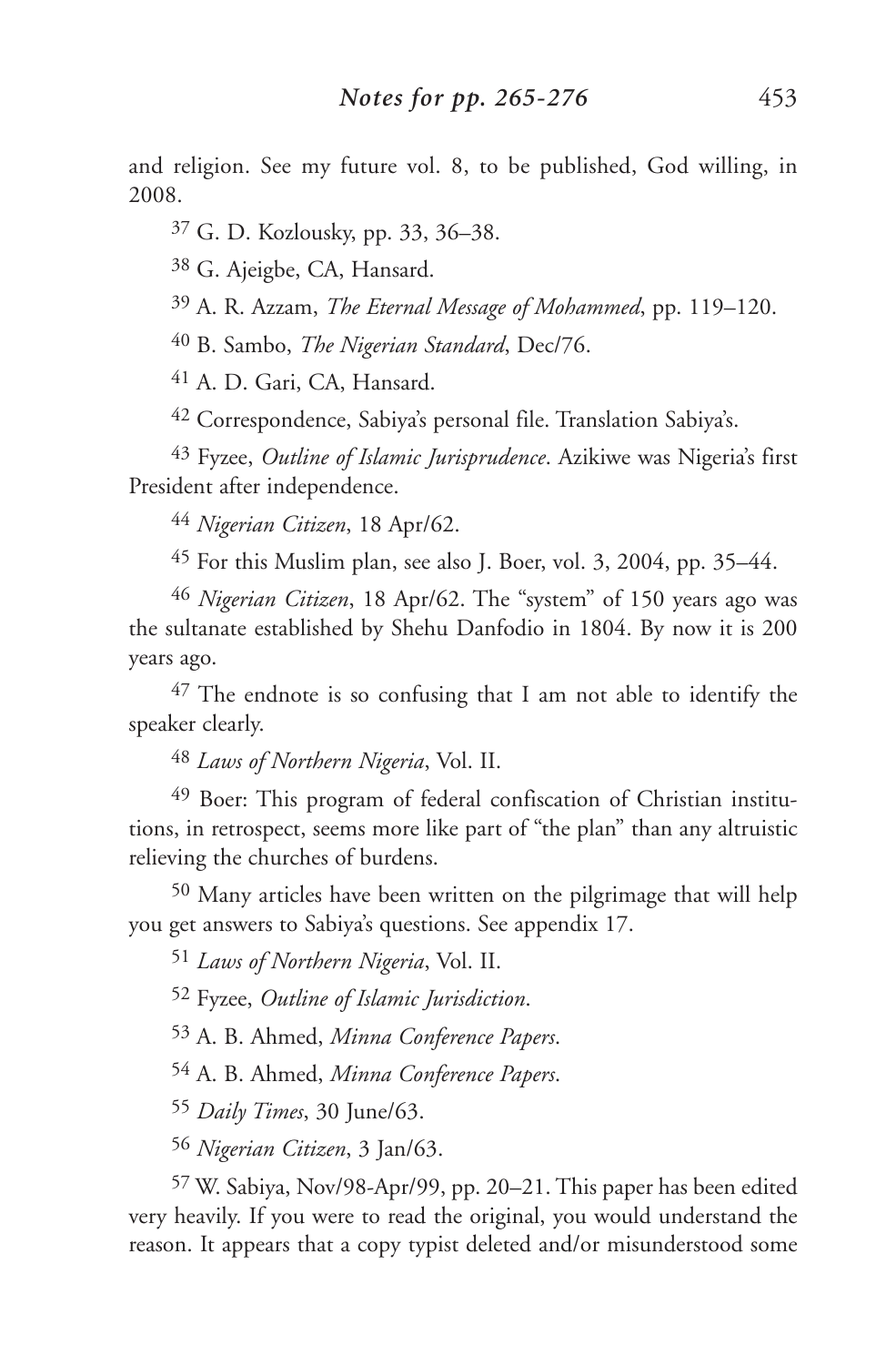words, phrases and even entire lines. In spite of these problems I still consider it worthwhile to share Sabiya's thoughts on dialogue.

58 All of a sudden Muslim neighbours have become fanatics, according to Sabiya. The paper does not really prepare the reader for this drastic change in atmosphere.

59 See J. Boer, 2003, vol. 1, pp. 50–69, 82–83.

60 There are many communities by that name in northern Nigeria. It is difficult to pinpoint which one Sabiya is talking about.

61 Boer: These Christian characteristics originated from their joint heritage of ATR and dualistic Christianity.

## ▲ *Chapter 7* \_\_\_\_\_\_\_\_\_\_\_\_\_\_\_\_\_\_\_\_\_\_\_\_\_\_\_\_\_\_\_\_\_\_\_\_\_\_\_

1 Please check the "Kaduna" entry in the table of contents of J. Boer, volume 1, 2003. Note Well: Unless otherwise indicated, the endnotes are Turaki's. At the end of each document you will find Turaki's "references" or bibliography. Boer's endnotes will be clearly identified.

2 J. Boer, vol. 1, 2003, pp. 50–78, 82–89; vol. 3, 2004, pp. 86–88, 175–223; 1979, pp. 141–143, 211–213.

3 For bibliographical information see "References" below.

4 J. Boer, vol. 3, 2004, pp. 184–188, 193–194, 197, 200–204, 214–216; 1979, pp. 211–212; 1984, p. 62.

5 N. Maitakama, 11 Nov/99, p. 4. Appendix 14.

6 Y. Turaki, "Ethical and Cultural Foundations…," 2003. See also J. Boer, 1992, pp. 117–119.

7 Y. Turaki, "The Social, Economic and Cultural Status…," 2003. Turaki's expose of these heirs of colonial structures and power sounds far different and far more true than the self-image of that group of powerbrokers they expressed in a communique published and signed by some of the very same people described by Turaki. Here they are made to sound like the paragons of national wisdom, virtue and nobility who had engaged in "a profound review of the state of the nation." They claimed to represent "a mature voice of moderation; a sensitive voice of reason; a peaceful voice of patriotism and a credible voice of hope in our quest for unity, anchored in justice, fairness, equity and the rule of law" (*D/Trust*, 1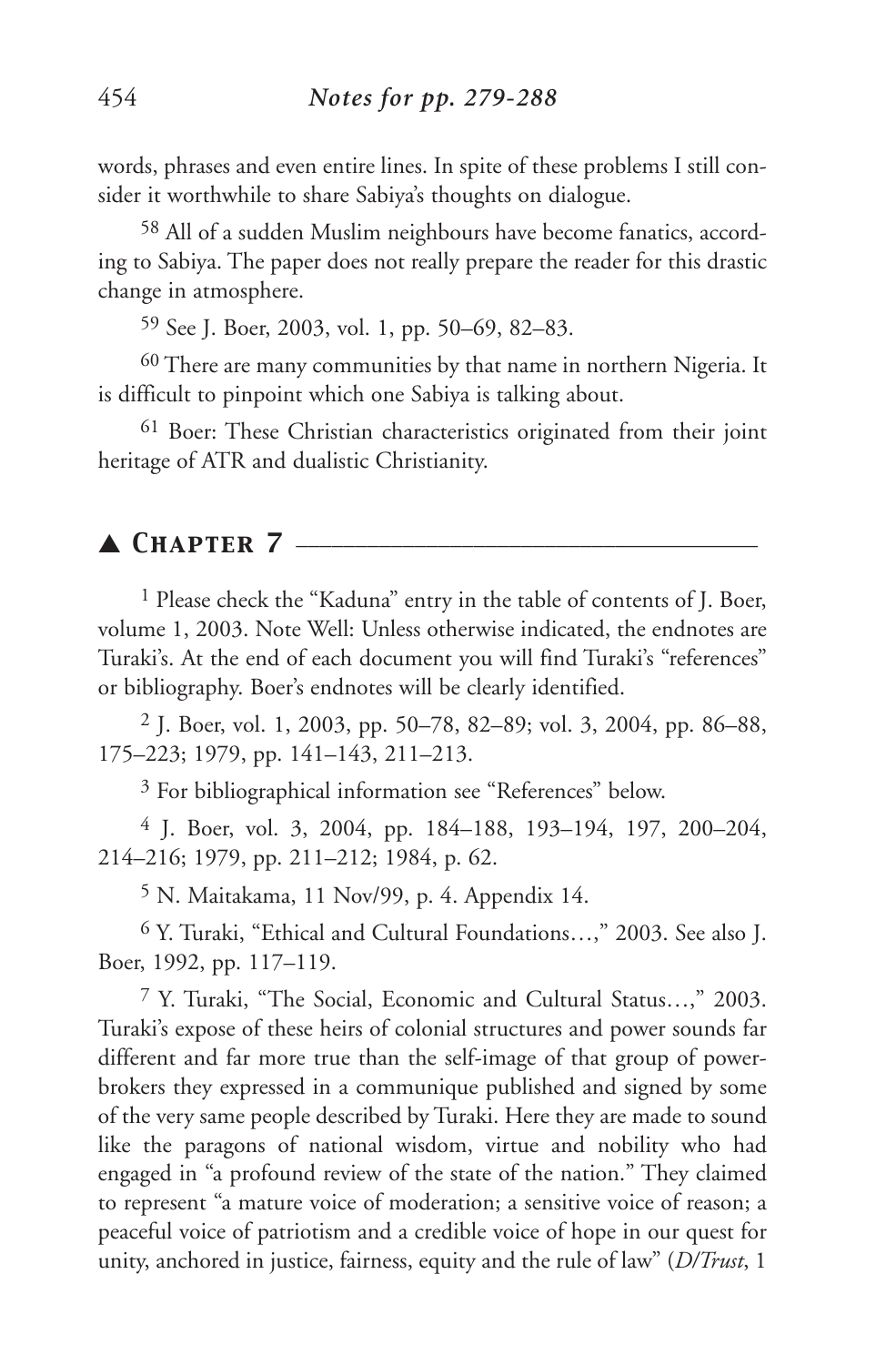Jan/2006. *TD*, 1 Jan/2006. See also J. Boer, 1992, pp. 117–119; vol. 3, 2004, chapter 2) For support of Turaki, see Tukumbo Alajide, "OBJ Govt a Failure–Gen. Danjuma." *The News*, 3 Aug/2007 in *Companion CD*, Misc Arts/Heads of State/Obasanjo/2007-08-03…>.

8 J. Boer, 1979, chapter 10. That is the defining point of this 530 page publication. See also Boer, 1984, chapter 8.

9 J. Boer, vol. 2, 2004, pp. 37–44; vol. 4, 2005, pp. 85–100. A Muslim complaint published during the same month that Turaki delivered his lecture is that of Rufa'i Ibrahim. He complained about the Muslim sons of the North who have become its governors: "It is really disturbing how imprudent, reckless and profligate many of the Northern governors are." These governors "have no clear understanding of the problems and their real causes. They have no clear idea how really deep the rot is or what has caused it. They have not been able to fully and correctly gauge the size of the problem in order to better shape the appropriate responses to them. This is the main reason why their vision is murky, they are not well-focussed, their sense of priority is bad, and they are financially imprudent and profligate" (R. Ibrahim, 28 May/2001).

10 Y. Turaki, "The Social, Economic and Cultural Status…," 2003.

11 See p. 320.

12 J. Boer, vol. 3, 2004, p. 16. See also "Turaki" entry in index of same volume.

13 Y. Turaki, n.d.

<sup>14</sup> Is Turaki suggesting that the majority in most of the sharia states are not Muslims and that sharia is imposed on them against the will of the majority? That may be true in some sharia states, including his own state of origin, but in all?

15 Turaki here seems to deviate from the Protestant principle of the priesthood of all believers and seems to regard religion as the province of the clergy. Politicians have no business in religion? Since the mature Turaki sympathizes with Kuyperian thought, I suspect his statement was a careless reversion to his earlier stage of development. The statement is an expression of clerical class interest that does not fit in the Kuyperian tradition (see vol. 5, part 2). Neither does Islam disqualify "ordinary" believers, including politicians, from taking religious initiatives.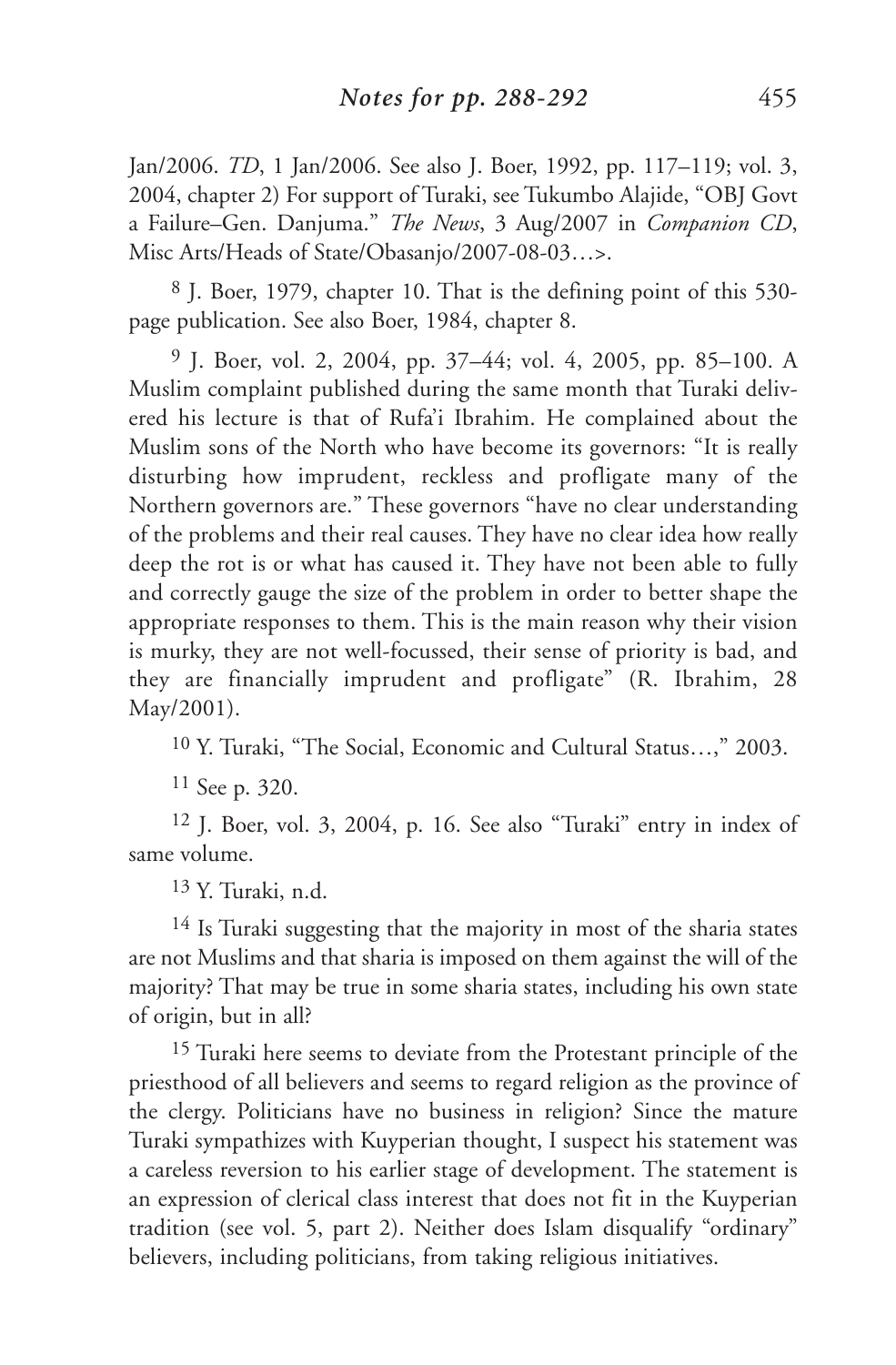16 Boer: It is unclear to me whether Turaki here is referring to state governments or to the FG.

<sup>17</sup> Boer: It is true that till date no governor has been probed for his sharia activities, but currently some governors are being probed for evidences of economic corruption. So, they are not above being probed anymore.

18 Of course, we have read of elites taking each other to Sharia Courts as in J. Boer, vol. 6, 2007, pp. 168–171.

19 Boer: Some examples of these conflicts are interspersed in various volumes of this series.

20 For a Muslim discussion of this point see index entry "Multi-religion" in J. Boer, vol. 4, 2005, p. 262.

21 Boer: Why the difference? Could that be due to the unique circumstances of two huge blocks of each? Would Turaki prefer the revolutionary and thus bloody approach?

<sup>22</sup> Given this statement, I wonder about Turaki's attitude towards the Ten Commandments.

23 There are always exceptions. See J. Boer, vol. 6, 2007, pp. 169–171, 253.

24 In 1992, Turaki stood before a similar commission to investigate the Zangon-Kataf riots, also in Kaduna State. See J. Boer, 2004, vol. 3, Appendix 10, pp. 285–287, 197–201. As to the details of the Kaduna riots of 2000 that Turaki addresses, see J. Boer, vol. 1, 2003, pp. 63–79.

25 Most of the items Turaki lists below are described in detail throughout J. Boer, vol. 3, 2004.

26 Supporting Turaki's claim of territoriality, Patrick Sookhdeo of the Barnabas Fund wrote: "Islam is a territorial religion. Any space once gained is considered sacred and should belong to the *umma* for ever. Any lost space must be regained—even by force if necessary. Migrant Muslim communities in the West are constantly engaged in sacralising new areas, first the inner private spaces of their homes and mosques, and latterly whole neighbourhoods (e.g., in Birmingham) by means of marches and processions. So the ultimate end of sacred space theology is autonomy for Muslims of the UK under Islamic law" (P. Sookhdeo, 12 Nov/2005).

27 An interesting development to be watched is that of the Cordoba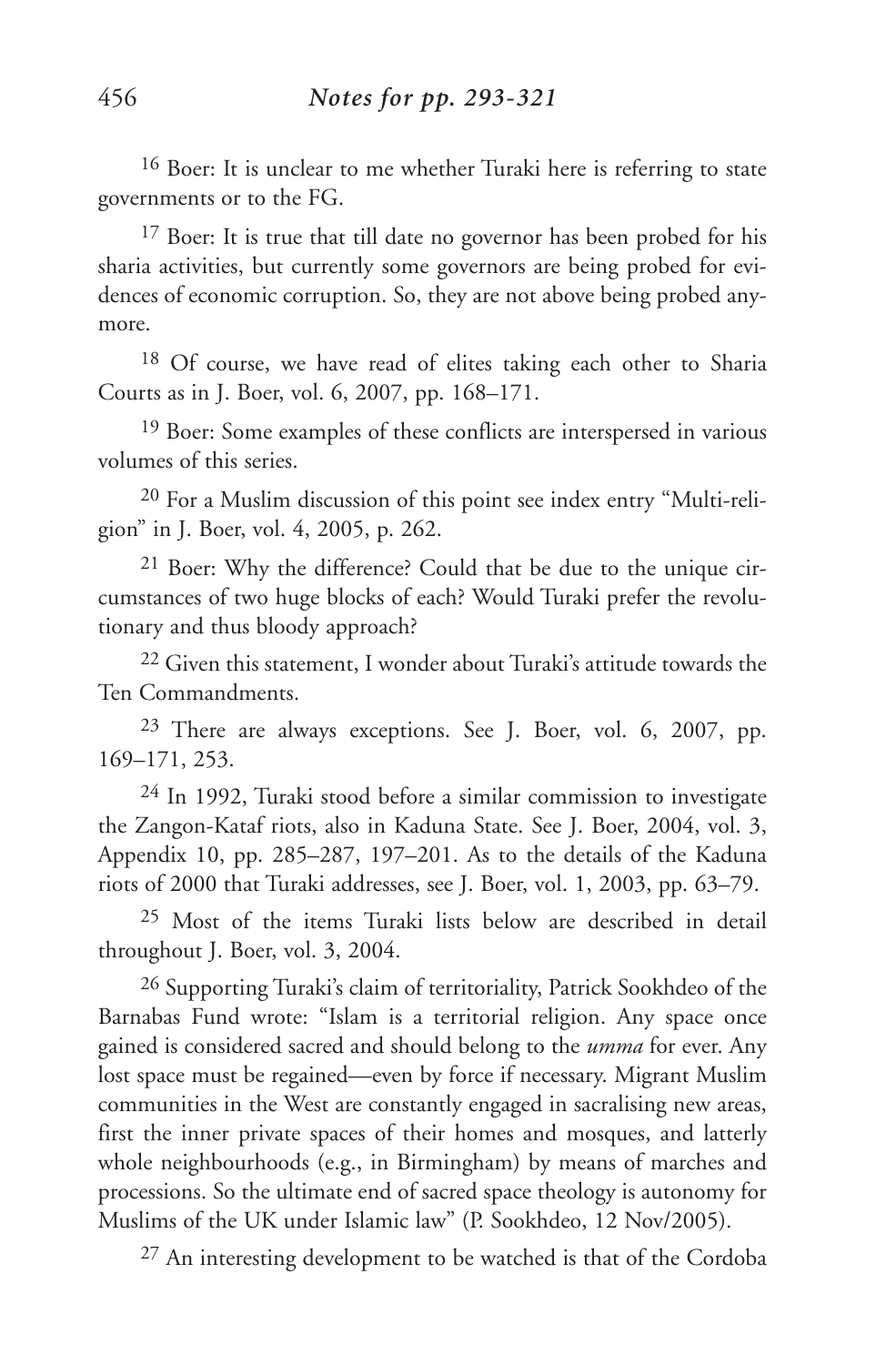Cathedral. As Barnabas Fund reports it: "Spanish church leaders have refused a request from Spanish Muslims to worship in Cordoba Cathedral. This building, orginally a moque built in the eigth century on the site of a church and a Roman temple, was made into a cathedral after Cordoba was returned to Christian control in 1236. Classical Islam teaches that land once held by Muslims must never be given up to non-Muslims, and that mosques are permanent for all eternity. It is therefore not surprising that the Muslim request did not include any reciprocal offer concerning the many churches around the world which have been forcibly converted into mosques. Spanish media have reported that the Muslim Association of Cordoba is planning to build a vast complex including mosque, Islamic school, hotel, conference centre, library, swimming pool and sports complex, costing \$22 million (Barnabas Prayer, 18 Apr/2007).

28 For details of this process see p. 105 as well as the pages in Index entry "Muslim-<Invasion/Infiltration>."

<sup>29</sup> The issue is that of Muslims of Hausa-Fulani origin invading land and territory that traditionally belongs to the original Traditionalists and claiming it as their own. This is a major issue underlying the riots described in vol. 1 of this series. It is discussed in detail throughout vol. 3 from the Christian point of view and in vol. 2, pp. 94–100 from the Muslim perspective.

<sup>30</sup> In other writings this area may be referred to as "Southern Zaria."

<sup>31</sup> Though this statement is popularly associated with Karl Marx, he actually borrowed the idea from a 19th-century Anglican clergyman, Charles Kingsley, who complained, "We have used the Bible as if it were a mere special constable's handbook, an opium dose for keeping beasts of burden patient while they are being overloaded" (J. Boer, 1979, p. 37).

32 The source for this section is Y. Turaki, 1993, pp. 168–173. See also J. Boer, 2006, vol. 6, pp. 54–80.

33 It should be understood that at independence the northern twothirds of the country constituted one political unit known as Northern Nigeria or the Northern Region. It included the Middle Belt along with the far North. A process of fragmentation of states set in under Yakubu Gowon that has continued ever since. The former North now consists of many states with their own capitals and governments. Premier Ahmadu Bello ruled the old entire North.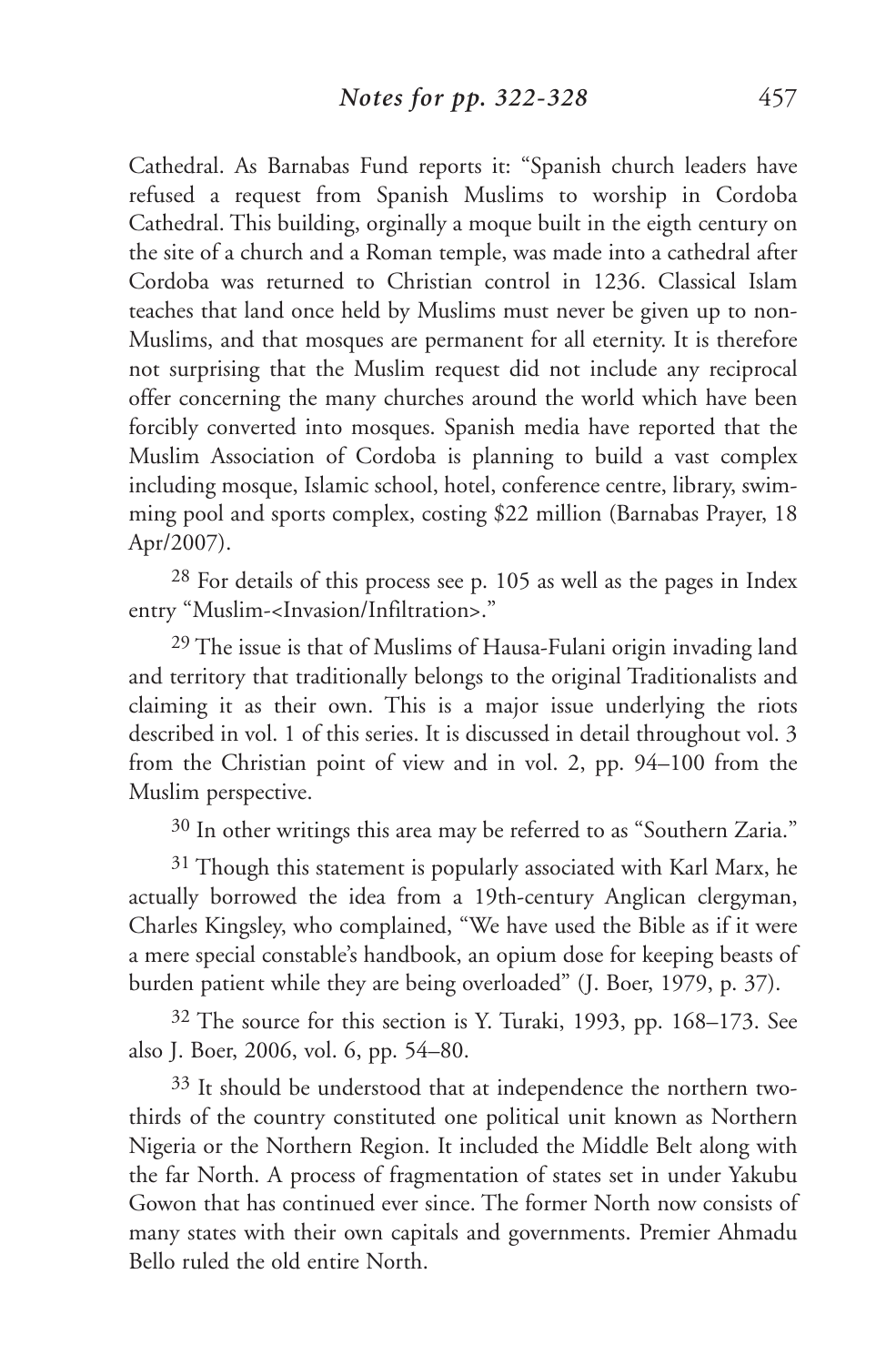$34$  It could be argued that these relations were worse during the nineteenth century when Northern Muslims regularly swooped down upon Middle Belt communities, totally destroyed many of them, killed the inhabitants which where not carried off as slaves. See J. Boer, 1979, pp. 126–129; 1984, pp. 36–38; 2004, pp. 203–204.

35 It is unfortunate that Turaki does not provide any indication what this Christian law would contain. He makes no reference, as some others have done, to Canon Law. Did he have something new in mind?

#### ▲ *Chapter 8* \_\_\_\_\_\_\_\_\_\_\_\_\_\_\_\_\_\_\_\_\_\_\_\_\_\_\_\_\_\_\_\_\_\_\_\_\_\_\_

1 Y. Abraham, Jan/2005. Kumm was the leader of the original missionaries of the Sudan United Mission, the mother of COCIN. Lugard was the first colonial Lieutenant Governor of Northern Nigeria and the first Governor General of the united Nigeria of 1914.

2 Y. Abraham, Jan/2006, p. 22.

3 Kephas Gumap claims that 90 percent of Plateau is Christian. "It is almost the headquarters of Christianity in Nigeria" (*LB*, Mar/2005, p. 21).

4 The fact that Nasarawa has not become a sharia state probably indicates that Muslims do not feel secure enough to pull it off—in other words, that they are not sure of their majority.

5 *LB*, Mar/2005, p. 2.

6 D. Dakas, July/2005, p. 2.

7 I. Abdulsalami, 13 May/2007. The "other informant" reported that "she sung a stupid song: "Dariye*, ikon Allah;* Joshua*, ikon Allah*; Valentina, *ikon Allah*;…" ["*ikon Allah*" means "the power of God."] The informant commented, "Pure blasphemy. The students were not impressed." In another email he described the song as "obscene."

8 I have a number of friends at various levels of society and from different sectors who are kind enough to provide me with inside information occasionally. Unless I have their permission to do otherwise, I refer to them throughout this chapter simply as "friend." Each one of them will recognize himself. One Christian elder commented, "This is our governor!"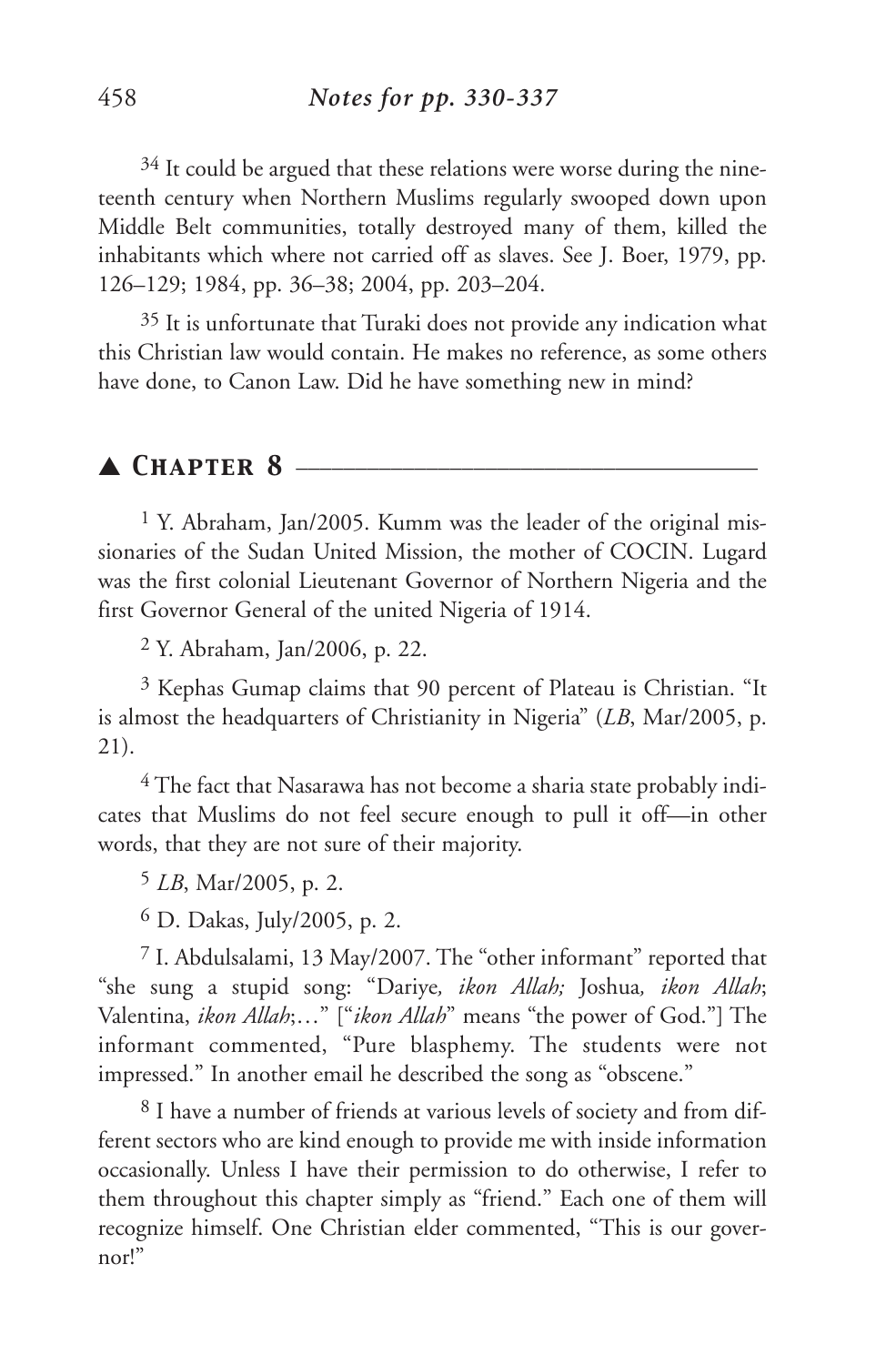9 La-Nibetle's own words—p. 34.

10 "Radical" is often understood negatively. Not so in this context. It means the person described goes to the basic root or cause of an issue. The word comes from the Latin "*radix*," meaning "root." I use the term as a compliment for a person who goes beyond the surface of things.

11 Y. Abraham, Apr/2006, p. 24. See Y. Abraham, Mar/2006, p. 24, for the article to which Dariye objected.

12 G. Banwat, Feb/2004, p. 17.

13 B. Guwal, 1988, p. 1. Original Hausa: "*don ka ga maganar rudin da Musulmi suka kula mana a kasan nan*."

14 B. Guwal, 1988, p. 24. Original Hausa: "*wannan sharia tasu au ne wanda mutum ya shirya, ba wanda Allah ya shirya ba, domin shariar Allah da kyau ta ke*."

15 B. Guwal, 1988, p. 27. Original Hausa: *"zalunci de kishi, da kisan kai da shaidar zur da kuma sauransu*."

16 B. Guwal, 1988, pp. 26–27. Original Hausa: "*Mu Kirista ba za mu yarda da shariar Muslunci ba; mun sani, sharia daga wurin Allah ne ta fita." "Mun yanka shariar Muslunci, mun yar, domin ba wani abu mai amfani a cikinta*."

17 C. Dah, 2004, p. 60.

18 P. Yamsat, July/2005, p. 21.

19 S. Mohammed and R. Muhammad, 7 May/2004.

20 F. Peter-Omale, 2 Mar/2004.

21 I. Lar, July/2004. It appears that Plateau State Government released the "Reports of Past Commissions of Inquiry" to the 2004 Peace Conference for their consideration. (Plateau State Government, 2004, p. 1. N. Bagudu, Nov/2003). The complaint is a long-standing one. Back in 1995, Obed Minchakpu called it "disturbing" that "the findings of the tribunals and panels are not made public" (*TC*, 1/95, p. 9). There appears to be a well-established culture in government to hide reports that could embarrass some powerful personalities, not only in the matter of violence but also in the area of corruption. It has been some years ago since the Okigbo Tribunal looked into the missing billions of an oil windfall, but till today, the FG insists it cannot locate the report. It apparently contains potentially embarrassing information about former Military President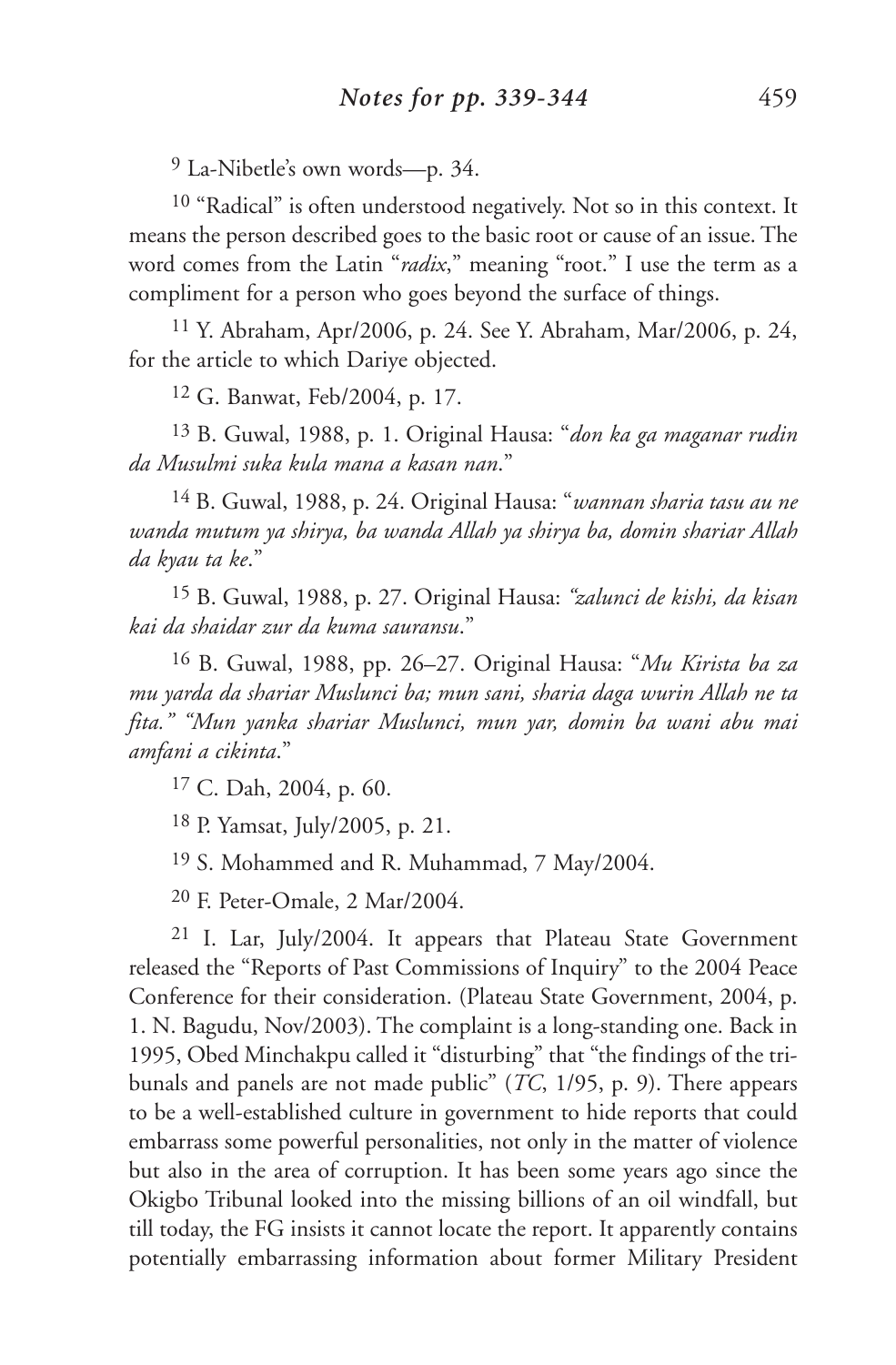Ibrahim Babangida. The complainant, the indefatigable human rights lawyer Chief Gani Fawehinmi, names national institutions that have archived the report and where it can be located. No less than twenty copies! (I. Uwaleke, 5 May/2007).

22 D. Panchen, July/2004.

23 D. Ityavyar and Gundu, *Muslim/Christian*…,2004, pp. 112–113; *Stakeholders*…, 2004, pp. 7–9.

24 *Compass Direct*, 6 Dec/2004.

25 C. Gotan, 2004, pp. 71, 73.

26 O. Audu, 21 Apr/2005.

27 P. Yamsat, July/2005, p. 21.

28 J. Boer, vol. 1, 2003, pp. 92–95. C. Gotan, 2004, p. 69.

29 M. Haruna, Dec/2004.

30 J. La-Nibetle, 2000. Much of his book would have been used in vols. 3 and 5, if it had been available to me at the time. In response to reviewing an earlier version of this chapter, he strongly denied his anger, insisting that he enjoys good relations with the Muslim community, including some of their leaders in Jos. He surely succeeded in camouflaging that relationship!

31 J. La-Nibetle, 2000, pp. 37, 7, 14, 16.

32 J. La-Nibetle, 2000, pp. 28–31. For information about the Kafanchan riots, see J. Boer, vol. 1, 2003, pp. 50–55; vol. 2, 2004, p. 189; vol. 3, 2004, p. 326.

33 J. La-Nibetle, 2000, pp 28–31.

<sup>34</sup> Readers of earlier volumes and chapters will recognize these names as frontline soldiers and leaders in the Christian-Muslim battle in Nigeria.

35 J. La-Nibetle, 2000, pp. 27–28. Tofa's material quoted from *The Pen*, 20 Aug/1990. At the time, Tofa was also Chairman of the Bureau for Islamic Propagation, the publishers of both *The Pen* and *Alkalami*.

36 J. La-Nibetle, 2000, pp. 9, 11, 14.

37 For details of the Kafanchan riots, turn to J. Boer, 2003, vol. 1, pp. 50–55. Check also "Kafanchan" in the indices of vol 2, 2004, and vol. 3, 2004.

38 J. La-Nibetle, 2000, pp. 13–14, 10–11.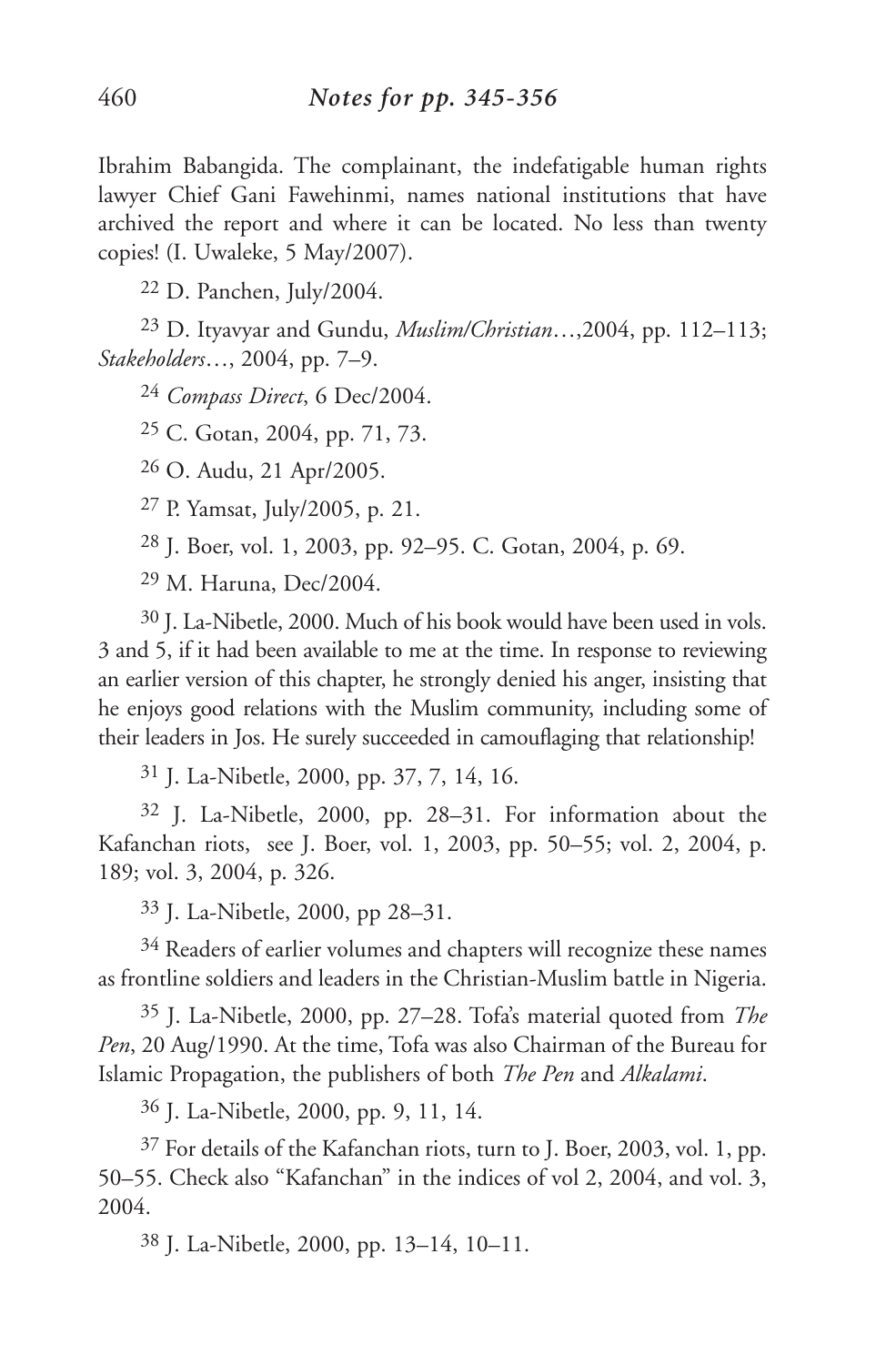39 J. La-Nibetle, 2000, p. 16. J. Boer, vol. 2, 2004, pp. 141–142; vol. 3, 2004, pp. 53, 80, 132, 240.

40 J. La-Nibetle, 2000, p. 16.

41 J. Boer, 2004, vol. 3, pp. 35–44.

42 J. La-Nibetle, 2000, pp. 11–12. Source: J. Paden, 1986, pp. 403, 571, 284.

43 J. La-Nibetle, pp. 12–24. J. Boer, vol. 2, 2004, pp. 53–55; vol. 3, 2004, pp. 232–237, also index entries for "Organisation of Islamic Conference" (OIC) in both vols.

44 J. La-Nibetle, 2000, p. 34. J. Boer, vol. 3, 2004, pp. 41–42.

45 J. La-Nibetle, 2000, p. 25. Quoted from *Newswatch*, 24 Oct/88, p. 13. See J. Boer, vol. 3, 2004, pp. 35–44 for more discussion on Muslim plans for Nigeria.

46 J. La-Nibetle, 2000, p. 25.

47 J. La-Nibetle, 2000, pp. 37–38.

48 J. Boer, vol. 6, 2007, chapter 4.

49 H. der Nederlanden, 7 Oct/2002. I. Abdulsalami, "Police Arrest…," 24 Oct/2002; "10 Die in Jos…," 24 Oct/2002. Allegations about foreign involvement in Nigerian violence are common and have been mentioned in earlier volumes. For a typical case in Adamawa of tussles between nomadic Fulani and local farmers see D. Molomo, 13 Feb/2005.

50 O. Minchakpu, 26 Apr/2004.

51 I. Abdulsalami, 6 Nov/2002. There had long been unrest among the Bogghom. One of their own sons warned them against "retrospective, retrogressive and sentimental ideas" and against "digging into historic clan identification, scramble for feudal recognition and land disputes." They should also stop "any foreigner from exploiting our people's resources" as well as from "molesting our beloved brothers" (D. Stephen, 28 Jan/86). Such dynamics usually take years to work themselves out. They often go underground, only to reappear years later. It is hard to believe this to be an isolated event, when there is evidence that already back in 1986 there was serious friction.

52 For information about corruption in general and gubernatorial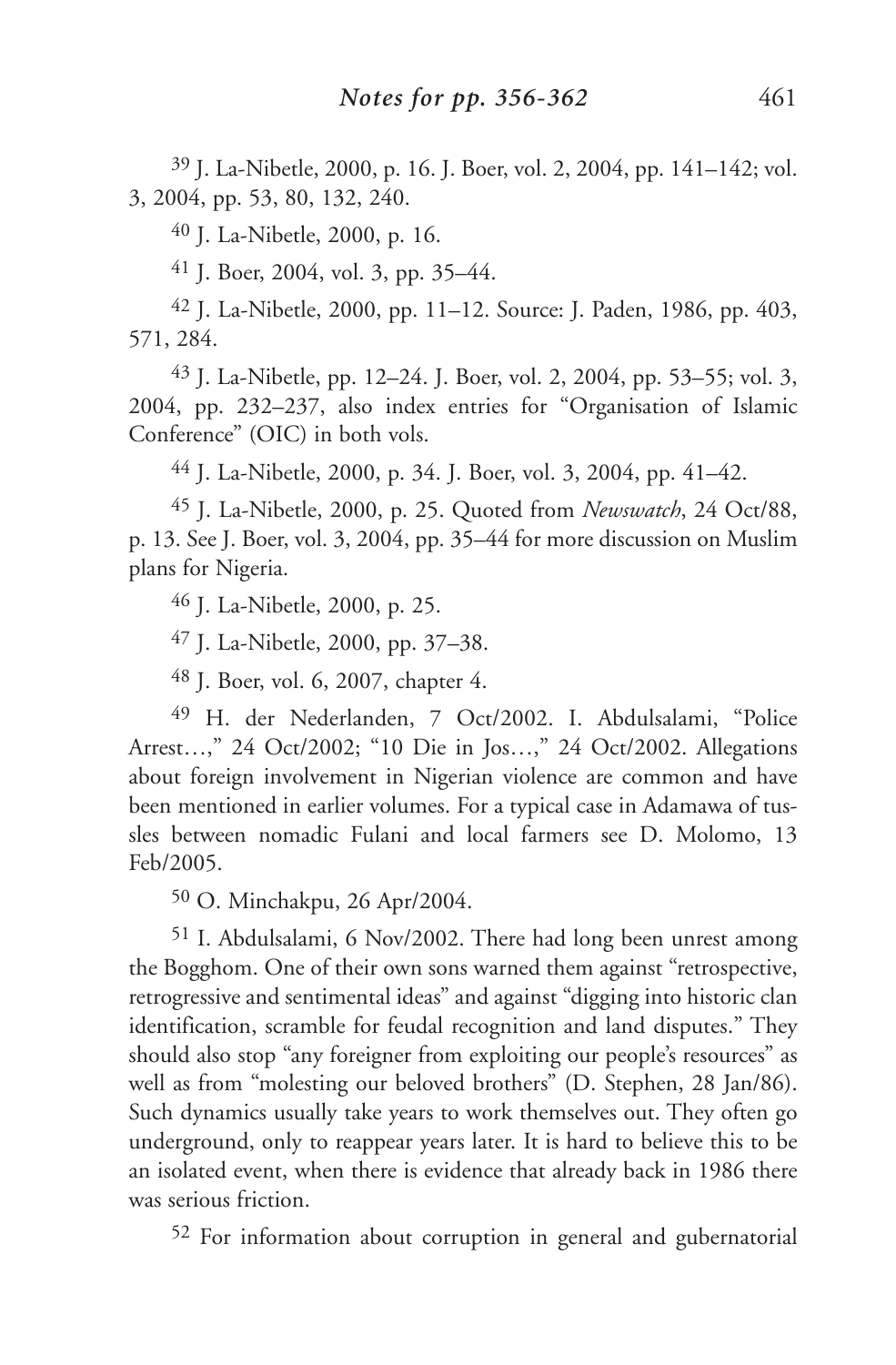corruption specifically, see *Companion CD* <Miscellaneous Articles/ Corruption>. It contains numerous files on the subject. Under <Corruption> see also <Governors> for corruption at that level. See also Y. Abraham, *LB*, Mar/2006, p. 24.

53 For more details about violence in Plateau, see *Companion CD* <Miscellaneous Articles/ Violence/ Plateau>. For further details about Dariye in this context, be sure to open <Dariye> under the above file <Plateau>.

54 O. Minchakpu, 10 Oct/2005, p. 2; *Compass Direct*, 23 Sep/2005.

55 A. Lar, 13 Feb/2005. Appendix 15.

56 J. Adama, 29 Jan/2005.

57 J. Yarima, July/2005.

58 I. Abdulsalami, 11 Nov/2002.

59 S. Naanmiyap, Aug/2004.

60 S. Dombin and A. Bala, Aug/2004, p. 10.

61 *LB*, July/2004, p. 15.

62 President Obasanjo, Letter to Akinola, n.d. Others joined Yakubu Pam in chiding President Obasanjo. See articles by D. Panchen and B. Kaze in *LB*, July/2004, p. 9.

63 B. Gambo and Y. Abraham, Aug/2004.

64 J. Lohor, 4 Mar/2003.

65 F. Peter-Omale, 6 Jan/2003; 2 Mar/2003 (2 articles); 6 Mar/2003; 22 Apr/2003.

66 R. Eyube and W. Gwantu, 29 Feb/2000, pp. 1–2.

67 F. Peter-Omale, 6 May/2004.

68 J. Boer, vol. 3, 2004, ch. 2.

69 *Plateau State Government Gazette*, 11 Nov/2004, p. i.

70 O. Minchakpu, 7 Feb/2005. There had been bad blood between the Plateau government and the Ulama for some time. Late 2003, the Government had banned the Council of Ulama from operating in the state, labeling it a sect (!) and accusing it of being related to the Maitasine movement. The accusation was published by the state's Commissioner of Information, Dauda Isma'ila Lamba, a Muslim (I. Abdulsaalami, "Plateau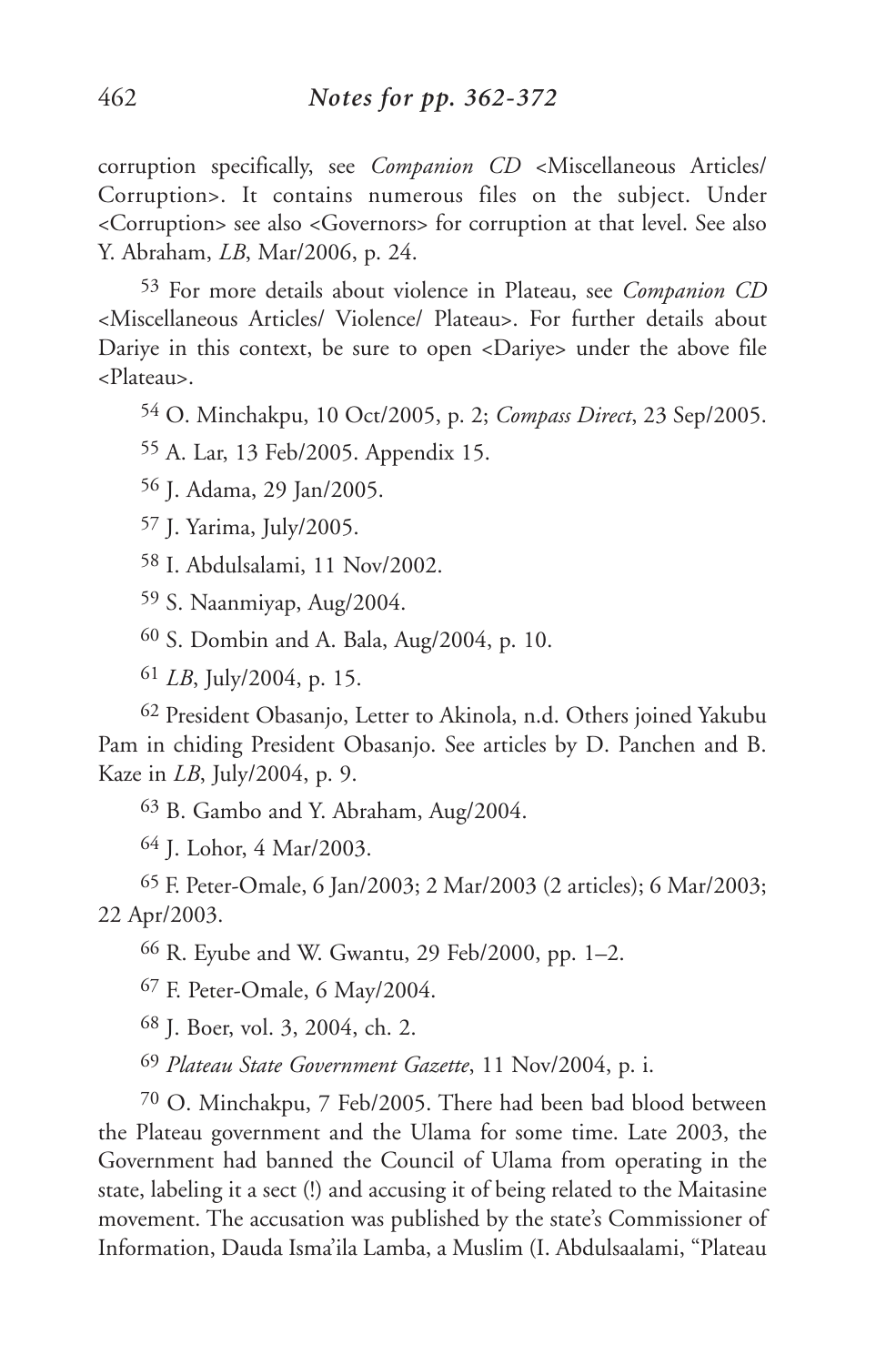Bans…," Dec/2003).

71 R. Muhammad, 5 Apr/2007. Appendix 22.

72 B. Gambo, Apr/2005, p. 15.

73 R. Muhammad, 5 Apr/2007.

74 Already back in 1820, missionary strategists talked about establishing an "Apostle Street," consisting of a chain of mission stations across Africa from west to east in order to stop the march of Islam. It was also an important emphasis of COCIN's progenitor, the SUM. Karl Kumm, the revered founder of the SUM, had as his goal to halt Islam's onward march. "The whole raison d'etre of the SUM," he explained to the colonial government, was for the SUM "to counteract the Muslim advance." He hoped to construct a chain of fifty stations across the continent, from Niger to Nile, along the Muslim-Pagan line (J. Boer, 1979, pp. 101–102, 115–116; 1984, p. 33). That was the Christian plan!

75 Globally, explanations based on poverty and ignorance received another blow on Thursday, August 10, 2006, with the arrest in Pakistan, UK and USA of a new crowd of would-be suicide destroyers. Quite a number of them were born British citizens, highly educated offspring of British professionals and property owners with assets enough to be frozen by the government (I. Macleod and S. Shukor, 11 Aug/2006). Neither does a bare political motive suffice here. The only foundational explanation that makes sense is the religious one. See B. Lewis, 8 Aug/2006.

76 For details, please refer to the entry "manipulation" in the indices of vols. 2–5.

77 C. Dah, 2004, pp. 60–61.

78 E. Lamle, 2002.

79 C. Gotan, 2004, p. 74.

80 This history has been summarized in volume 6, chapter 2.

81 J. Boer, vol. 2, 2004, pp. 114–116.

82 See p. 241.

83 J. La-Nibetle, 2000, pp. 32–33. Y. Usman, 1987, p. 148. J. Boer, vol. 6, 2007, pp. 241–242. For further information about Usman himself, see *Companion CD* < Misc Arts/Yusufu Bala Usman>. Usman died in Sep/2005.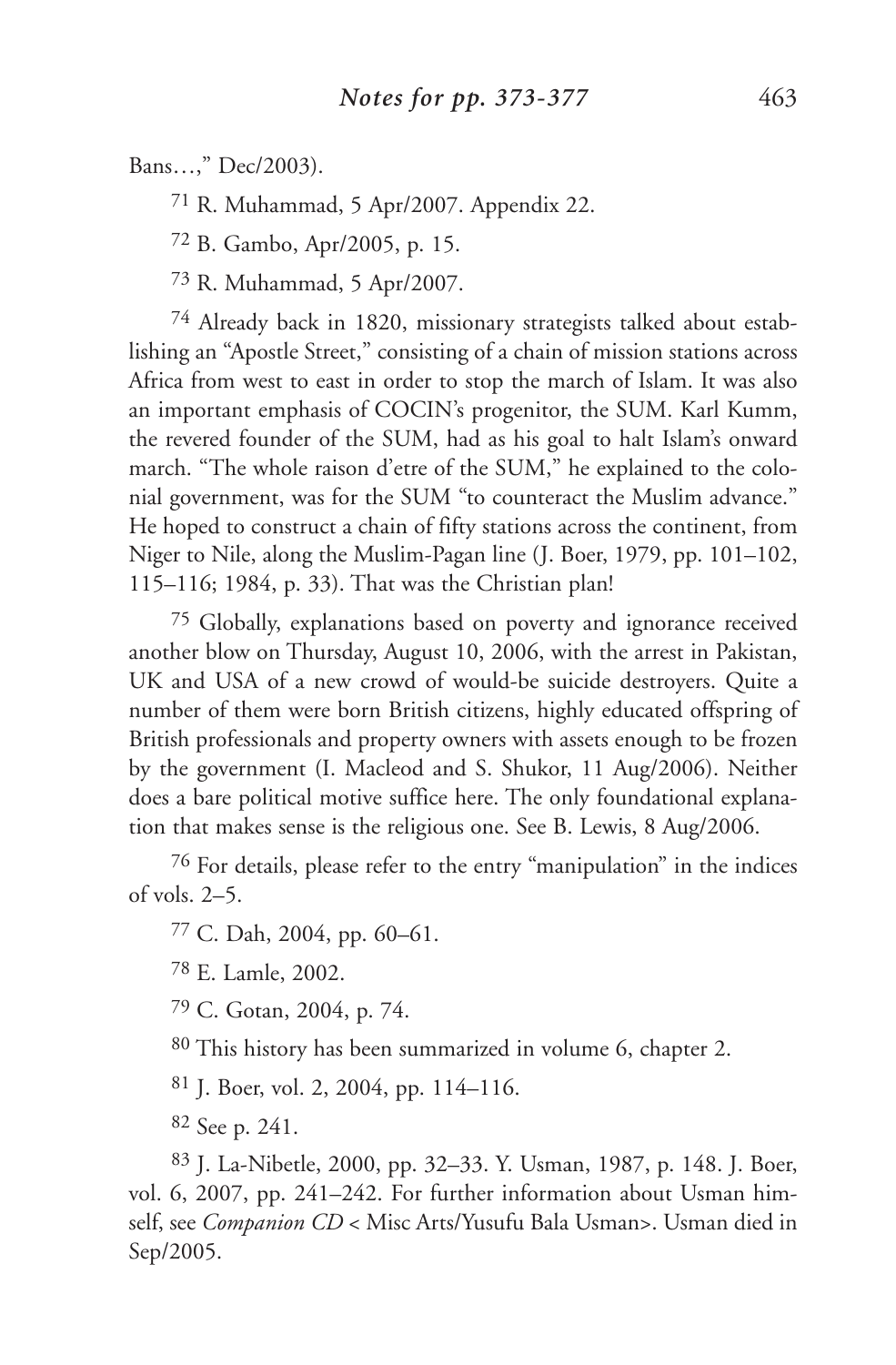J. La-Nibetle, 2000, pp. 33, 37.

I. Abdulsalami, 6 Nov/2002.

F. Peter-Omale, 15 Nov/2002.

K. Gumap, Mar/2005, p. 21.

 The notion of a Muslim plan for Nigeria is more fully explained in J. Boer, vol. 3, 2004, pp. 35–44. Christians are aware of the Sardauna's utterances about a "master plan" to "clean Nigeria" of non-Muslims (J. Paden, 1986, pp. 540–541. J. Aguwa, 1993, pp. 23–24. D. Byang, 1988, pp. 54–56).

 Only yesterday did I meet a grassroot Canadian Christian in Vancouver who knows very little about Islam. However, he works with a grass-root Muslim colleague and is struck by the strong sense of and need for power that exudes from his colleague's personality. Just an ordinary grass-root Muslim. The same psychology surfaces in completely different circumstances that writers across the world note time and again.

 O. Minchakpu, *CC*, 10 Oct/2005. *Compass Direct*, 23 Sep/2005. Appendix 19.

 CAN, Plateau Branch, 2004. For details about Pilgrims Board struggles see ch. 6, pp. 271-273. And J. Boer, Vol. 3, 2004, pp. 124–129.

CAN, Plateau Branch, 2004.

M. Gotom, private letter, 10 Dec/2004.

B. Gambo and J. Datim, Mar/2004.

O. Minchakpu, "Muslim Fanatics…,"26 Apr/2004.

RLPL, 5 May/2004.

S. Bogoro, Apr/2004, p. 20.

B. Kaze, Oct/2004.

Y. Abraham, Dec/2004.

Y. Abraham, Jan/2005.

*IRINnews.org*., 10 May/2004.

RLPL, 5 May/2004.

COCIN, Communique, 12 Dec/2004.

O. Minchakpu, 10 Oct/2005, p. 2; *Compass Direct*, 23 Sep/2005.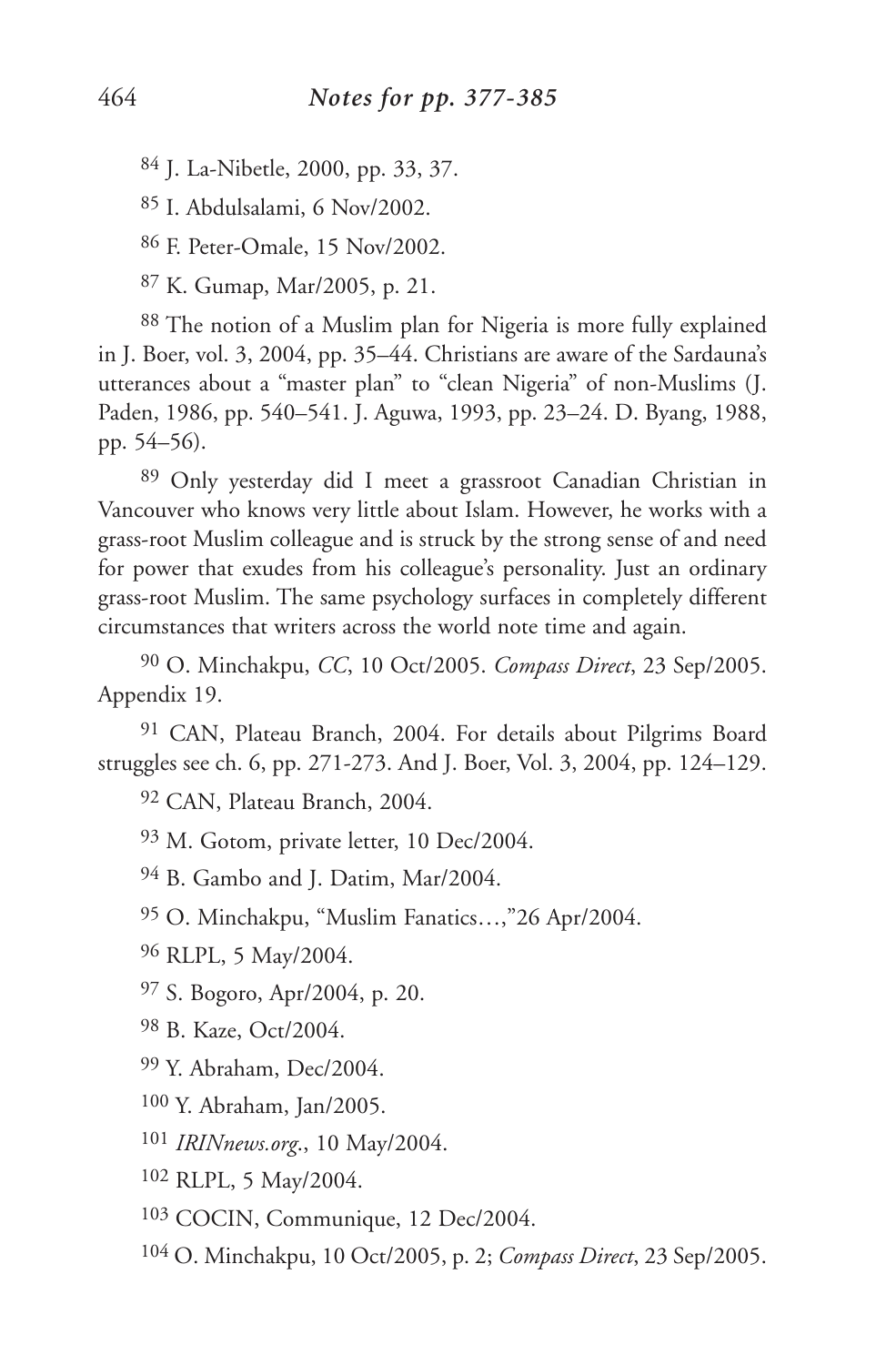105 D. Fieguth, Winter, 2006, p. 4. For the example of James Wuye, see vol. 8, ch. 4.

106 O. Minchakpu, 10 Oct/2005; *Compass Direct*, 23 Sep/2005. Also quoted on p. 380.

107 B. Kaze, Oct/2004.

108 For earlier phases of the Jasawa struggle for the control of Jos see J. Boer, vol. 1, 2003, pp. 92–93.

109 C. Gotan, 2004, pp. 76–77. That last sentence is a ploy Muslims use throughout the Western countries where they constitute minorities. It is the same dynamic and the same ploy everywhere: Suppression of other religions in Muslim countries; cries of persecution and discrimination where Muslims form minorities.

110 O. Minchakpu, 10 Oct/2005; *Compass Direct*, 23 Sep/2005.

111 Y. Turaki, chapter 7.

112 For a brief account of its origin see J. Boer, 1979, pp. 112–118; 1984, pp. 32–33.

113 J. Boer, vol. 1, 2003, pp. 55–62; vol. 3, 2004, pp. 195–213.

114 J. Boer, 1979, pp. 69–70.

115 G. Banwat, Feb/2004, p. 16.

116 J. Adama, 29 Jan/2005.

117 COCIN, Communique, 12 Dec/2004.

118 O. Minchakpu, 16 May/2005.

119 *LB*, Oct/2005, p. 7.

120 I. Nji, Apr/2004.

121 For short versions of these stories see J. Boer, 1979, pp. 126–129; 1984, pp. 36–40.

122 *LB*, "*Foulahs*," Mar/2005, p. 17; Apr/2005, p. 16.

123 A Muslim sheikh from Baghdad, Jan/2006. It seems that today's issues are of long-standing! When will the West learn? And whom is the US protecting there? See *Companion CD* <Misc Arts/Other Countries/Asia/Iraq/2007–05–11>.

124 M. Kukah, 1993, pp. 48–49, 186. J. Boer, vol. 3, 2004, pp. 187–188.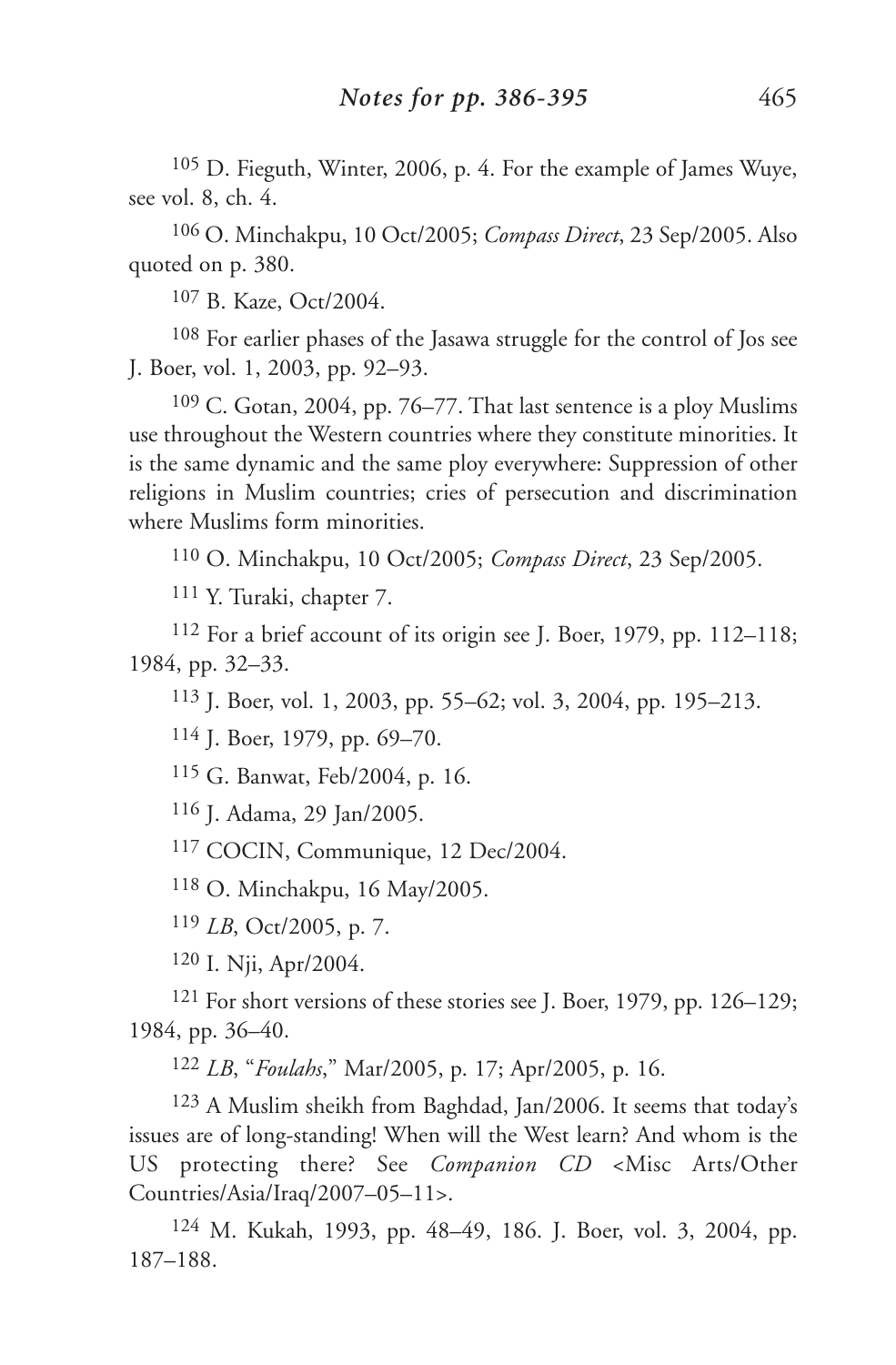125 Issues of Mar/2005, June/2005, Jan/2006, Mar/2006, Apr/2006.

126 L. Usaman and W. Wakili, Editor-in-Chief, *LB*, Mar/2006, p. 3.

127 B. Gambo, Sep/2005, p. 13.

128 S. Naanmiyap and others, Nov/2004, pp. 19–20.

129 B. Gambo, Dec/2004, p. 10. I have deleted some paragraphs dealing with Governor Dariye's suspension and return. I also refer you to a good read, namely outgoing President Alexander Lar's eloquent farewell speech to the re-instated Governor Dariye at Appendix 15 and *Companion CD* <Misc Arts/Christianity/ COCIN/ Pres. Lar to Dariye>.

130 20 Nov/2004.

131 Possibly in retaliation for sharia in the Northern states, Matthew Adams, a one-time Chairman of Jos South LGA, a pastor and long-time associate of mine, proposed to the Plateau State House of Assembly that they should "declare Plateau a Christian State." It does not seem there was much interest in such a move (M. Adams, "The Irony…").

132 The office of Gbong Gwom is one occupied by an indigenous chief of the Jos area. Its holders have so far been Christians.

133 This claim is wrong. Though I sympathize with Plateau State, it is not a state of saints! It can hardly claim to be free from all religious and tribal discrimination. Furthermore, Plateau is not the only non-sharia state in the Middle Belt, nor the only one dominated by Christians.

<sup>134</sup> Gambo's argument would have been even stronger if he had stated that no *indigenous* Christian has been so appointed in any sharia state.

135 Hausa for "The people of Plateau have straightened out their affairs. They have been reconciled to each other. That is good news." The rest of this article deals with the return of Governor Dariye after his suspension by President Obasanjo and his declaration of a State of Emergency throughout Plateau State. Muslims favoured these measures and opposed his return, while Christians, including COCIN, opposed the action and welcomed him back. As Gambo indicates, Christians were only too aware of Dariye's weaknesses and bad governance, but they rejected his suspension and welcomed his re-instatement, because they regarded the suspension as part of the Muslim scheme to undermine Christian power in the state and enhance their own. They found them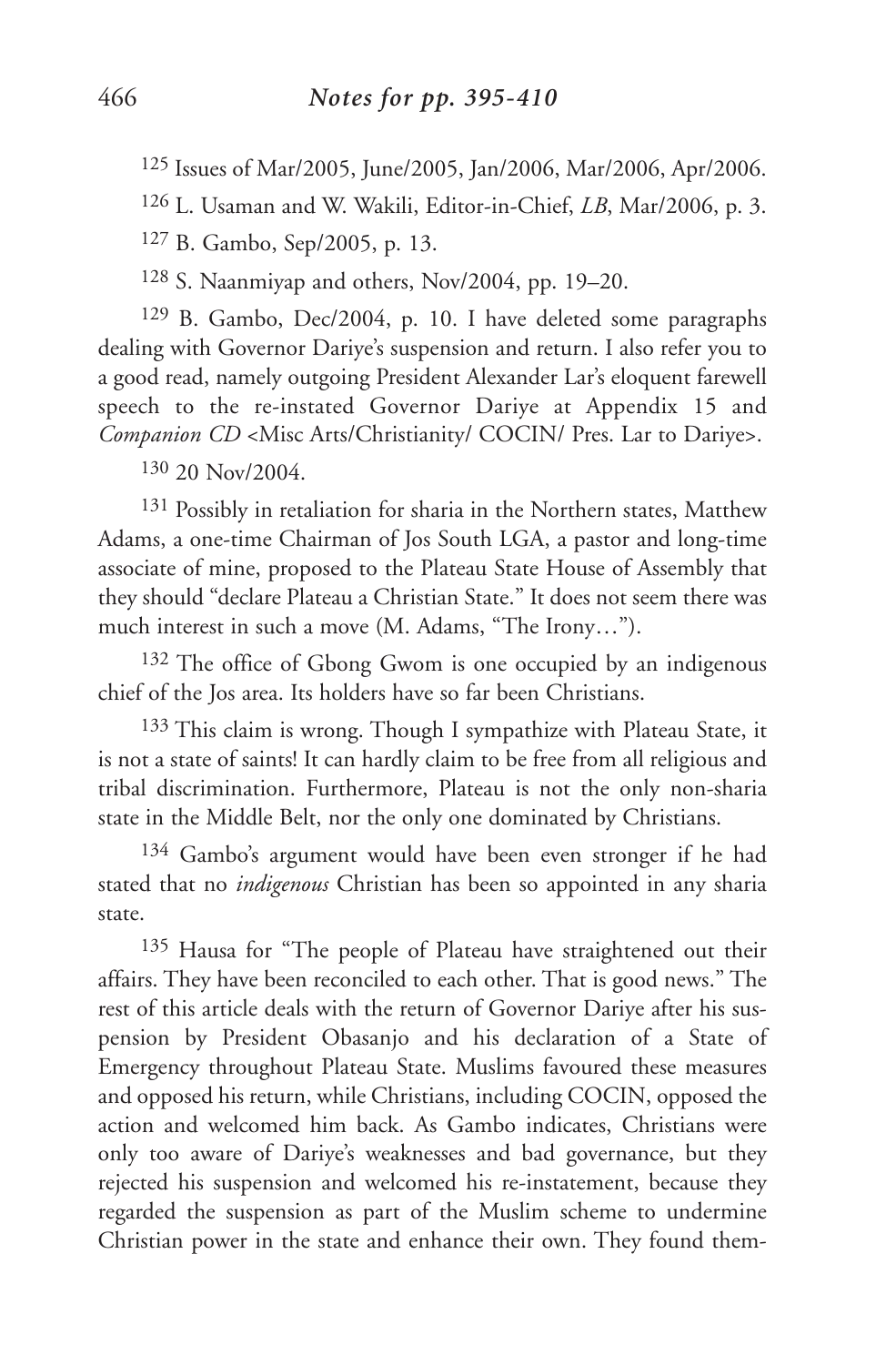selves between the devil and the deep blue sea, between a weak and allegedly corrupt but indigenous "Christian" governor and the Grand Plan of the Muslims. They chose for the former. For some details about the alleged corruption of Governor Dariye turn to the *Companion CD* <Misc Arts/ Corruption/ Governors/ Dariye>. For Christian support of Dariye, read especially the issues of *LB* published during the State of Emergency. This whole history led to a serious crisis in Christian support for the President in Plateau State. Though I do not go into details about these developments, throughout this chapter you will have heard rumblings of these events.

136 *LB*, Apr/2006, p. 10.

137 *LB*, Dec/2004, p. 1.

138 *Plateau State of Nigeria Gazette,* 11 Nov/2004, p. 65.

139 If Plateau Muslims were hesitant to object to the crusade, *DT* was not. It described the coming event as dangerous and demanded that Governor Dariye withdraw his approval. Nanpon Iliya of *LB* challenged *DT* how it could be dangerous, when in fact the same crusade has even been held in Muslim countries. What then of Plateau, a Christian state with a Muslim minority? *DT*, 19 Jan/2005, p. 40. N. Iliya, Mar/2005, p. 9.

140 Bonnke is a German evangelist who has targeted Nigeria. He frequently runs huge crusades there, but occasionally he has become the centre of controversy and the cause of riots. See e.g. "Bonnke" entries in indices of J. Boer, vols. 1 and 2. For an exhaustive report on the crusade, see CAN, Jan/2005.

141 CAN, Jan/2005. I. Ahmed, 24 Jan/2005.

142 J. Boer, vol. 1, 2003, pp. 92–95. *LB*, 3/2004, p. 17.

143 I. Ahmed, 24 Jan/2005.

144 B. Wakili, Nov/2005.

145 P. Jwantu, Feb/2006. *LB*, "Violence Erupts…," Apr/2006, p. 9. B. Gambo, Apr/2006, pp. 11–13. J. Dariye, Apr/2006. p. 13.

146 O. Minchakpu, 10 Oct/2005; *Compass Direct*, 23 Sep/2005. Appendix 19. The article came to my attention too late for detailed analysis in this chapter. However, it is a *must* read, containing points from